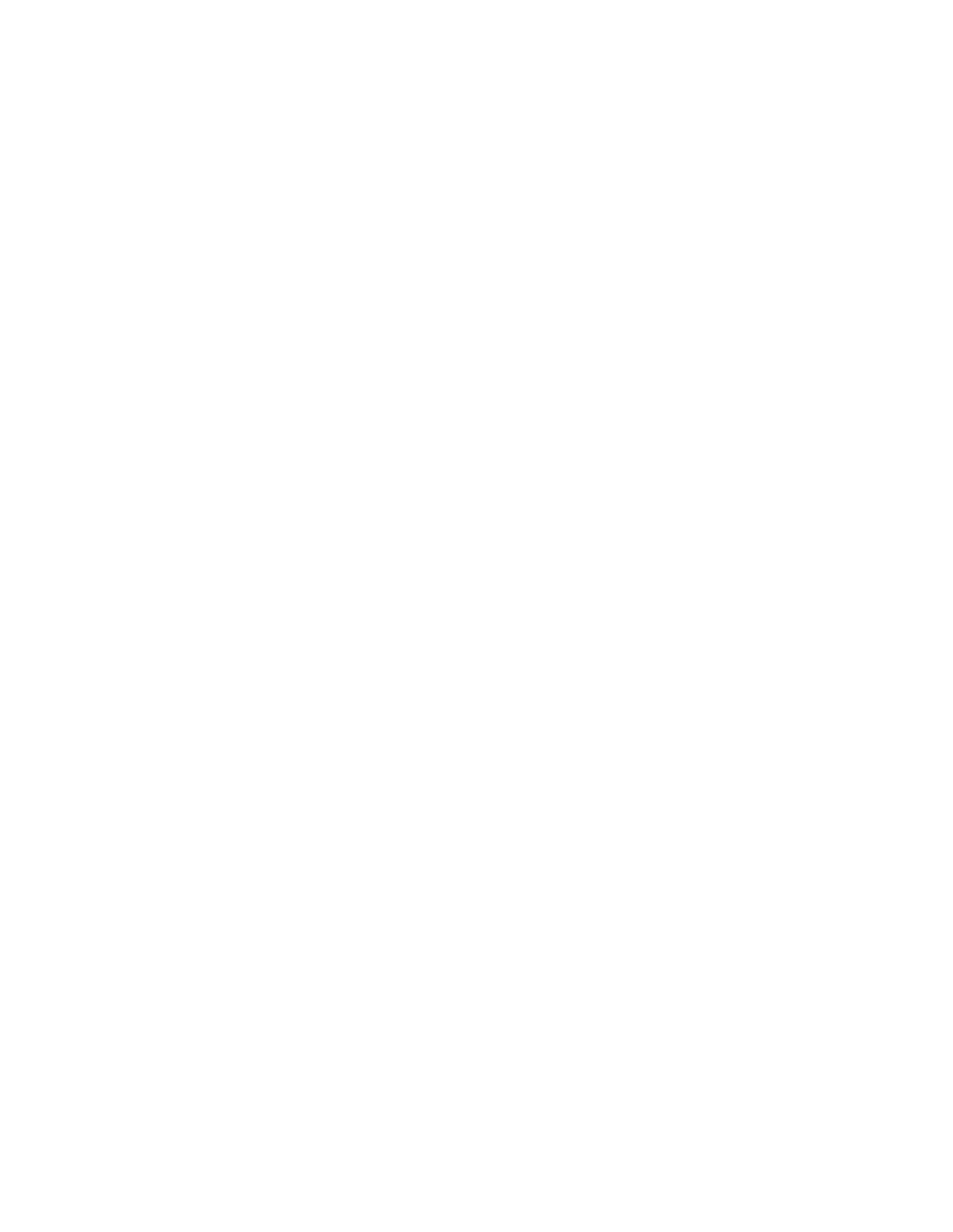## **Objections filed by various stakeholders, response of PSTCL and view of the Commission**

The Commission would like to place on record its appreciation to the participating consumers and organizations for the comprehensive input received both through the objections and public hearings. In the following paragraphs, the objections filed, response of PSTCL and view of the Commission on each of the objections has been briefly discussed. Aberrations, if any, are inadvertent.

## **Objection No. 1: Induction Furnace Association of Northern India Issue No. 1: ARR Petition**

The ARR presented by PSTCL contains highly inflated figures on almost all the issues without reporting the present status of most of the projects envisaged.

#### **Response of PSTCL**

The contention of the objector association that ARR contains highly inflated figures is not correct for the reasons given in the following responses to the respective issues.

#### **View of the Commission**

The Commission processes the ARR according to the notified Regulations, determines costs under various heads to arrive at the cumulative revenue gap and accordingly revises the tariff.

## **Issue No. 2: Capital Expenditure**

The progress of 400 kV Muktsar, Makhu and Nakodar substations has not been given. Also, the present status of other 400 kV lines has not been given. Projected capital expenditure of Rs. 1367 crore for FY 2011-12 appears to be unrealistic.

#### **Response of PSTCL**

PSTCL has engaged Power Grid Corporation of India Limited (PGCIL) for consultancy services and turnkey execution of 400 KV transmission system associated with Talwandi Sabo transmission Project. The progress of the project is as under:

- i. The order for procurement and erection works of all the 400 kV Sub-stations related to Talwandi Sabo TPS has been placed.
- ii. The land for all these Sub-stations has been acquired and initial civil works have already started.
- iii. Orders for procurement and erection work for 400 kV transmission lines for this project have been placed.
- iv. The work of survey for all the lines has been completed and work of stubbing is in progress.

The requirement of Rs.1367.44 crore for 2011-12 is not meant only for these 400 KV works but includes Rs.627.62 crore for 220 KV and 132 KV Transmission works associated with evacuation of power from above noted 400 KV S/Stations and other system improvement works as per details given in Annexure-B of the ARR. The funds requirement is not unrealistic and is based on the detailed planning carried out for providing adequate transmission system. The progress/present status of other transmission improvement schemes is as per Annexure-I (of the reply).

## **View of the Commission**

The Commission takes into account the actual investments in the previous years, while determining the investment plan. Also refer paras 2.8.2 & 3.7.2.

## **Issue No. 3: Capital Works in Progress (CWIP) & Asset addition**

For FY 2010-11, CWIP mentioned is Rs. 235 crore whereas for FY 2011-12 it is Rs. 740 crore respectively. The details of the capital works proposed to be started in FY 2011-12 of Rs. 627.62 crore and their present status have not been submitted.

#### **Response of PSTCL**

400 KV lines covered under Para 7.13 relate to evacuation system associated with Rajpura Thermal Power Station (2x660MW). The tenders for turn-key erection of these 400 KV lines have been opened and are under process. Likewise NIT for the 400 KV Sub-station part have already been floated. The projection of CWIP for FY 2011-12 is higher due to the fact that bulk 400 kV transmission works related to Talwandi Sabo project will be in progress during FY 2011-12. PSTCL has already mentioned in the ARR Petition for FY 2011-12 that there would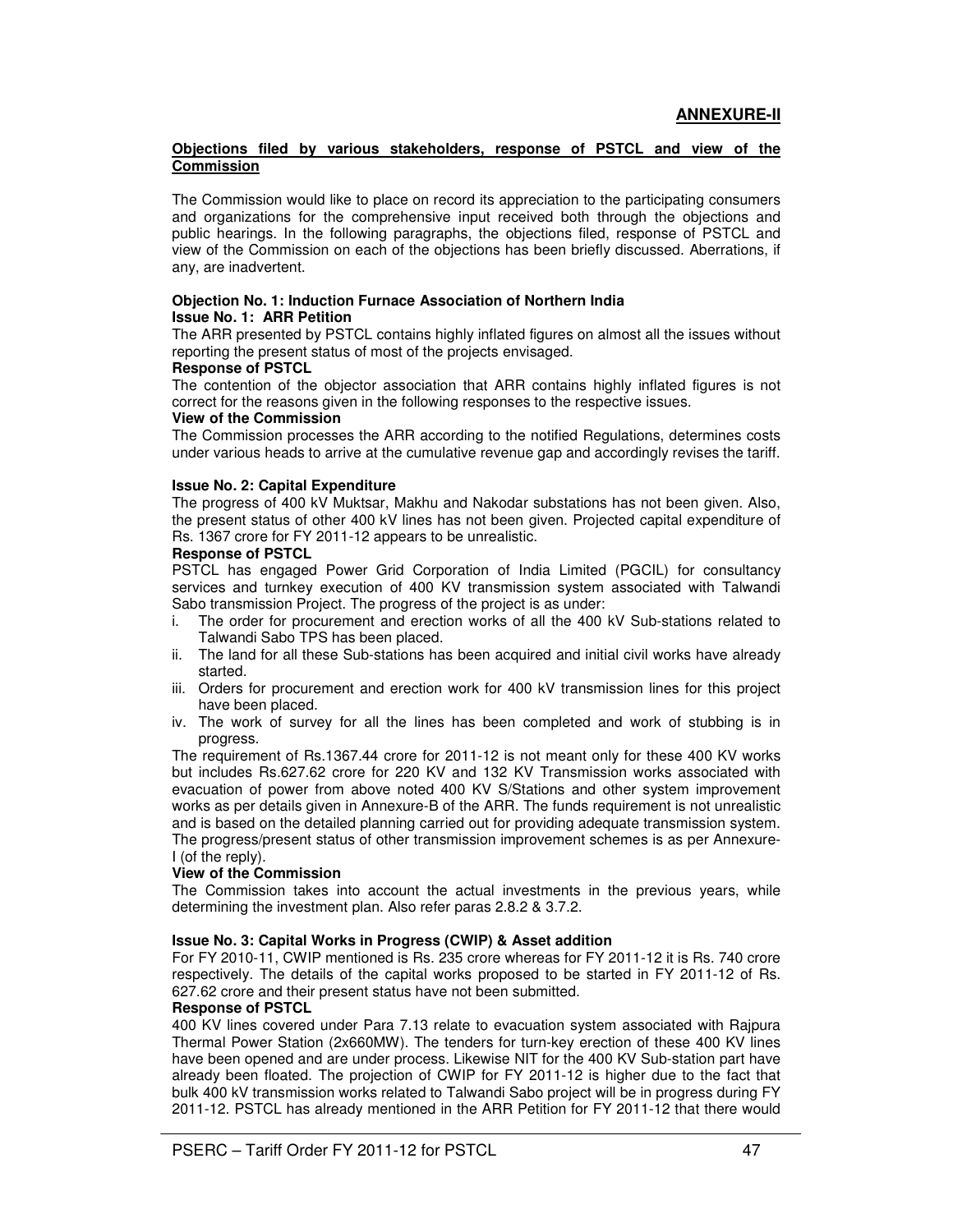be substantial requirement of funds during FY 2011-12 for the work of 132 kV lines, 220 kV lines and 400 kV lines, however, out of total fund requirement of Rs 1367.44 crore, loan funds of around Rs.627.62 crore will be utilised towards capital works to be completed during FY 2011-12. It's important to mention here that PSTCL has considered interest only on completed work(fixed assets) i.e., Rs. 627.62 crore as per Table no 7.

The fixed assets shown in para 7.16 are assets added during the year. The details of the works to be started in FY 2011-12 is as per Annexure B of the Petition. The detailed project reports have already been sent to REC for sanction of loan and some are in the pipeline. The funding for the implementation of all the projects programmed for 2011-12 will be tied up.

## **View of the Commission**

Refer paras 2.5.4, 2.8.2 & 3.7.2.

#### **Issue No. 4: Manpower Requirement**

The plans of PSTCL and the recommendations of PwC about manpower rationalisation have not been disclosed by PSTCL. The suggestion of PwC for recruiting about 1100 more employees will further increase the employee cost. It is not necessary for any organization to follow the recommendations of the consultant without looking at its resource mobilisation possibilities.

#### **Response of PSTCL**

The report of PWC with regard to manpower requirement of PSTCL and the Implementation Action Plan is yet to be finalized as this is linked to finalisation of manpower study report of PSPCL. The additional manpower proposed to be recruited during 2010-11 and 2011-12 was assessed considering the requirement of the corporation and the action plan report of PWC which was submitted to PSTCL in October 2010. The recruitment comprises both direct and on contractual basis and is purely need based. The manpower available with PSTCL is considerably less than the requirement. Considering the large number of vacancies at various levels, the proposed addition of manpower is just and proper for efficient operation of the transmission business.

#### **View of the Commission**

The immediate need is to properly determine manpower requirements over short and medium term and gradually right size the staff strength of the Utility.

#### **Issue No. 5: Employee Cost**

PSTCL has neither considered WPI for projecting its employee expenses in paras 8.8 and 8.21 of Petition, nor has it submitted any reason for not considering WPI, disregarding instructions of the Commission.

Employee cost of H1 is Rs. 114.25 crore, whereas for H2 it is estimated to be Rs. 156.70 crore. The rise of 33% has not been explained by PSTCL.

#### **Response of PSTCL**

The average annual WPI increase for the year 2011-12 would only be available next year. Although it is the normal practice of the Commission to apply the WPI increase of the previous year while allowing enhancement in employee cost, such a practice is relevant only in a situation where there is a gradual increase in WPI each year, but not when abnormality being caused by the worldwide economic recession. Therefore, WPI has not been considered, instead an overall average increase of 8.79% has been considered for making such projections.

The PSTCL came into existence on 16-04-2010. Being a first year of operation and opening Balance Sheet still to be finalized, most of the expenses relating to the employees have been booked in the books of PSPCL for which adjustments will take place in the H-2 i.e. the reason the expenses are on the higher side as compared to H-1.

#### **View of the Commission**

The Commission determines the employee cost in accordance with its notified Regulations. Also refer paras 2.4 & 3.3.

#### **Issue No. 6: Repair & Maintenance Expenses**

The Repair & Maintenance expenses for H1 are Rs. 9.77 crore, whereas for H2 it is estimated to be Rs. 39.87 crore without assigning any reason. R&M expenses for additional assets has been separately claimed without providing the list of assets added or proposed to be added along with their present status.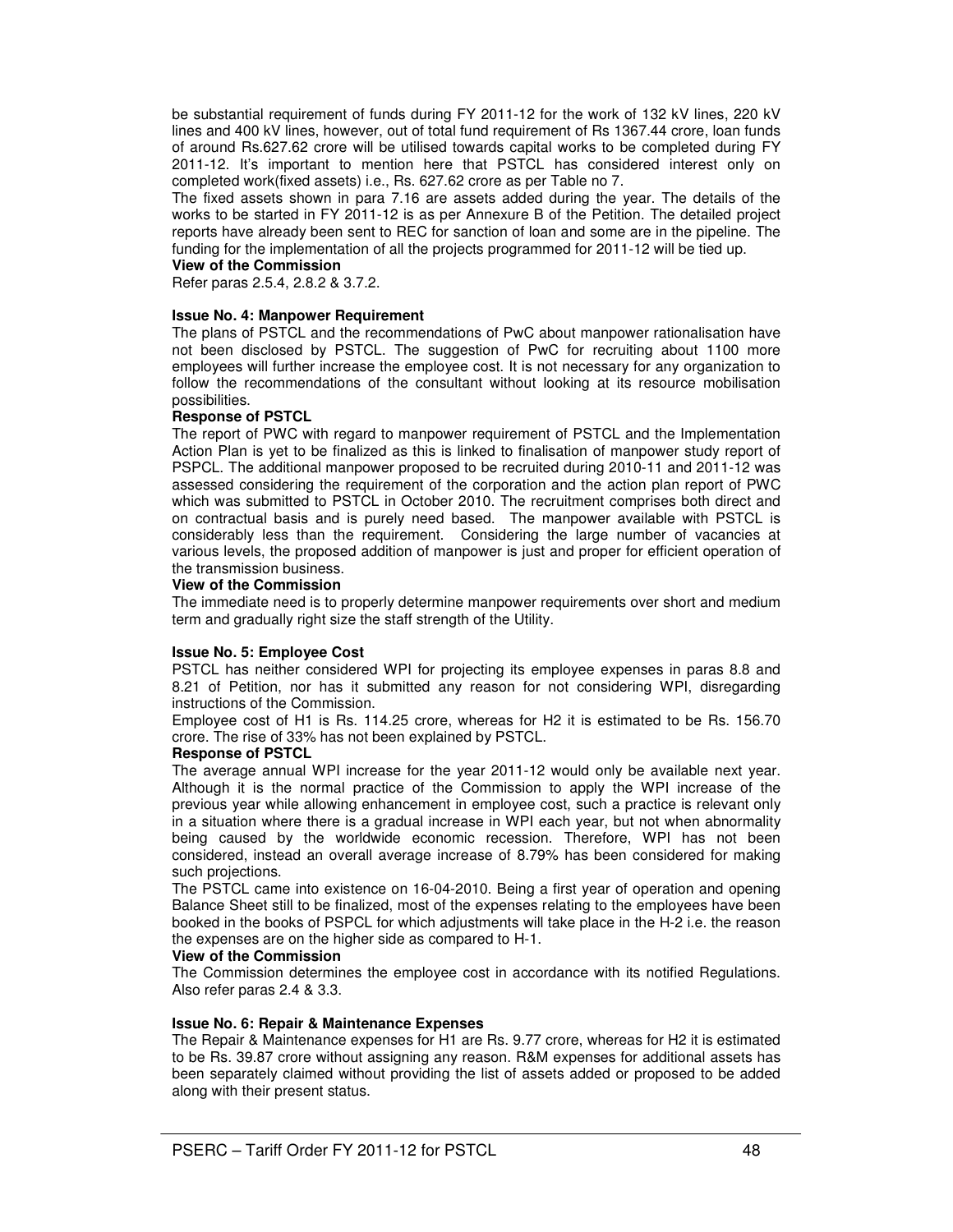## **Response of PSTCL**

Accounting divisions of PSTCL normally book large part of expenses at the financial year end (say January to March). PSTCL has claimed the R&M Expenses of Rs.10.85 crore in FY 2010-11 for assets addition during the year as per PSERC Tariff Regulations. The same is not claimed in FY 2010-11 (6 Months). Expenditure incurred by PSTCL as submitted in the petition up to 30th Sep. of FY 2010-11 does not include the expenditure incurred by PSPCL on account of R&M etc. relating to PSTCL. Steps are being taken to segregate all such expenditure which will be accounted for in the books of accounts of PSTCL in due course.

## **View of the Commission**

Refer paras 2.5 & 3.4.

## **Issue No. 7: Administrative & General (A&G) Expenses**

Though PSTCL has submitted in its Petition that it has made efforts to contain A&G expenses, the efforts made in this direction have not been disclosed.

## **Response of PSTCL**

PSTCL has aggressive and massive capital expenditure plan, which will result in increase in indirect cost to manage such immense capital expenditure. However, the proportionate estimated indirect expenditure proposed by PSTCL is at lower end.

**View of the Commission** 

Refer paras 2.6 & 3.5.

#### **Issue No. 8: Working Capital**

PSTCL has submitted higher receivables for FY 2011-12 as compared to FY 2010-11, while computing the working capital requirement. No reason has been submitted by PSTCL in this regard.

#### **Response of PSTCL**

As per PSERC Tariff Regulation 2005, interest on working capital shall be computed as per CERC norms notified dated 19th January, 2009, for the period 2009-14, as follows:-

- a) Receivables equivalent to two months of fixed cost.
- b) Maintenance spares @ 15% of O&M expenses
- c) O&M expenses for one month

Whereas, with the increase in fixed cost, the receivables are ought to be increased.

**View of the Commission** 

Refer paras 2.8.4 & 3.7.4.

## **Issue No. 9: Capital Expenditure for SLDC**

PSTCL has not submitted a copy of the schedule for up-gradation of SLDC. Moreover, the suitable system proposed to be installed has not been selected so far. Hence, it is highly improbable that the projected expenditure of Rs. 94 crore on this account shall be spent in FY 2011-12.

## **Response of PSTCL**

| Sr.<br>No.      | <b>Description</b>                                                                                                                                           | Cost                  |
|-----------------|--------------------------------------------------------------------------------------------------------------------------------------------------------------|-----------------------|
| i)              | ABT compliant intra-State Boundary metering scheme (RFP has<br>already been floated and the work is likely to be completed by   Rs. 15.00 crore<br>Aug/2011) |                       |
| $\mathsf{ii}$ ) | Provision of 65 Nos. RTUs at balance 132 KV S/Stns.                                                                                                          | Rs.7.50 crore         |
| iii)            | Expansion of ULDC (Phase-II) to be implemented by PGCIL on unified<br>basis for all Northern Region Constituents (Subject to approval of<br>CERC).           | l Rs.17.50 crore      |
| iv)             | Misc. Jobs e.g. S/Stn. Automation, Automatic load shedding, UFR<br>Monitoring etc.                                                                           | Rs.10.0 crore         |
|                 | Total                                                                                                                                                        | <b>Rs.50.00 crore</b> |

An amount of Rs. 94 crore is required during FY 2010-11, FY 2011-12 and FY 2012-13. The capex plan for improvement and expansion of SCADA scheme under SLDC and the projected expenditure on the same during FY 2011-12 is Rs. 50.00 crore as per details as under: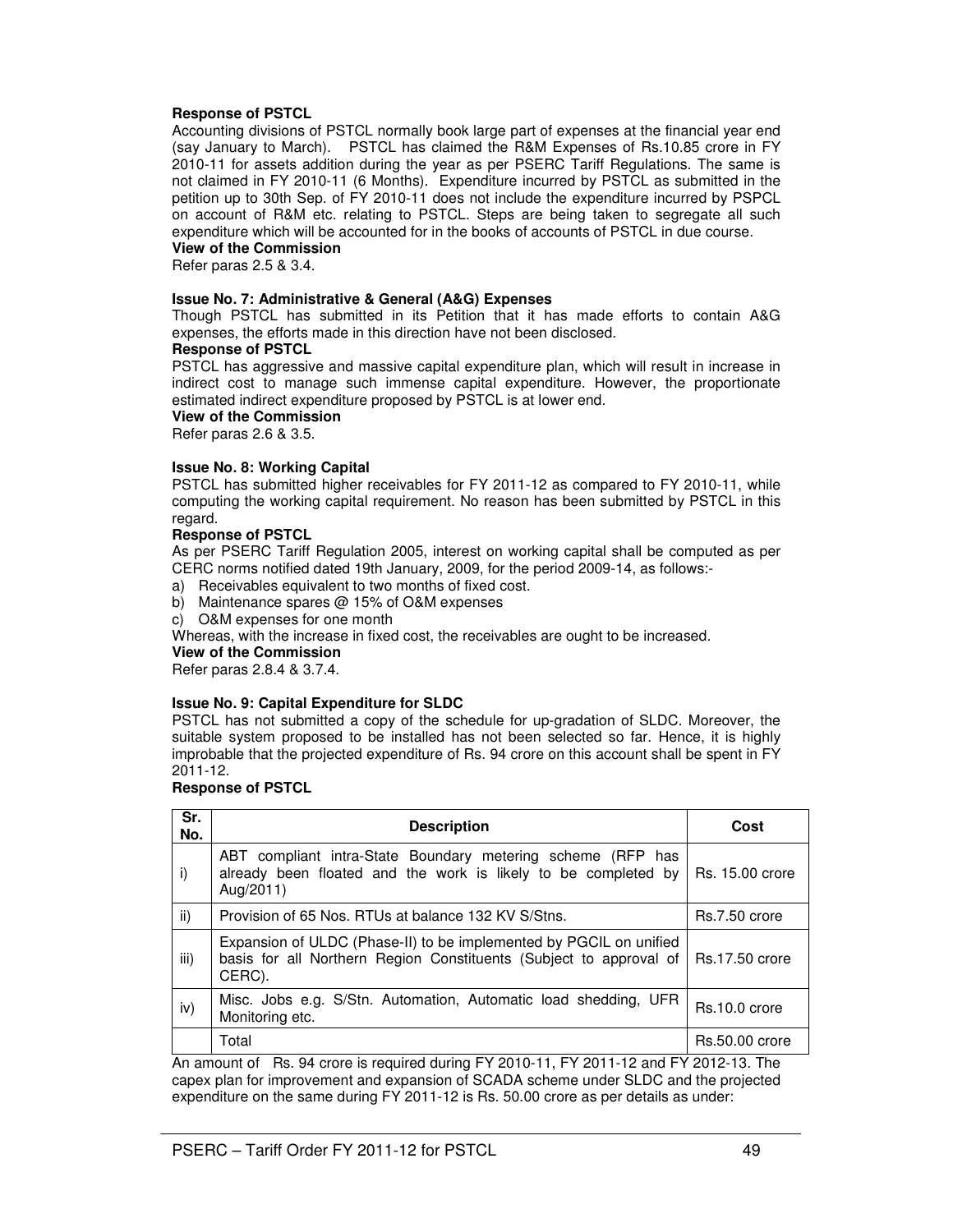#### **View of the Commission**

Refer para 3.7.2.

#### **Objection No. 2 & 4: PSEB Engineers' Association Issue No. 1: Clean Balance Sheet**

One of the main objectives of restructuring is to give a clean Balance Sheet to the new Utilities. Retaining loan amount of Rs. 870 crore in the Balance Sheet of PSTCL is contravening to para 5.4.3 of the National Electricity Policy.

## **Response of PSTCL**

In the absence of availability of opening Balance Sheet as on April 16, 2010, PSTCL has considered long term loans of Rs. 870 crore as on April 01, 2010 in consultation with PSPCL which were availed by erstwhile PSEB mostly for transmission projects. This has been indicated in paragraph 3.2 of the Petition. It has been submitted in para 3.3 that in the event GoP issues the final notification for transfer of assets and liabilities under rule 9(1) of Punjab Power Sector Reforms Transfer Scheme 2010 during pendency of the Petition, PSTCL shall submit revised figures of ARR and tariff for consideration of the Commission. As on date, no notification has been issued. The actual loan liability shall be known after the opening Balance Sheet as on April 16, 2010 is notified by GoP.

#### **View of the Commission**

The final transfer scheme has not been notified by GoP. The issue falls within the ambit of GoP.

#### **Issue No. 2: System Capacity**

For determining transmission system capacity, net MW rather than gross MW generation capacity should be considered. For own thermal and hydel generation, the gross MW capacity of each station may be reduced by the normative auxiliary consumption, to arrive at the net MW transmitted. For Central Sector, the gross MW is to be reduced by normative auxiliary consumption as well as the percentage loss of the Northern/Inter-State grid.

#### **Response of PSTCL**

The transmission system capacity has been computed on the gross transmission capacity basis, which was also adopted by the Commission in its Tariff Order for FY 2010-11. In case the Commission considers the transmission capacity on net MW basis, the transmission charges per MW per day proposed by PSTCL for recovery of its ARR will be increased. Accordingly, PSTCL has no objection if transmission capacity is considered on net MW basis after deducting normative auxiliary consumption, for recovery of total ARR as approved by the Commission.

## **View of the Commission**

The Commission processes the ARR including determination of 'average transmission capacity' according to its notified Regulations. However, PSTCL may workout the transmission capacity on net MW basis in the next ARR.

#### **Issue No. 3: Overloaded Substations and Lines**

PSTCL should submit the list/details of 220 kV and 132 kV grid substations and lines, which were subjected to overloading during paddy season of 2010. Along with this, the priority list of augmenting/ load reduction of these overloaded substations and lines may be submitted by PSTCL.

#### **Response of PSTCL**

The list of overloaded 220 kV and 132 kV Sub-Stations and transmission lines during FY 2010-11 is enclosed as Annexure-V (of the reply).

#### **View of the Commission**

PSTCL has furnished the requisite information regarding overloaded substations and lines. The Commission trusts that augmentation of the transmission network is planned and carried out to avoid any overloading of the system. Refer Annexure-IV, Directive no. 4 given during FY 2010-11.

## **Issue No. 4: Evacuation System for new Thermal Power Projects**

There appears to be a mismatch between the commissioning schedules of the transmission system for Talwandi Sabo Thermal Power Project. The 400 kV transmission lines will be commissioned by April 2012 whereas the COD of generating station is repeatedly changing and as per press reports would be during 2013-15, which implies underutilisation of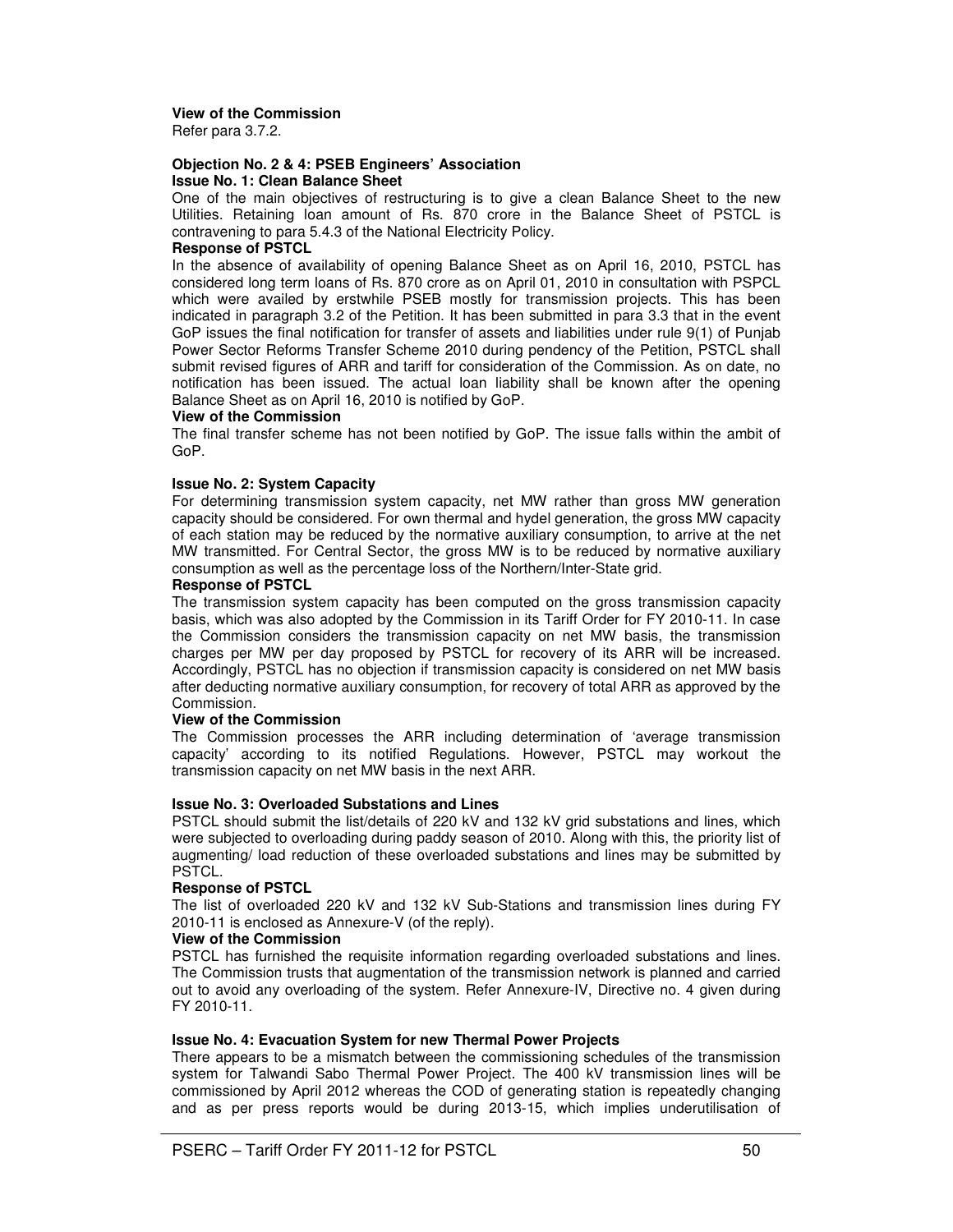transmission assets for over one year with corresponding implication of paying transmission charges without getting proportional benefit.

Also the estimate of PSTCL regarding generation from Rajpura Thermal Power Project in FY 2013-14 does not appear realistic. PSTCL may get confirmation of the same from PSPCL so that mismatch between transmission system and generation station commercial operation date is avoided.

## **Response of PSTCL**

As per information received from PSPCL, the first Unit of TSTPP is scheduled for commissioning by 31.08.2012. The transmission system associated with the above project has also been planned to be erected keeping this in view to ensure matching of the transmission system with commissioning of Tawandi Sabo generating station. As regards COD of Talwandi Sabo Units, the issue is related to PSPCL. For construction of 400 kV transmission systems, first and foremost requirement is that the system should be ready before generation is ready. The construction work involves uncertainties which may delay the work. Construction of lines involves forest clearance, railway crossings and public resistance. Court cases can stop the work altogether. Similarly there is great public resistance for acquiring land for sub-stations. In addition, execution delays due to unforeseen reasons may creep in at any time. Keeping all these aspects in view, one cannot plan completion of work very close to the last date since the delay cannot be afforded. Secondly, when a 400 kV system is ready, it can be utilised as an alternative route for power supply in case of breakdown of 220 kV system.

As per information received from PSPCL, the first unit of Rajpura Thermal Power Project is scheduled for commissioning by 17.01.2014. The transmission system associated with the above project has also been planned to be erected keeping this in view to ensure matching of the transmission system with commissioning of Rajpura generating station.

#### **View of the Commission**

The Commission trusts that there would be proper coordination between PSTCL & PSPCL to ensure synchronisation of the commissioning of the evacuation system with that of the generating station.

## **Issue No. 5: Additional Generating Units**

As per the information available on PSPCL website, PSPCL has signed MoUs with TSPL and NPL for installing an additional Unit each, with the understanding that 5% power would be given to PSPCL at variable rate, 10% at the bid rate and balance 85% would be available to the developer for merchant sale. However, the PSTCL Petition is based on the original station capacities. The power generation policy of GoP is silent on this aspect. The Commission may direct PSTCL to disclose the following:

- a. Plans regarding augmentation of transmission system for handling additional power from Talwandi Sabo and Rajpura TPPs.
- b. At whose cost the additional transmission capacity, corresponding to 85% of merchant sale, would be constructed.
- c. Whether TSPL and NPL have signed any MoU or Bulk Power Transmission Agreement with PSTCL for transmission of power from the additional Unit(s).

The Commission may also direct PSTCL to obtain prior permission before finalising any Agreements for transmission of additional power from the fourth Unit.

## **Response of PSTCL**

PSTCL has not been approached by TSPL and NPL for transmission of 85% power for the purpose of Merchant sale from the additional unit to be installed at Talwandi Sabo and Rajpura respectively. As regards 15% power from additional Units, which is to be supplied to PSPCL, the margins available in the already proposed transmission system can take care of the same. It may also be mentioned that net power available for transmission at both the TPPs would be less by about 7-8% (equivalent to the auxiliary consumption of the generating units).

## **View of the Commission**

It is between the generating companies & the transmission entity to decide upon the various terms and conditions of their contract(s) for transmission of electricity. The Commission will allow costs on a normative basis. However, it may be ensured by PSTCL that the first right of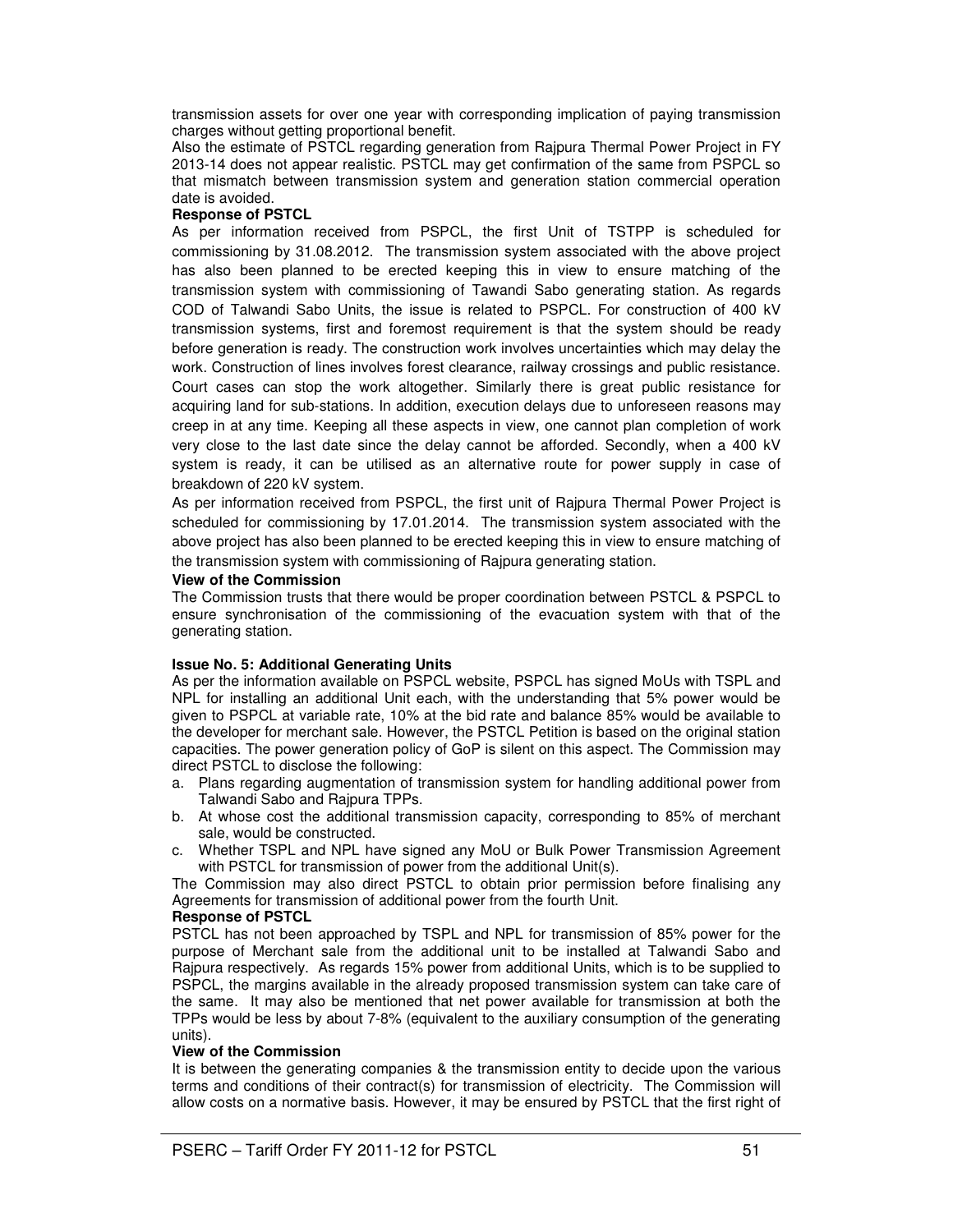PSPCL on the transmission capacity is not violated.

#### **Issue No. 6: Approval of CEA**

The transmission system of 400 kV in Punjab should be planned in an integrated manner including transmission system for Rajpura and Talwandi Sabo TPSs, and has to be interlinked with Gidderbaha NTPC STPS and PGCIL Moga and Amritsar substations. It is essential that the approval of Standing Committee of CEA on Transmission Planning is obtained. However, PSTCL's Petition does not indicate that the transmission system proposed to be executed for evacuation of power from Rajpura and Talwandi Sabo are approved by CEA.

#### **Response of PSTCL**

The Transmission systems for Talwandi Sabo and Rajpura Power Project have already been approved by Central Electricity Authority in the 26th Meeting of the Standing Committee on transmission system planning of Northern Region held on 13.10.2008. The abstract of Minutes of Meeting indicating the same is enclosed as Annexure-I (of the reply).

#### **View of the Commission**

The Commission trusts that the requisite approvals, statutory or otherwise, would be obtained by PSTCL well in time.

#### **Issue No. 7: Evacuation of Power from 400 kV grid sub-stations**

PSTCL Petition does not provide details of the proposed method to evacuate power from 400 kV grid substations through 220 kV system to load centres in Punjab.

#### **Response of PSTCL**

The details regarding evacuation of power over the 220 kV system to load Centres in Punjab from 400 kV Grid Sub Stations has been given in Annexure-B along with ARR Petition and the list is enclosed as Annexure-II (of the reply).

#### **View of the Commission**

PSTCL has provided the requisite information.

#### **Issue No. 8: Year Wise Phasing of Expenditure**

PSTCL may submit year-wise phasing of expenditure on Talwandi Sabo and Rajpura transmission projects and construction schedule of various 440 kV grid and substations. **Response of PSTCL** 

The year-wise phasing of expenditure on Talwandi Sabo and Rajpura Transmission projects is enclosed as Annexure-III (of the reply). Construction Schedule of various 400 kV Transmission systems is enclosed as Annexure-IV (of the reply).

#### **View of the Commission**

PSTCL has provided the requisite information.

#### **Issue No. 9: Operation and Maintenance Norms**

CERC has specified O&M norms for Central Sector transmission utilities, in terms of per bay and per Ckt. km, which have been further segregated voltage-wise. Applying relevant norms of CERC on the basis of number of bays and transmission line length of PSTCL, the overall O&M expenses of PSTCL work out to Rs. 400 crore. However, total O&M cost claimed by PSTCL in its Petition is Rs. 365.09 crore only.

### **Response of PSTCL**

The O&M charges claimed by PSTCL comprising employee cost, R&M expense and A&G expenses are not based on the CERC norms, stipulated in CERC Tariff Regulations, 2009. The basis of claim of O&M cost has been elaborated in the Petition to meet the actual requirement of PSTCL.

#### **View of the Commission**

The Commission allows costs including O&M expenses according to the notified Regulations.

#### **Issue No. 10: Interest Capitalisation**

The closing balance of loans for FY 2010-11 and FY 2011-12 is Rs. 1031.25 crore and Rs. 2260.04 crore, respectively. However, the amount of interest capitalised is only Rs. 29.88 crore and Rs. 35.57 crore respectively. This implies that majority of utilisation of loan is for existing system (chargeable to revenue head) with only marginal increase in capital works for which interest is capitalised. PSTCL may give the details of utilisation of Rs. 801 crore of loans proposed to be taken for FY 2010-11 and Rs. 1270 crore to be taken for FY 2011-12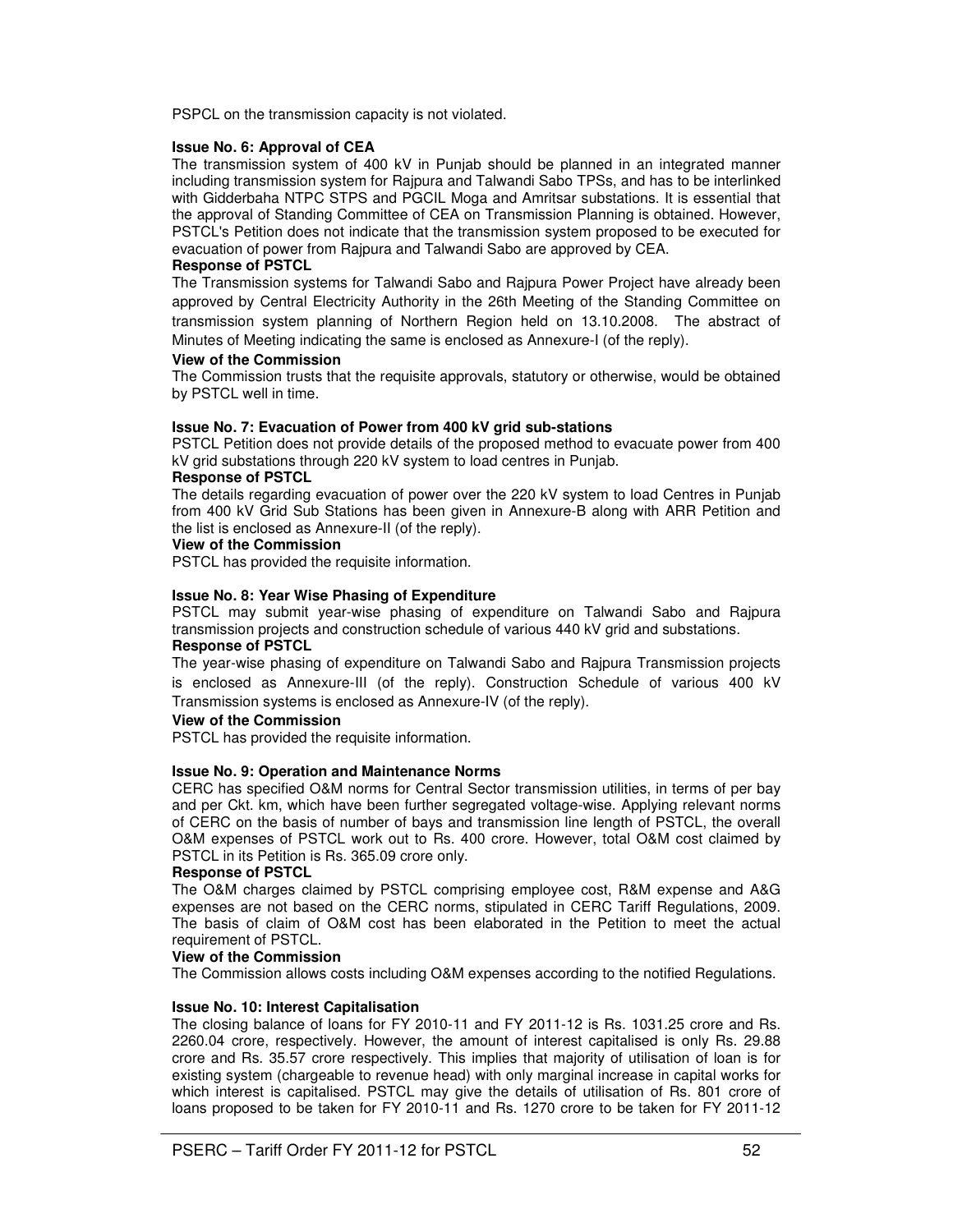#### from REC. **Response of PSTCL**

The details of utilization of Rs.800 crore loan for FY 2010-11 and Rs.1270 crore for FY 2011- 12, have been provided under (capex sheet) of formats attached with ARR petition for FY 2011-12. The proposed loan of Rs 1270 crore for FY 2011-12 is partly for construction of transmission lines (220 kV) and substations as attached under Annexure B and partly for construction of Talwandi Sabo Transmission lines (400 kV) and Rajpura Transmission lines (400 kV). Capitalisation has been considered only for 220/132 kV projects to be completed during FY 2011-12. There has been no capitalisation in case of 400 kV projects. The projected fund requirement for FY 2011-12 for these projects is inclusive of interest liability.

#### **View of the Commission**

PSTCL has provided the break up of loans to be utilised for different projects. Moreover, loan requirement is separately assessed by the Commission. Also refer paras 3.7.2 and 2.8.2. As regards interest capitalisation, refer paras 2.8.3 & 3.7.3.

#### **Issue No. 11: Return on Equity**

As per CERC norms, ROE allowed is 15.5 % (post tax). In case the Utility is not in profit, the tax liability is nil and thus, admissible ROE is 15.5%. Assuming a tax rate of 33.99% and grossing up RoE to 23.48% is not in order, since tax payable is not indicated in the ARR.

#### **Response of PSTCL**

PSTCL has claimed ROE in accordance with CERC Tariff Regulations 2009-14. According to the sais Regulations, the ROE for transmission Utility shall be computed on pre-tax basis at the base rate of 15.5% to be grossed up with applicable tax rate.

#### **View of the Commission**

Refer paras 2.9 & 3.8.

#### **Issue No. 12: Short-term Open Access Charges**

The Commission may specify that the short-term open access charges recovered on account of open access may be earmarked for plough back into specific schemes or projects for augmenting or de-loading of PSTCL system. Also, revenue earned from SLDC operation charges while providing short term open access may be included in Non-Tariff Income.

## **Response of PSTCL**

As short term open access requirement is uncertain in nature, PSTCL could not project the income from short open access in the non-tariff income of SLDC ARR.

#### **View of the Commission**

The open access charges are to be treated according to the Commission's notified Regulations. The revenue earned from SLDC operation charges from short-term open access is to be included in Non-Tariff Income.

#### **Issue No. 13: Long term Open Access Charges**

The long-term open access charges should be 100% of the transmission charges payable in PSTCL system, since a long-term open access consumer is an existing PSPCL generation user without discrimination. In case of short-term open access, it is proposed that short-term open access charges should be 75% of the transmission charges payable by long term customers.

#### **Response of PSTCL**

Open access charges have been computed as per Punjab State Electricity Regulatory Commission (Terms and Conditions for determination of Tariff) Regulation 2005.

#### **View of the Commission**

The long term open access charges are to be calculated according to the Commission's notified Regulations.

#### **Issue No. 14: Computation of Open Access Charges**

The open access charges may be computed in paisa per unit instead of Rs./MW/Hour or Rs. /MW/day.

## **Response of PSTCL**

Open access charges have been computed as per Punjab State Electricity Regulatory Commission (Terms and Conditions for determination of Tariff) Regulation 2005 and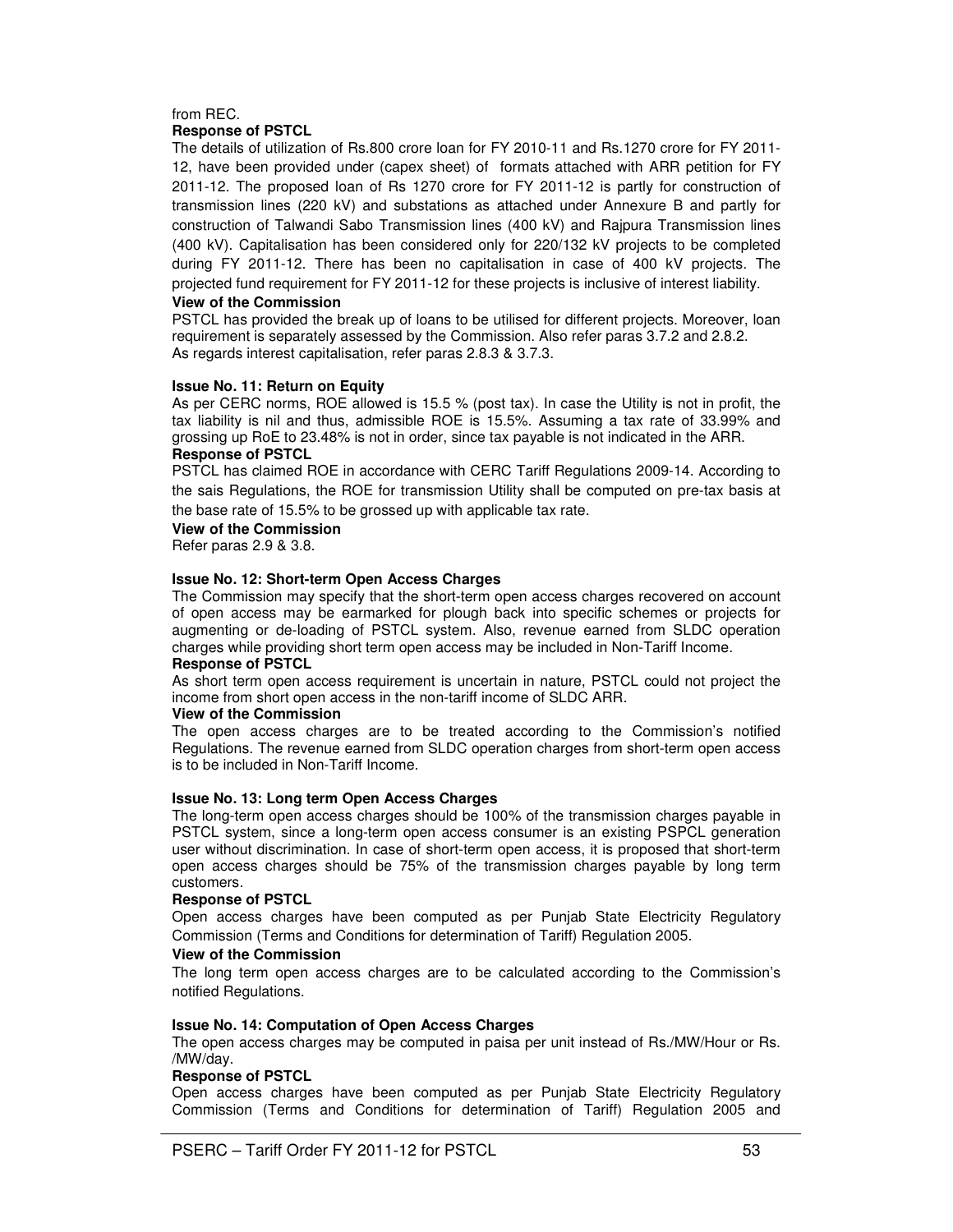amendments issued from time to time.

**View of the Commission** 

Refer issue no. 13 above.

## **Issue No. 15: Payment Security Mechanism**

The proposed Letter of Credit (LC) arrangement is not justified for payment between two Government Companies created out of re-structuring of PSEB.

## **Response of PSTCL**

Payment security mechanism is a prudent commercial arrangement, which is prevalent in the power sector and is in the interest of PSTCL. PSTCL and PSPCL are separate legal entities with different business mandates and are required to operate in an efficient manner. PSTCL has a long term plan of mobilising funds from different sources, including from banks and also through private placement of bonds/debentures, which will require PSTCL to go for its rating from the recognised rating agencies. Establishment of a proper payment security mechanism will help PSTCL in complying to Basel II guidelines stipulated by RBI for availing loans from banks on competitive rates and terms. This arrangement will, therefore, enhance the credit worthiness of PSTCL. The letter of credit arrangement has been insisted upon to ensure timely payment of monthly transmission charges by PSPCL to PSTCL.

#### **View of the Commission**

The matter does not strictly pertain to the ARR. However, PSPCL has been directed to make timely payments to PSTCL in Tariff Order FY 2011-12 for PSPCL, Annexure-IV, Directive no. 1 (pertaining to FY 2011-12).

#### **Issue No. 16: Payment of transmission charges by PSPCL**

Measurement of MW on daily basis would be liable to error. A simple method may be adopted, where once the Commission determines the ARR of PSTCL, the same will be payable by PSTCL in 12 equal instalments.

#### **Response of PSTCL**  No Response. **View of the Commission**  Refer para 4.2.4.

## **Issue No. 17: List of overloaded S/Stns., Power T/Fs and Transmission Lines**

PSTCL may be directed to list out those 220 kV and 132 kV sub-stations, power transformers and transmission lines, that have been declared as overloaded and where new industrial connections have been held up on account of substation overloading. Short-term or long-term open access may not be allowed to industrial consumers getting supply from these overloaded transformers.

## **Response of PSTCL**

The list of overloaded 220 KV and 132 KV Sub-Stations and Transmission lines during 2010- 11 is enclosed as Annexure-V (of the reply). However, suitable remedial measures like augmentation of capacity, creation of new 220 kV or 132 kV Sub-Stations and lines for providing relief to the overloaded Sub-Stations and lines are already being taken. The supply through open access is being limited to contract demand of Industrial Consumers, which stand considered while assessing transmission capacity of the connections.

#### **View of the Commission**

The Commission agrees with the response of PSTCL. Also refer issue no. 3 above.

## **Issue No. 18: Spare Capacity of Optical Fibre Network**

PSTCL may be directed to give a proposal for optimum utilisation of the spare capacity of the optical fibre system being installed by PSTCL including leasing out, in order to earn extra revenue.

## **Response of PSTCL**

PGCIL is laying optical fibre network in Punjab as well as for other Northern region constituents. Some material/cable under this scheme for PSTCL has been received at PGCIL store at Lalton Kalan (Ludhiana) and is under testing. The associated termination equipment is likely to reach the site by the end of March-2011. Balance cable will be supplied as per schedule. The work of laying cable will start from first week of March 2011 and the entire cable laying job/installation of terminating equipments will take approximately 6 months to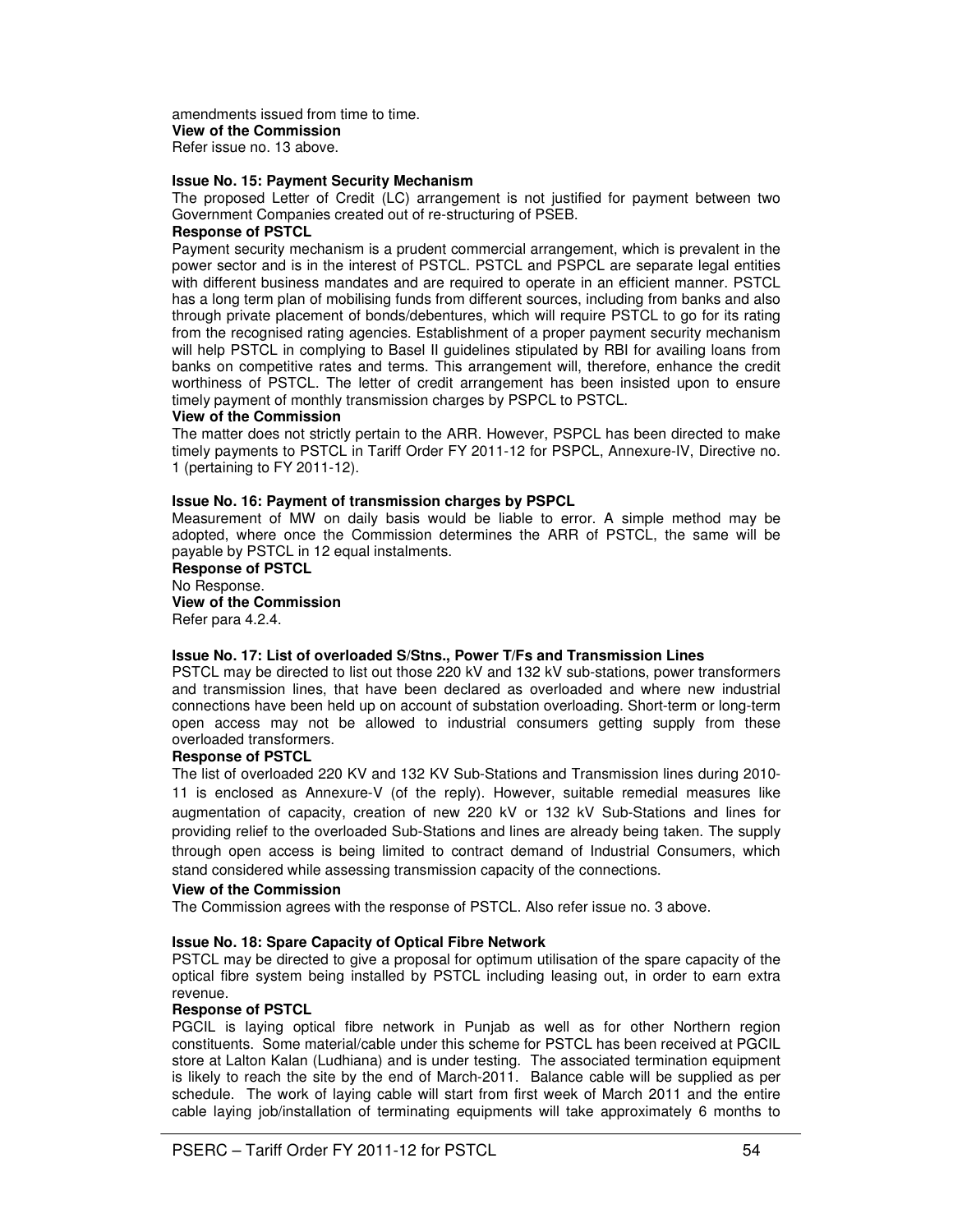complete. In the meanwhile, modalities for leasing out spare fibres shall be worked out by PSTCL so as to earn extra revenue.

#### **View of the Commission**

The Commission trusts that PSTCL is fully capable to utilise its assets optimally.

#### **Issue No. 19: Recruitment & Training**

PSTCL has not given any plan for recruitment and training of manpower for construction, operation and maintenance of the 400 kV system proposed to be constructed for evacuation of power from Talwandi Sabo, Rajpura and Gidderbaha Generating Stations.

#### **Response of PSTCL**

A study is being carried out for requirement of man power for operation and maintenance of 400 kV system. The programme for their deployment or training will be chalked out during 2011-12.

#### **View of the Commission**

The Commission trusts that PSTCL takes all steps necessary for efficient cadre management, mans its installations and provides in-service training to its personnel. A Directive to this effect has been given by the Commission. Refer Annexure-IV, Directive no. 2 of FY 2010-11.

#### **Issue No. 20: Details of Existing Manpower**

PSTCL may provide details of personnel manning the existing 220 kV and 132 kV substations and lines along with sanctioned strength, existing strength and vacancy positions of key posts.

#### **Response of PSTCL**

The details of present man power for existing 220 kV and 132 kV Sub-Stations and lines are enclosed as Annexure-VI (of the reply).

#### **View of the Commission**

PSTCL has provided the requisite information.

## **Issue No. 21: Deteriorating Debt Equity Ratio**

The debt equity ratio has deteriorated from 27% at the beginning of FY 2010-11 to 17% at the beginning of FY 2011-12 and then to 11% at the end of FY 2011-12. This shows the deteriorating financial position of a newly created company. **Response of PSTCL** 

No response.

## **View of the Commission**

GoP and PSTCL need to ponder over the deteriorating debt equity ratio and decide upon measures necessary to contain the same so that financial health of the utility improves over time.

## **Issue No. 22: Commissioning of Proposed Transformers**

PSTCL has proposed 27 nos. 220 kV/66 kV 100 MVA transformers to be commissioned in FY 2010-11 and an equal no. in FY 2011-12. PSTCL may provide the details of actual or estimated commissioning dates against each of the above transformers. PSTCL may further indicate whether dispersal of power at 66 kV from the above 100 kVA transformers has been coordinated with PSPCL.

#### **Response of PSTCL**

The details of commissioning status or estimated completion month in respect installation of Transformers for FY 2010-11 and FY 2011-12 are enclosed as Annexure-VII and Annexure-VIII (of the reply) respectively. The dispersal of power at 66 kV from 100 MVA, 220/66 kV Transformers listed above has been co-ordinated with PSPCL.

#### **View of the Commission**

PSTCL has provided the requisite information, though the matter does not strictly pertain to the ARR.

#### **Issue No. 23: Memorandum of Association and Articles of Association**

Memorandum of Association and Articles of Association have not been provided in Volume-II. These documents may be provided by PSTCL.

**Response of PSTCL**  No response.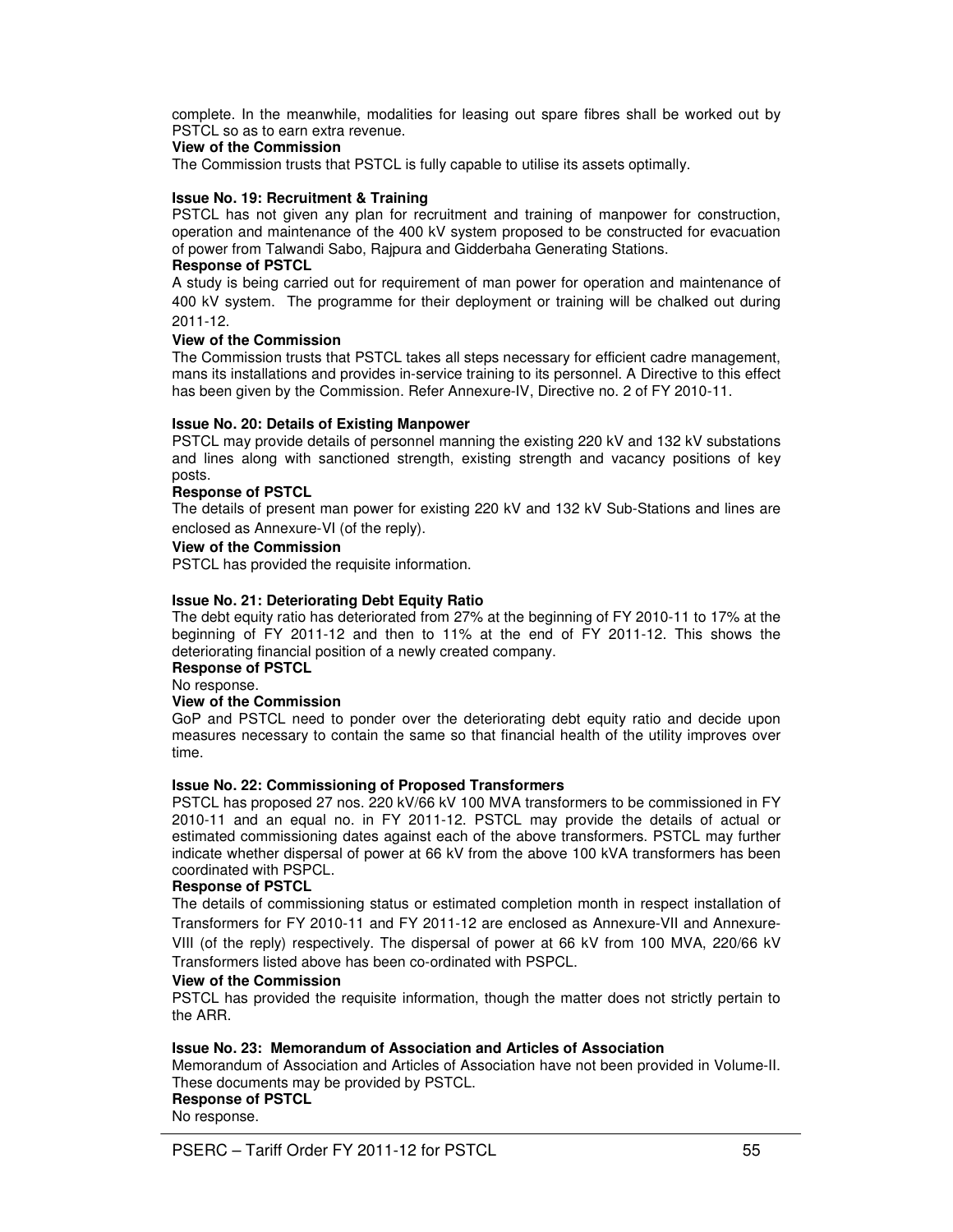#### **View of the Commission**

PSTCL has submitted the Memorandum of Association and Articles of Association in the ARR Petition, Volume - II.

#### **Issue No. 24: Evacuation of Power from Talwandi Sabo and Rajpura Projects**

PSTCL has not provided details of how power from Talwandi Sabo and Rajpura Projects will be further evacuated from 400 kV transmission lines to PSPCL system at 66 kV. The Commission may direct PSTCL to provide the complete transmission scheme for evacuation of power from these stations along with the time frame for execution of lines and sub-stations. Since the 400 kV system of PSTCL is to be linked up with Powergrid (PGCIL) system at Moga and Amritsar, PSTCL may indicate whether any further 400 kV or 220 kV ICTs would be installed at PGCIL Moga and Amritsar sub-stations. As per CERC norms, the transmission tariff of such ICTs is to be loaded entirely on the State which draws the power and this tariff is not to be pooled with the Northern Region transmission tariff. Before finalising any transmission system for evacuation of power, it is essential that PSTCL should disclose the load flow studies on the basis of which such transmission system has been finalized.

## **Response of PSTCL**

The details regarding evacuation of power over the 220 kV system to load centres in Punjab from 400 kV grid substations has been given in Annexure-B of the ARR Petition. A sketch showing 220 kV inter-connections from the 400 kV Substations is enclosed as Exihibit-1, which shows the complete scheme. The 400 kV Transmission System is based on load flow studies carried out by PGCIL. The proposed 400 kV system of PSTCL is to be integrated with northern region system of Power Grid at Moga and Amritsar substation for reliable operation of the power projects. The presently proposed 400/220 kV ICTs at 400 kV substations of PSTCL would be sufficient to take care of the power transmission from Talwandi Sabo and Rajpura Thermal Projects for PSTCL/PSPCL.

#### **View of the Commission**

PSTCL has submitted the requisite information. However, it must ensure that transmission works are completed well in time.

#### **Issue No. 25: Transmission Capacity**

PSTCL has projected new capacity of 1022 MW (based on the share of Punjab from the new Generating Stations) for FY 2011-12 for determining average capacity for FY 2011-12. However, as per information from CEA, 525 MW capacity of Maithon RB, DVC and 800 MW of Mundra UMPP are going to be commissioned in FY 2011-12, which is higher than the capacity considered by PSTCL. PSTCL is required to plan its transmission system augmentation to handle the additional generation capacity in FY 2011-12.

As per the Report of the Working Group on Power for the XI<sup>th</sup> Plan, the funds requirement for State transmission sector works out to Rs. 0.94 crore per MW. Thus, for new capacity of 1400 MW in FY 2011-12, the funding requirement comes to Rs. 1316 crore. PSTCL may be directed to give details of augmentation and funding of transmission projects for an estimated capacity addition of 1400 MW in FY 2011-12.

#### **Response of PSTCL**

Time-frame for Transmission system of PSTCL for FY 2011-12 has been designed considering power share to be available to Punjab from various projects by that time and this transmission system is being executed accordingly to coordinate its matching with additional generation. The already proposed transmission system for FY 2010-11 and FY 2011-12 takes care of the additional loads and generation capacity likely to be available to meet these loads besides ensuring optimum loading of the system.

#### **View of the Commission**

The Commission trusts that PSTCL will ensure that there are no transmission constraints for transmitting power to PSPCL system in the eventuality of additional power becoming available.

#### **Issue No. 26: Emoluments of SLDC Personnel**

PSTCL has given the summary of recommendations of the GoI Committee on ring fencing of SLDCs. The GoI had, in 2009, set up a Task Force on capital expenditure of Load Despatch Centres and issues related to emoluments of personnel. The Committee, in its Report, recommended that extra emoluments up to 150% of those prevailing in the Transco may be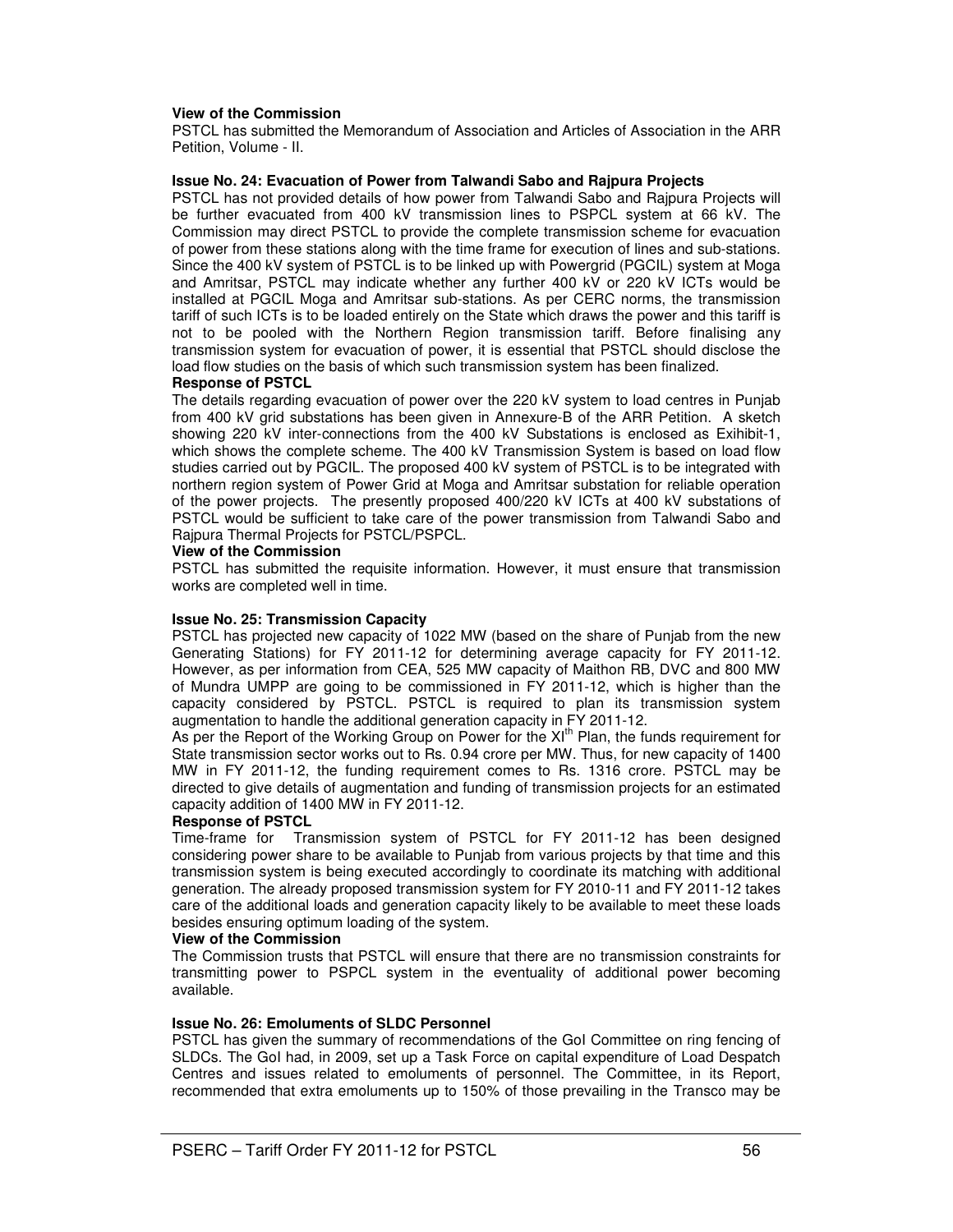given to the SLDC personnel. Since the total number of personnel in the SLDC organisation is 102, the Commission may direct PSTCL to examine and implement the above Report.

#### **Response of PSTCL**

The issues raised by the objector will be considered by PSTCL.

## **View of the Commission**

PSTCL may intimate the outcome to the Commission. Also refer para 1.1.

## **Issue No. 27: Depreciation Charges for SLDC**

As per Format 9 of SLDC ARR, depreciation at the beginning of the year is shown as Rs. 3.63 crore, depreciation on the addition of assets is shown as Rs. 0.67 crore, and depreciation at the end of the year is shown as Rs. 4.30 crore. However, on page 43 of the petition, depreciation has been taken incorrectly as Rs. 0.67 crore, i.e., only on the addition of assets. Depreciation is required to be worked out on total assets and not on addition of assets only. The depreciation rates for SLDC equipment, which are primarily electronic/computer based, need to enhanced considering seven years life for such equipments.

#### **Response of PSTCL**

Depreciation charges in the format SLDC, Page-9 has been worked out correctly, and the provision for depreciation for addition of assets includes the depreciation on the assets added during the year as well as at the beginning of the year. The depreciation rates have been considered with due regard of Tariff Regulations. Regarding the depreciation rate on equipment of SLDC, the Commission may allow the enhanced rates as per the objector.

#### **View of the Commission**

The Commission has determined depreciation charges by applying depreciation rates of the assets derived from the audited accounts of the erstwhile Board for FY 2009-10. Also refer para 3.6.3.

#### **Issue No. 28: Capital Expenditure for SLDC**

- i. PSTCL has submitted that Rs. 50 crore would be spent on integrated SCADA scheme of SLDC during FY 2011-12. PSTCL may provide the project implementation details for the scheme.
- ii. The existing SCADA scheme was required to be functional up to FY 2017. Now PSTCL has proposed that the existing system would be discarded and a new scheme called integrated SCADA scheme would be installed. PSTCL should provide the reasons for replacing a system in FY 2011-12, which was supposed to provide service till FY 2017.
- iii. PSTCL has indicated an expenditure of Rs. 50 crore in FY 2011-12, but it has not stated the total cost of the integrated system and the phasing of expenditure in FY 2012-13 and FY 2013-14.
- iv. PSTCL should give details of functions and packages for which the existing SCADA scheme was designed vis a vis the actual utilisation of the functions and packages. It is suggested that the existing SCADA scheme may be utilised up to FY 2017 with necessary modifications and upgrading on low cost basis.
- v. PSTCL has shown a proposed expenditure of Rs. 41.27 crore on optic fibre cable to replace microwave communication. It is known from PGCIL, that the decision to replace microwave with optic fibre system was taken on the assumption that frequency bandwidth allocated to microwave system may be withdrawn. This matter may be taken up with Ministry of Communication through MoP that when a bandwidth has been allocated and equipment has been installed, then it is not justified to withdraw the bandwidth. In case, Ministry of Communication intends to sell the bandwidth, a part of the revenue realised from sale should be used for compensating the users of present ULDC scheme and meet the funding requirement of optic fibre cable.

## **Response of PSTCL**

i&iii. The SCADA Systems as commissioned by PGCIL in the year 2010 is in operation till date and hardware/software related operational problems/maintenance of existing system, which also includes supply of material for replacement of defective items is being maintained through AMC contract awarded by PGCIL on unified basis. But, due to advancement in hardware/software, AMC Contractors have been facing difficulties in arranging spares to attend to the routine defects. Such issues were taken up by Northern Regional Constituents with PGCIL at ULDC Scheme Monitoring Group (USMG) meeting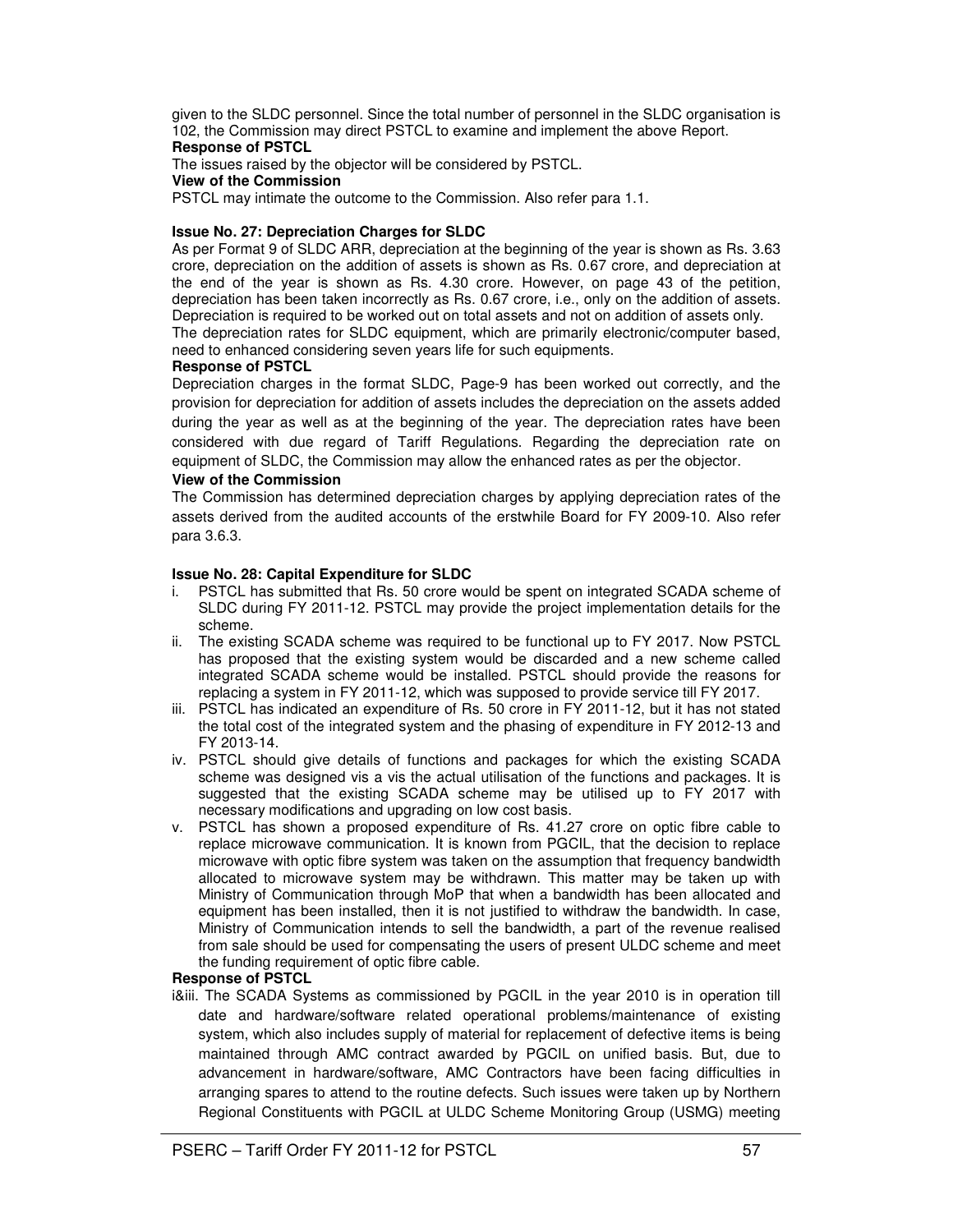as well as NRPC meetings, where it has already been decided to go for expansion of scheme (ULDC-II). PSTCL has conveyed its consent to execute the job through PGCIL on turnkey basis. The Project implementation details of Rs. 50 crore along with item-wise breakup of cost of integrated SCADA scheme is shown in Table below:

| Sr.<br>No<br>$\mathbf{r}$ | <b>Particulars</b>                                                                       | FY 2011-12<br>(Rs. in crore)<br>(Projected) | <b>Tentative Year</b><br>of Completion | <b>Project Execution</b>        |
|---------------------------|------------------------------------------------------------------------------------------|---------------------------------------------|----------------------------------------|---------------------------------|
|                           | Integrated SCADA Scheme consisting<br>of following breakup:                              | 50.00                                       | 2013-14                                |                                 |
|                           | 1. ABT compliant intra-State Boundary<br>metering scheme                                 | 15.00                                       |                                        | By PSTCL                        |
|                           | 2. 65 Nos. RTUs at balance 132 KV<br>S/Stns.                                             | 7.50                                        |                                        | By PSTCL                        |
|                           | 3. Expansion of ULDC                                                                     | 17.50                                       |                                        | By PGCIL on Unified<br>Basis ** |
|                           | 4. Misc. Jobs e.g. S/Stn. Automation,<br>Automatic load shedding, UFR Monitoring<br>etc. | 10.00                                       |                                        | By PSTCL                        |

\*\* PGCIL has filed Petition in CERC regarding claim of expenditure to be incurred on expansion of ULDC scheme on unified basis. The expenditure to be incurred by PGCIL will be payable either as transmission charges or as advance quarterly payment as per decision of CERC.

- ii. Due to advancement in hardware/software and as a result, difficulties being faced by AMC contractors of the SCADA system to arrange spares to attend to the routine defects and as per the decision taken at ULDC Scheme Monitoring Group (USMG) as well as NRPC level to go for Expansion of Scheme (ULDC-II) to tackle the above issue. PSTCL has conveyed its consent to execute the job through PGCIL on turnkey basis. Other NR constituents are also following the same.
- iv. Power system applications along with SCADA system installed in the year 2002 at SLDC Control Centre are operational but their use has become restricted in the present ABT regime due to its lack of support of ABT features.
- v. The matter was taken up in the meeting convened by PGCIL with constituents of Northern Region on 23.11.08. The Constituents expressed the following:
	- a) The Micro Wave frequencies can be released only after back up communication links are established.
	- b) As the Micro Wave network is in commercial operation since last around six years only, the cost for implementation of Fibre Optical (FO) links should be borne by DoT.
	- c) Implementation of FO links would require around two years after funding is tied up, and hence, Micro Wave links should be allowed to keep in operation till then.

During discussions, it also emerged that Fibre Optic Network to replace Micro Wave link would be beneficial for the constituents. Further, PGCIL took up the matter with Wireless Advisor (T) on 04.11.08 wherein the issues were discussed and DoT decided that POWERGRID will replace the Microwave links with Optical Fibre Cable in 2 years' time frame for which in-principle decision has already been taken.

## **View of the Commission**

- i,ii&iii. PSTCL had originally proposed an investment plan of Rs. 56.66 crore, which was subsequently revised to Rs. 30 crore. Also refer para 3.7.2.
- iv. PSTCL has provided the requisite information during processing of the ARR.
- v. The Commission shall examine the allowability of this expenditure as and when it is included in the ARR Petition for the ensuing year(s).

## **Issue No. 29: Employee Training**

Regarding training of manpower, the Working Group on Power for the XI<sup>th</sup> Plan has recommended that 5% salary budget should be earmarked exclusively for training by every organisation. Expenditure on training may be included while costing power tariff. Also, every employee should be provided refresher training of minimum one week per year as mandated in National Electricity Policy.

## **Response of PSTCL**

These observations are of advisory nature and will be considered by the PSTCL.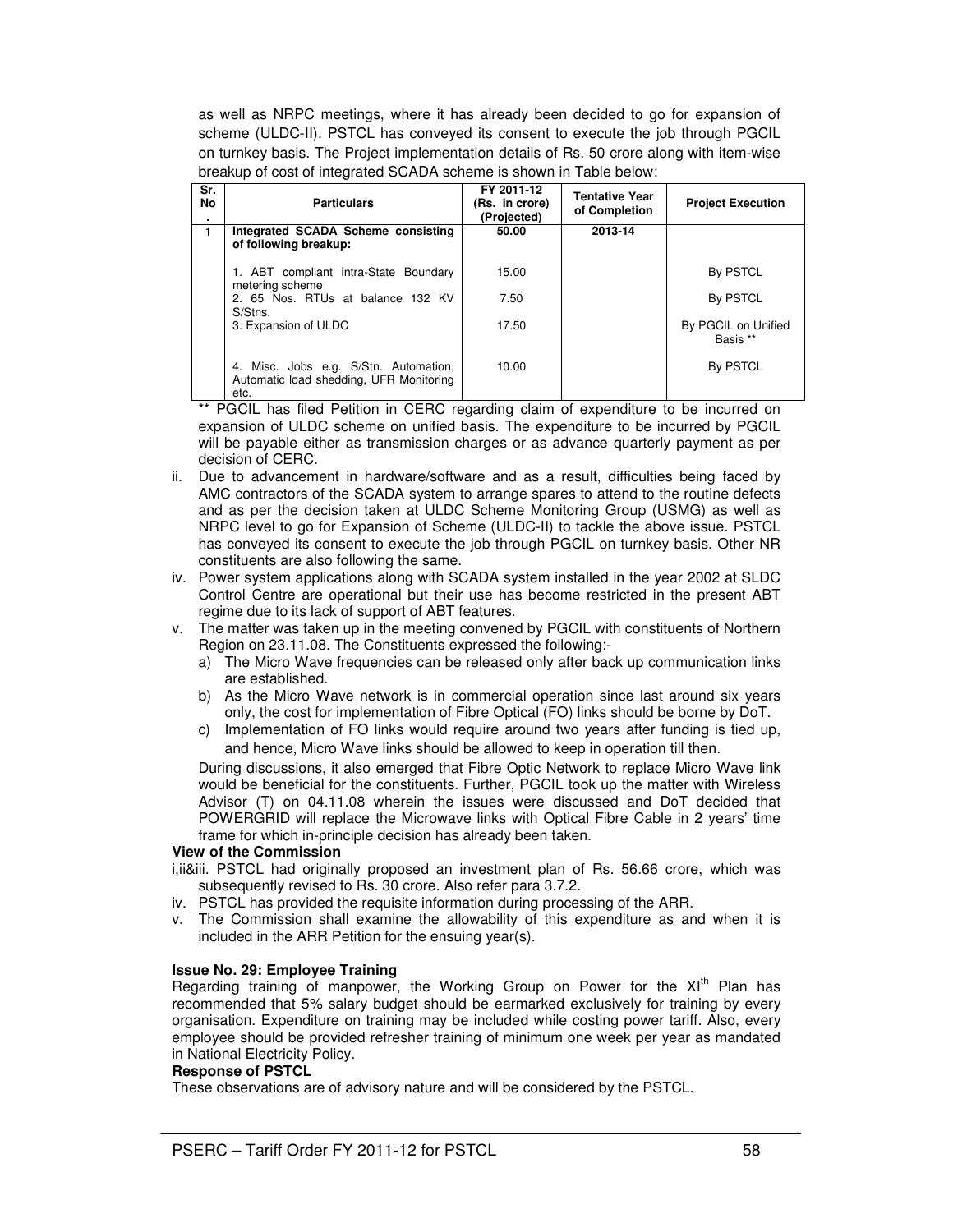#### **View of the Commission**

Refer issue no. 19 above.

#### **Issue No. 30: Load Flow Study**

The load flow study for power flow has not been provided by PSTCL. It is necessary that the load flow study should be carried out for different conditions such as paddy season, nonpaddy and winter night conditions. It appears that when state demand reduces, the generation from Talwandi Sabo would flow on the inter-connecting line to Moga and get injected to PGCIL system. There is every possibility of the Talwandi-Sabo Moga line getting overloaded. The copy of load flow studies needs to be supplied and made public. **Response of PSTCL** 

For the 400 kV system, load flow study has been carried out by PGCIL. First study was with generation at Talwandi-Sabo(1980 MW), Rajpura(1320 MW) and Goindwal Sahib(540 MW) at 220 kV. Accordingly, the transmission system was designed by PGCIL. For future, second study was carried out with Gidderbaha addition. Third study is being carried out with Mansa and Kotshamir addition and enhancement of generation at Talwandi Sabo and Rajpura. The detailed system study report is still under preparation with PGCIL.

As per this, during paddy season (high load), the flow in Talwandi Sabo-Moga 400 kV Section is from 327 MW to 407 MW under different contingencies. During winter nights, the flow ranges between 680 MW to 794 MW under different contingencies. The thermal load ability of the line is 1035 MW at 0.95 power factor lagging. For the above study, power from central sector has not been considered. If the central sector power is considered and reduced from Punjab export, then these figures will fall down to appreciable level. Above figures refer to 2600 MW export from Punjab. 400 kV transmission system design is under revision by PGCIL because generation in Punjab has been increased.

#### **View of the Commission**

The Commission trusts that PSTCL is taking all necessary steps for proper planning and efficient operation of its transmission network.

## **Issue No. 31: Overloaded Sub-stations**

In the list of overloaded 220 kV sub-stations PSTCL has included Sahnewal, Dhandhari and Lalto Kalan. Power grid has constructed 400 kV substation at Ludhiana where two nos. 400/220 kV ICTs were commissioned in June/July 2008 and a third ICT was commissioned in April 2010. However, for a total ICT capacity of 945 MVA, the outgoing lines constructed by PSTCL are only two with the result that only 200-250 MVA capacity of PGCIL is getting utilised while PSPCL is paying the full tariff of about Rs. 12 crore per year to PGCIL as the transmission charges for 3 x 315 MVA ICTs. The PGCIL 400 kV substation was to give supply to Sahnewal, Dhandari and Lalto Kalan which have been shown as overloaded substations in the list by PSTCL. The Commission may direct PSTCL to expedite the 220 kV lines for evacuating the power from PGCIL 400 kV sub-stations.

#### **Response of PSTCL**

For evacuation of power from 400 kV Ludhiana, four no. of additional bays are to be commissioned. Line construction work is already going on and all the four bays shall be commissioned in the month of May/June 2011. Moreover at 220 kV Sahnewal, additional 220/66 kV, 100 MVA power transformer has been commissioned on load in February 2011. A 66/11 kV, 20 MVA transformer has been commissioned in March 2011 at 220 kV Pakhowal substation, which will give relief to 220 kV Lalton. Solution to overload problems is normal practice.

#### **View of the Commission**

PSTCL must ensure that the issues raised are addressed and the related works completed efficiently. Also refer Annexure-IV, Directive no. 4 given during FY 2010-11.

#### **Issue No. 32: Shortage of Manpower**

There is desperate shortage of technical manpower in the grid substations. While PSTCL has not been able to fill up the regular sanctioned posts in the existing 220 kV and 132 kV substations, there is an urgent need to recruit and train the technical personnel for manning of 400 kV substations and lines which are under construction. As per Section 5 of Indian Electricity Grid Code (IEGC):

"h) The control rooms of the NLDC, RLDC, all SLDCs, power plants, substation of 132 kV and above, and any other control centres of all regional entities shall be manned round the clock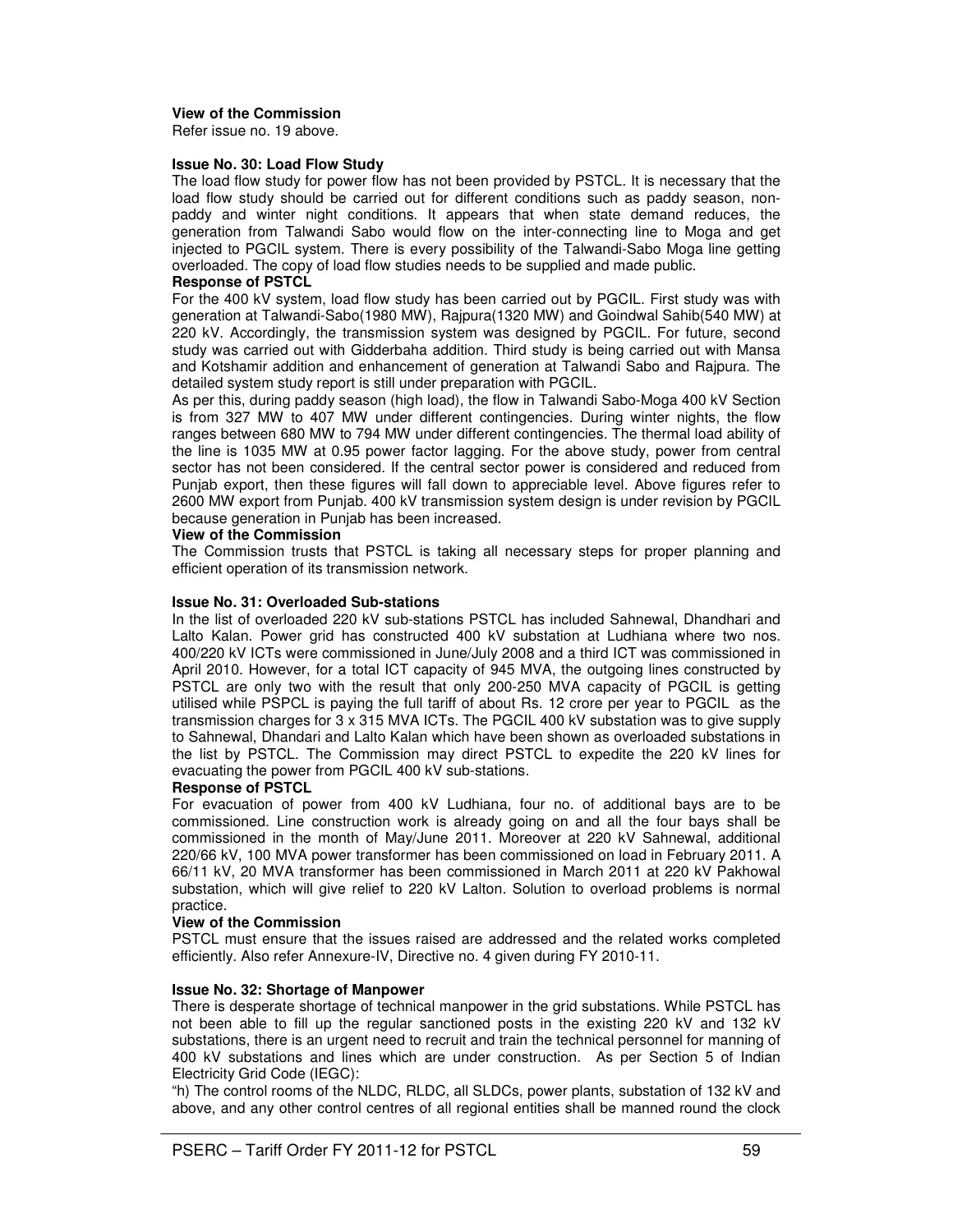by qualified and adequately trained personnel. Training requirements may be notified by the Commission from time to time, by orders."

The State Grid Code issued by the Commission does not have a specific provision as above, but the State Grid Code stipulates that the provisions of IEGC would prevail in such cases. The Commission may direct PSTCL to provide its action plan to man the sanctioned posts of technical nature for O&M of EHV system and in particular the action plan for manning of 400 kV system under construction.

## **Response of PSTCL**

PSTCL is definitely short of manpower. Grid substations definitely require full manpower as per sanctioned posts. The power has to be supplied 365 x 24 continuously. Technical skill is essentially required. Punjab Government has been requested to give sanction for the recruitment of required manpower for 220 kV, 132 kV as well as for 400 kV grid substations which shall come up in 2012. Prior posting shall be beneficial since the staff and officers shall be able to know the functioning and construction of 400 kV system. In the list provided by the objector, one important category of SSAs is missing. This is an additional and essential requirement.

For 220 kV and 132 kV, technical training is being imparted regularly by the training department of PSPCL. This training is useful. For 400 kV system, training shall be given by PGCIL at their running substations and at PSTCL constructed grid substations. The training department of PSTCL is regularly sending officers of PSTCL for training at other Central Government Organisations. For 400 kV training, PSTCL needs the required manpower in the first instance.

#### **View of the Commission**

Refer issue no. 19 above.

## **Issue No. 33: Cost Estimates of 400 kV lines**

The 400 kV lines for evacuation of power from upcoming thermal power stations are being constructed by PGCIL. It was brought to the notice of the Commission that PGCIL is known for excessive spending and there is every possibility that the capital cost of the works executed by PGCIL would be on the higher side since the cost is to be borne by PSTCL. The Commission may direct PSTCL to supply the terms and Conditions including cost estimates on which the 400 kV works were awarded to PGCIL.

#### **Response of PSTCL**

As per the decision taken by the erstwhile PSEB in its 08/2008 meeting held on 30.04.08, PGCIL was engaged for taking up the work on chargeable basis. PGCIL is a Central Government Organisation and has got the proper know how for the work. They are executing the work through tendering process.

## **View of the Commission**

The Commission trusts that PSTCL follows the prescribed rules, regulations and guidelines while allotting execution of work(s) to external agencies.

## **Objection No 3: Punjab Alkalies and Chemicals Ltd.**

## **Issue No. 1: Abnormal Increase in ARR**

Both PSPCL and PSTCL have submitted their revised estimates of ARR for FY 2010-11. The combined ARR (revised estimate) for FY 2010-11 shows a percentage increase of 35.87 % over the ARR approved by PSERC for FY 2010-11 for the integrated PSEB in the Tariff Order for FY 2010-11. There is a need to bring fiscal discipline in the Utilities, for which the Commission is requested to take suitable measures.

#### **Response of PSTCL**

The gross revenue requirement of Rs.647.30 crore was approved in the Tariff Order of PSERC for FY 2010-11. The revised estimate for FY 2010-11 is Rs.702.19 crore. The increase is only 8.48% over the approved amount and is only 3.95% if ROE is not considered. **View of the Commission** 

Refer objection no.1, issue no.1.

#### **Issue No. 2: Transmission System Capacity**

While working out transmission system capacity, many projects, which are yet to be commissioned have been considered, while some projects that are to be commissioned in FY 2011-12 have been left out. It will be better if transmission capacity commissioned on  $31^{st}$ March of the previous year is taken into consideration for working out yearly transmission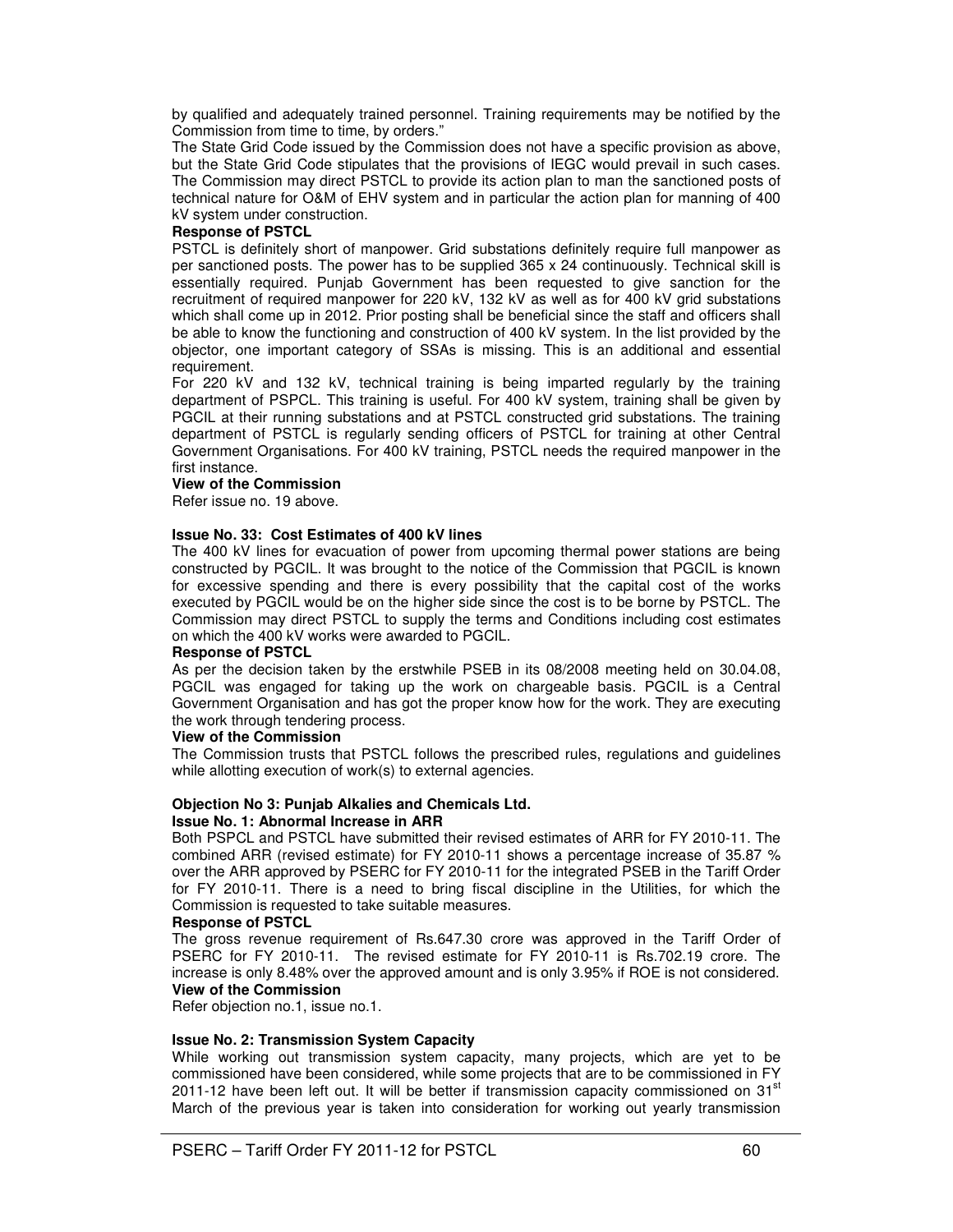# charges.

## **Response of PSTCL**

While working out the transmission system capacity, the projects which were yet to be commissioned like Parvati-3, Chamera-3, Koteshwar, Karcham Wangtu and Teesta-2 were considered as per their status at the time of filing the ARR. Some of the projects like Maithon (Tata), which are to be commissioned in FY 2011-12, will start supplying the energy to Punjab in FY 2012-13. In case of Bhilangana (PTC) there is some legal dispute regarding the supply of its energy to Punjab in FY 2011-12. Thus, PSTCL has taken into consideration the likely availability/slippages of plants for computing the transmission system capacity.

#### **View of the Commission**

The Commission trusts that the transmission system is planned matching with the additional generation likely to be available in the corresponding years.

#### **Issue No.3: Power Evacuation from Talwandi Sabo & Rajpura TPPs**

PSTCL has submitted the Investment Plan, which shows that majority of investment would be done on 400 kV systems, which are being set up for evacuation of power from Talwandi Sabo and Rajpura Power Stations. It is stated in the ARR Petition that the Rajpura Project will be commissioned in FY 2013-14, while Talwandi Sabo project will be commissioned in FY 2012- 13. However, there are already reports of slippages in Talwandi Sabo project due to delayed financial closure and non availability of skilled manpower from China. Investment in transmission systems should be linked to commissioning of individual Units of Talwandi Sabo and Rajpura Power Stations and capital investments should be reworked accordingly. Also, the status of various components of 400 kV system have not been brought out in the ARR Petition.

#### **Response of PSTCL**

As per information received from PSPCL, first Unit of Talwandi Sabo TPS is scheduled for commissioning by 31.08.2012 and first unit of Rajpura STPS by 17.01.2014. The Transmission system associated with these Thermal Projects has also been planned to be erected to ensure its matching with commissioning of generating plants. To ensure no extra burden on consumers for interest charges and fixed charges, phasing of expenditure for 400 kV transmission system associated with Talwandi Sabo and Rajpura TPs has been planned.

The order for procurement and erection works of all the 400 KV Sub-stations related to Talwandi Sabo TPS have been placed. The land for all these sub-stations has been acquired and initial civil works have already started. Similarly, orders for procurement and erection works for 400 KV Transmission lines for this project have been placed. The survey work for all the lines has been completed and work of stubbing is in progress.

#### **View of the Commission**

Refer objection no. 2 & 4, issue no. 4 & 24.

#### **Issue No. 4: Employee Expenses**

The combined employee expenses (revised estimates) of PSPCL and PSTCL for FY 2010-11 have increased by 25.71% over the expenses approved for PSEB for FY 2010-11. Subsequent to the date of submission of ARR, the Government of Punjab (GoP) has decided to release the pay arrears in three equal instalments, the first instalment of which will be due in FY 2011-12. Hence, pay arrears should be factored accordingly, instead of 40% in FY 2011-12 and 20% each in FY 2012-13 and FY 2013-14.

#### **Response of PSTCL**

The revised employee cost of PSTCL for FY 2010-11 is only 7.25% higher than the amount approved by the Hon'ble Commission and in respect of arrear of Pay, PSTCL has considered 50% of impact in 2010-11, 25% in FY 2011-12 and 25% in FY 2012-13.

The final report of PwC including implementation action plan is expected shortly. Follow up action for its acceptance will be taken thereafter.

#### **View of the Commission**

Refer para 3.3.

#### **Issue No. 5: Additional Manpower**

The study on staffing pattern was awarded to PwC and the report was submitted in October 2010. However, the follow up action is being delayed. The Commission may take suo motu action to set right the situation. The additional manpower recruitment proposed in the Petition is not acceptable, as the employee expenses have already been projected much higher than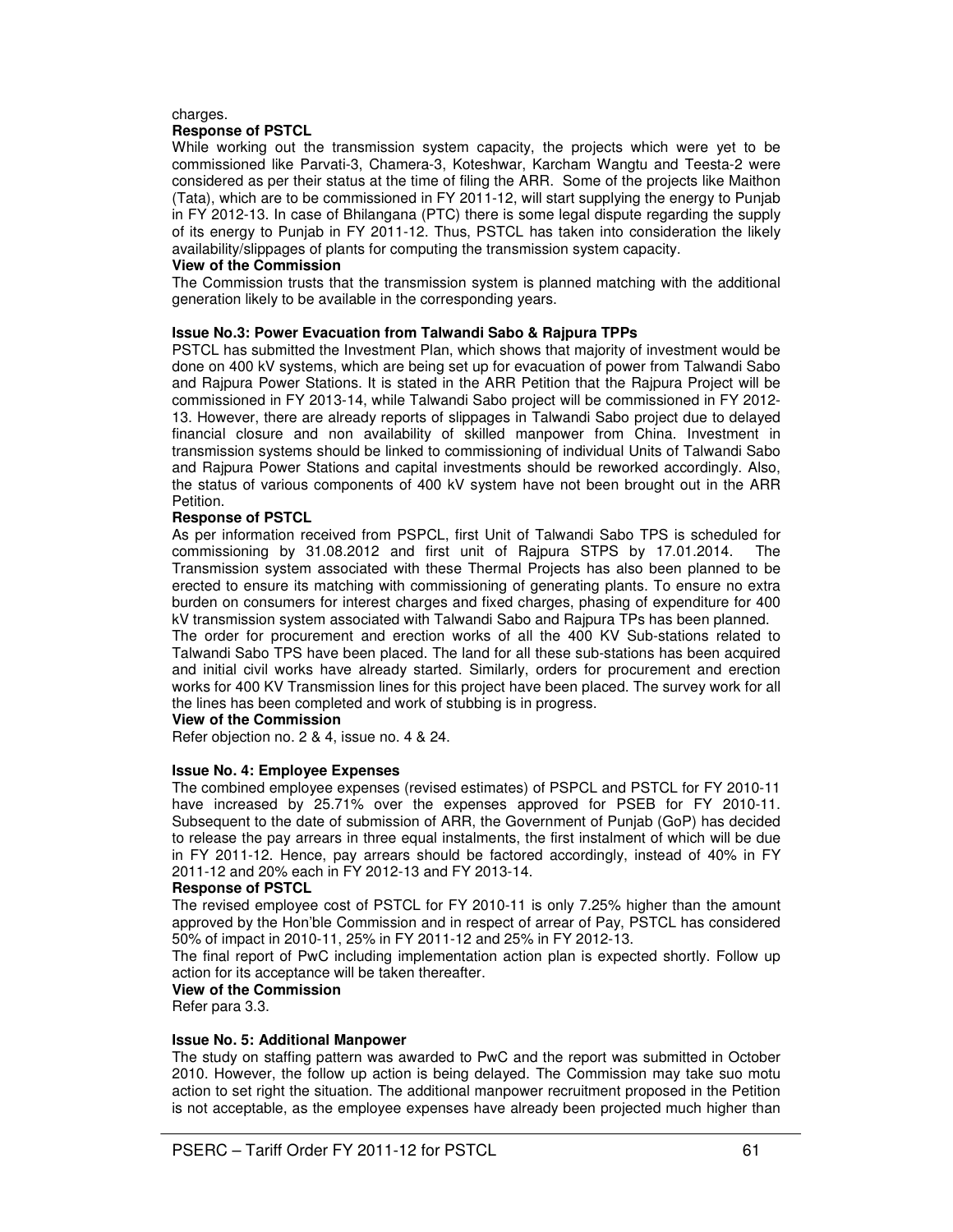#### the approved expenses. **Response of PSTCL**

After unbundling of erstwhile PSEB, PSTCL has to set up separate Finance and Accounts wing, General Section, Company Secretary, Audit wing etc. PSTCL also requires additional man power for the new grid sub-stations and lines for smooth functioning. Accordingly, PSTCL has proposed the minimal manpower for effective operation of its commercial business and huge capital assets base. The employee cost is thus justified.

#### **View of the Commission**

Refer objection no.1, issue no. 4.

#### **Issue No. 6: Repair & Mtc. (R&M) and A&G Expenses**

The revised estimated R&M and A&G expenses of PSPCL and PSTCL combined is higher than the R&M and A&G expenses approved by the Commission for erstwhile PSEB for FY 2010-11, by 11.05% and 23.72%, respectively. The practice of allowing these expenses on the normative basis with WPI increase or at actuals, whichever is lower as per PSERC Tariff Regulations, needs to be adopted here.

#### **Response of PSTCL**

The increase in revised estimated expenses on Repair & Maintenance costs is only 11.05% as per the objector. The reasons for the proposed increase on R&M expenses of PSTCL for 2011-12 are adequately explained in para 8.15, 8.17 and 8.18 of the ARR and Tariff Petiion for 2011-12. Further, the revised Repair & Maintenance expenses of PSTCL for FY 2010-11 is 27.69% higher than amount approved in Tariff Order for FY 2010-11. As per para 28 (6) of 'The Punjab State Electricity Regulatory Commission (Terms and Conditions for Determination of Tariff) Regulations, 2005, O&M expenses for gross fixed assets added during the year shall be considered from the date of commissioning on pro-rata basis. PSTCL has claimed the R&M expenses on assets added during the year of Rs 10.85 crore as per tariff regulation, which were not allowed in the Tariff Order of FY 2010-11, however, after exclusion of R&M expenses on assets added during the year, the increase in revised R&M would be only 1.24% of approved R&M expenses. The A&G expenses include, the cost of professional charges, audit fee, license fee, consultancy charges etc. and the revised A&G expenses are 15.68% higher than the approved one. Nothing is written in the PSERC Regulations regarding linking of actual or normative O&M expenses.

#### **View of the Commission**

Refer paras 3.4 (R&M expenses) & 3.5 (A&G expenses).

#### **Issue No. 7: Interest and Finance Charges**

- a. The investment in 400 kV system needs to be reworked in line with the realistic synchronisation schedule of various units of Talwandi Sabo and Rajpura Projects.
- b. The capital investment plan provides for investment in telemetering system for 2200 number of feeders. However, as per the boundaries of PSTCL and PSPCL, metering is to be carried out on 66 kV interfaces only. Therefore, the investment plan needs to be reworked and the interest charges should be revised.
- c. The rate of interest on REC loans is indicated as 13.5%, which seems to be higher than prevailing rates of interest. PSTCL may review and re-negotiate the interest rate as per prevailing market rates.

#### **Response of PSTCL**

- a. The position has already been explained in response at issue no. 3 above.
- b. The objection relates to PSPCL.
- c. The rate of interest of REC has been shown at the rate the loans were executed and now after the period of reset the rate of interest is 11%.

#### **View of the Commission**

- a. Refer issue no. 3 above.
- b. Refer paras 2.8.2, 3.7.2 and response of PSTCL to objection no. 2 & 4, issue no. 28.
- c. PSTCL has clarified this issue in its above response.

#### **Issue No. 8: Interest on Working Capital**

The quantum of working capital may be reviewed considering the above objections. Further, the maintenance spares seems to be included in R&M expenses, as there is no such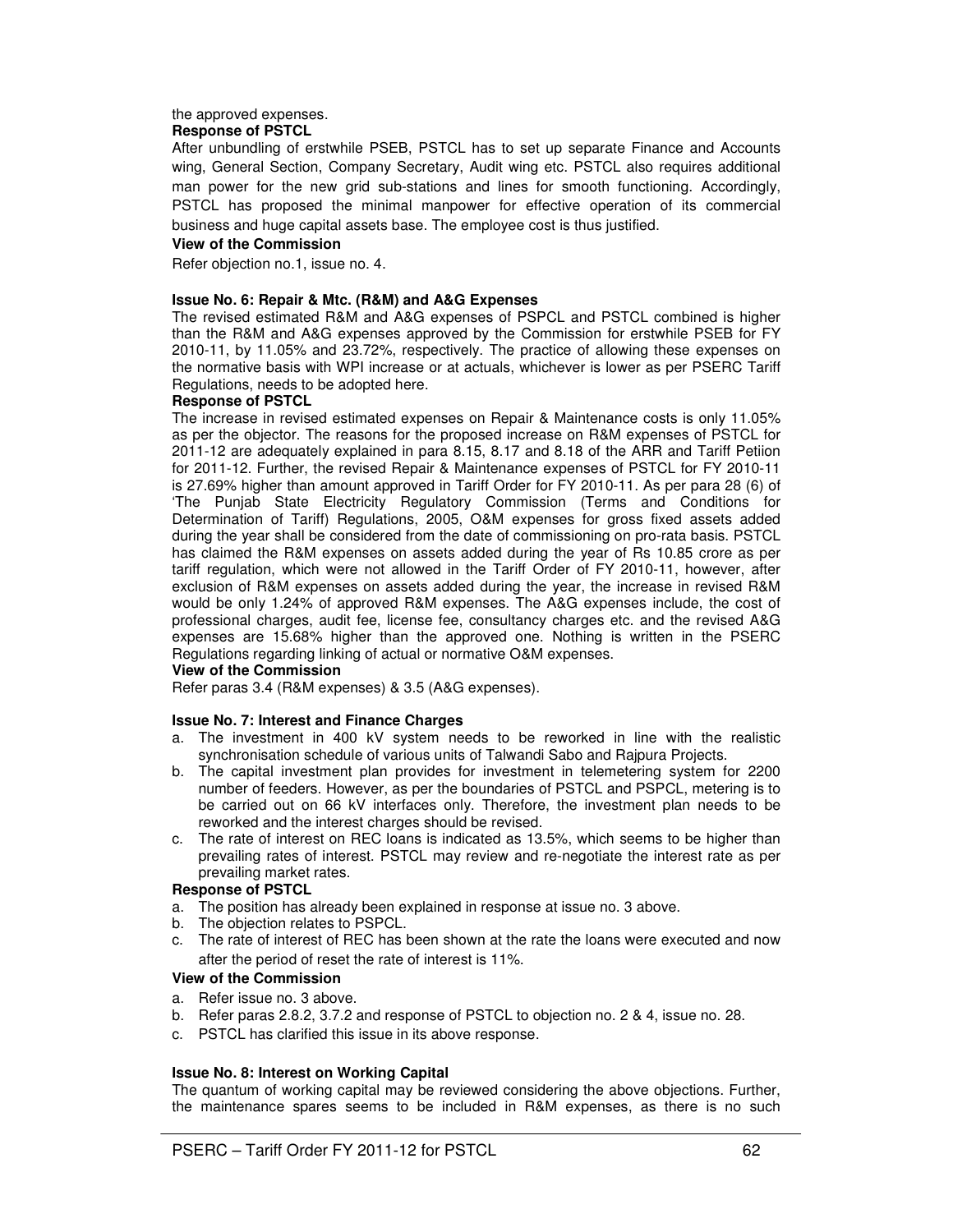provision in ARR /Tariff Order for FY 2010-11. If this provision is to be kept, then R&M expenses need to be reviewed accordingly.

#### **Response of PSTCL**

As per Punjab State Electricity Regulatory Commission (Terms and Conditions for determination of Tariff) Regulations, 2005, interest on working capital shall be as per CERC norms notified dated 19.01.09 for the period 2009-14 and PSTCL has considered the above Regulations for the computation of interest on working capital.

## **View of the Commission**

Refer para 2.8.4.

#### **Issue No. 9: Return on Equity**

In Tariff Order for FY 2010-11, grossing up of RoE was not permitted as the Utility was a defaulter in implementation of directives made by PSERC. Till successor Companies improve their working and comply with the directives in toto, the grossing up may not be allowed as per earlier practice.

#### **Response of PSTCL**

PSTCL has claimed ROE in accordance with CERC Tariff Regulations 2009-14. According to the said Regulation, the ROE for transmission utility shall be computed on pre-tax basis at the base rate of 15.5% to be grossed up with the tax rate applicable to the utility.

**View of the Commission** 

Refer paras 2.9 & 3.8.

#### **Issue No. 10: Capital Expenditure of SLDC**

The ARR of SLDC needs to be reviewed as the capital expenditure linked to SLDC for current and next year is not likely to be materialised. It will be better to phase out the capital expenditure and commission the individual projects in synchronisation with the tail end schemes. For example, the first priority should be boundary metering of Punjab system. Only after installation of intra-State boundary metering, the performance of successor utilities can be improved.

#### **Response of PSTCL**

As already explained in response of issue no. 3, phasing of expenditure has already been planned, and Boundary Metering scheme has been separated out from the integrated SCADA scheme and is already being executed separately for providing metering on Punjab Boundary. **View of the Commission** 

Refer para 3.7.2.

## **Issue No. 11: Existing ULDC Scheme**

Payments for ULDC scheme would continue up to FY 2017, but the spare parts of the scheme are not available and it is not serving the required purpose. This may be looked into and the matter needs to be taken up with PGCIL for optimum utilisation of existing ULDC scheme.

## **Response of PSTCL**

Payments to PGCIL against ULDC scheme are being paid as per the directives of CERC and shall be paid till 2017, SCADA System under ULDC Scheme as commissioned by PGCIL in the year 2010 is in operation till date and hardware/software related operational problems/maintenance of the existing system, which also include supply of material for replacement of defective items is being maintained through AMC contract awarded by PGCIL on Unified basis. But due to advancement in hardware/software, AMC contractors have been facing difficulties in arranging spares to attend to the routine defects. Such issues were taken up by Northern Regional Constituents with PGCIL at ULDC Scheme Monitoring Group (USMG) meetings as well as NRPC meetings, where it has already been decided to go for Expansion of Scheme (ULDC-II). PSTCL has conveyed its consent to execute the job through PGCIL on turnkey basis. Other NR constituents are following the same.

#### **View of the Commission**

As per response of PSTCL, ULDC scheme involves many States, whose implementation is entrusted with PGCIL and the payments for the same are being made under the directive issued by CERC. Also refer objection no. 2 & 4, issue no. 28 (i, ii & iii).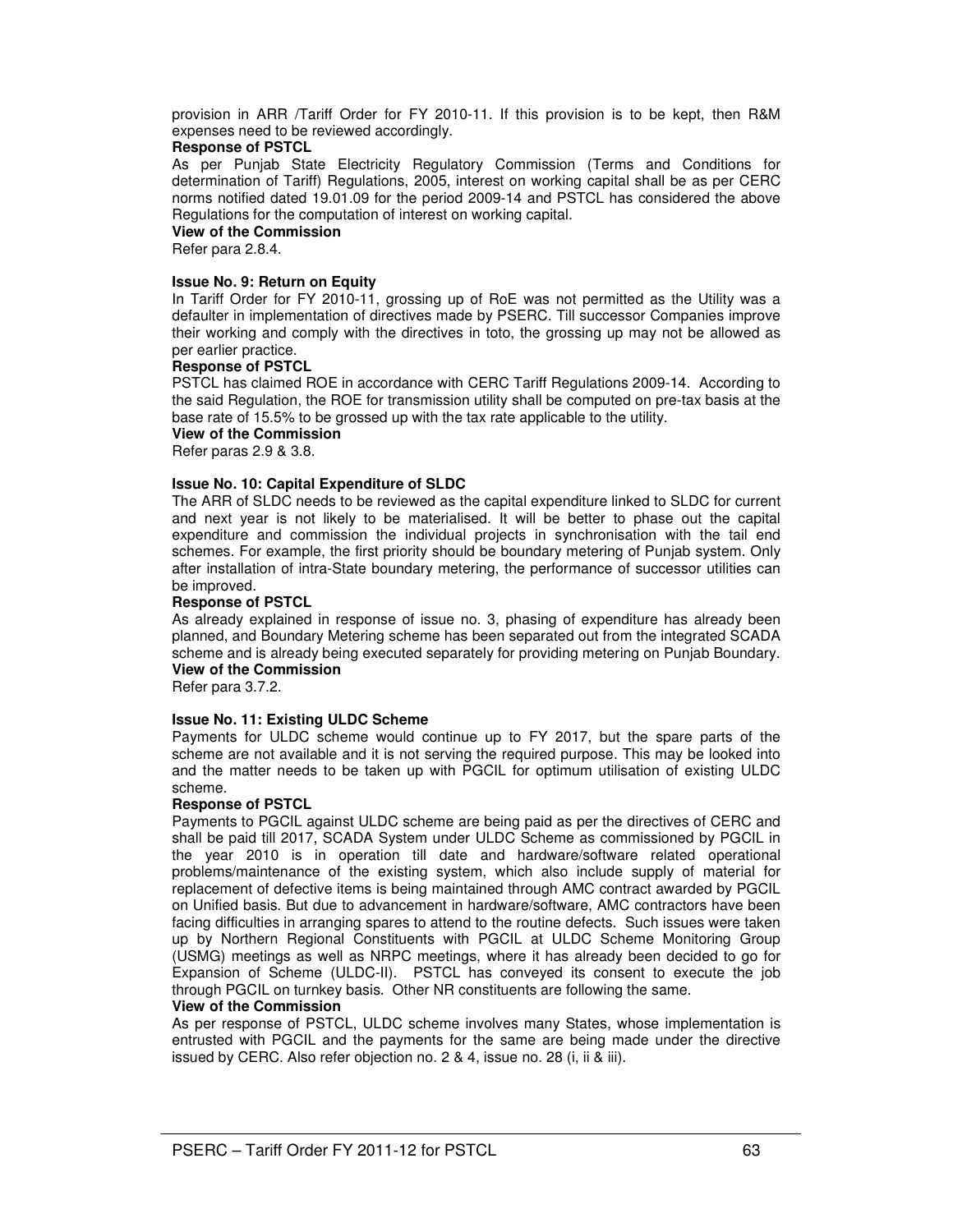### **Objection No. 5: Punjab State Power Corporation Ltd. Issue No. 1: Return on Equity**

As per PSERC Regulations, RoE shall be equivalent to the rate specified by CERC. CERC in its Tariff Regulations, 2009 has specified pre-tax RoE as 15.5% for generation and transmission business. However, RoE specified represents the maximum entitlement of the Utility, which can be reduced by the Utility, if it so desires.

PSTCL in its ARR Petition has sought the pre-tax RoE of 14%. Hence, the Commission may allow RoE based on the submission of PSTCL rather than the entitlement.

## **Response of PSTCL**

PSTCL has claimed ROE in accordance with CERC Tariff Regulations 2009-14. According to the said Regulations, ROE for transmission utility shall be computed on pre-tax basis at the base rate of 15.5% to be grossed up with the tax rate applicable to the utility.

## **View of the Commission**

Refer paras 2.9 & 3.8.

## **Issue No. 2: Transmission Charges**

Because of the unbundling of the erstwhile Board, PSPCL is liable to pay transmission charges to PSTCL for FY 2010-11 and FY 2011-12. As there is no precedence of these charges, PSPCL has made provisions in the ARR for transmission charges based on the Tariff Order for FY 2010-11. Accordingly, PSPCL has assumed a growth rate of 10% in the transmission charges payable to PSTCL for FY 2011-12. Transmission charges for FY 2010- 11 based on the Tariff Order for FY 2010-11 are Rs. 647.30 crore and for FY 2011-12 it is assumed to be Rs. 712.03 crore(10% escalation). PSPCL requests the Commission to allow transmission charges payable to PSTCL as determined by the Commission for FY 2010-11 and FY 2011-12.

#### **Response of PSTCL**

The gross revenue requirement of Rs. 647.30 crore was approved in the Tariff Order for FY 2010-11. The ARR as per Petition filed by PSTCL for FY 2011-12 is Rs. 824.08 crore which has been computed in accordance with the provisions contained in PSERC Tariff Regulations and CERC Tariff Regulations, 2009.

#### **View of the Commission**

Refer paras 2.11, 3.11 & Chapter 4.

## **Issue No. 3: Pay Revision Arrears**

PSPCL in its ARR Petition has projected the impact of pay revision arrears to be payable in three equal years instalments starting from February 2011. The one time liability was estimated to be around Rs. 285 crore in FY 2010-11 and Rs. 285 crore again in FY 2011-12. However, the Government of Punjab has subsequently notified that no arrears shall be payable in FY 2010-11 and 40% of the total arrears shall be payable in FY 2011-12, i.e., Rs. 342 crore. The Commission may kindly consider the above mentioned changes in ARR. The Commission may re-compute the impact of pay revision arrears for PSTCL, in the light of the above.

## **Response of PSTCL**

PSTCL agrees with the submission of PSPCL. The Commission may decide/approve the amount of pay revision arrears keeping in view the latest notification of Punjab Government in this regard.

## **View of the Commission**

Refer paras 2.4.2, 3.3.3 & 3.3.9.

## **Issue No. 4: Escrow Mechanism**

PSPCL does not agree with the contention made by PSTCL for getting escrow mechanism in addition to Letter of Credit (LC) mechanism (already agreed by PSPCL). LC mechanism is provided as per standard agreement document. LC mechanism is more than sufficient for ensuring the payment security of PSTCL. There has not been a single incident of LC, which has been operationalised. Hence there is no need for this additional measure of this escrow being put in place. Contract negotiations are still in progress and the terms and conditions may be agreed bilaterally. Once the TSA is finalized, it may be submitted to the Commission for approval.

## **Response of PSTCL**

Payment security mechanism is a prudent commercial agreement, which is prevalent in the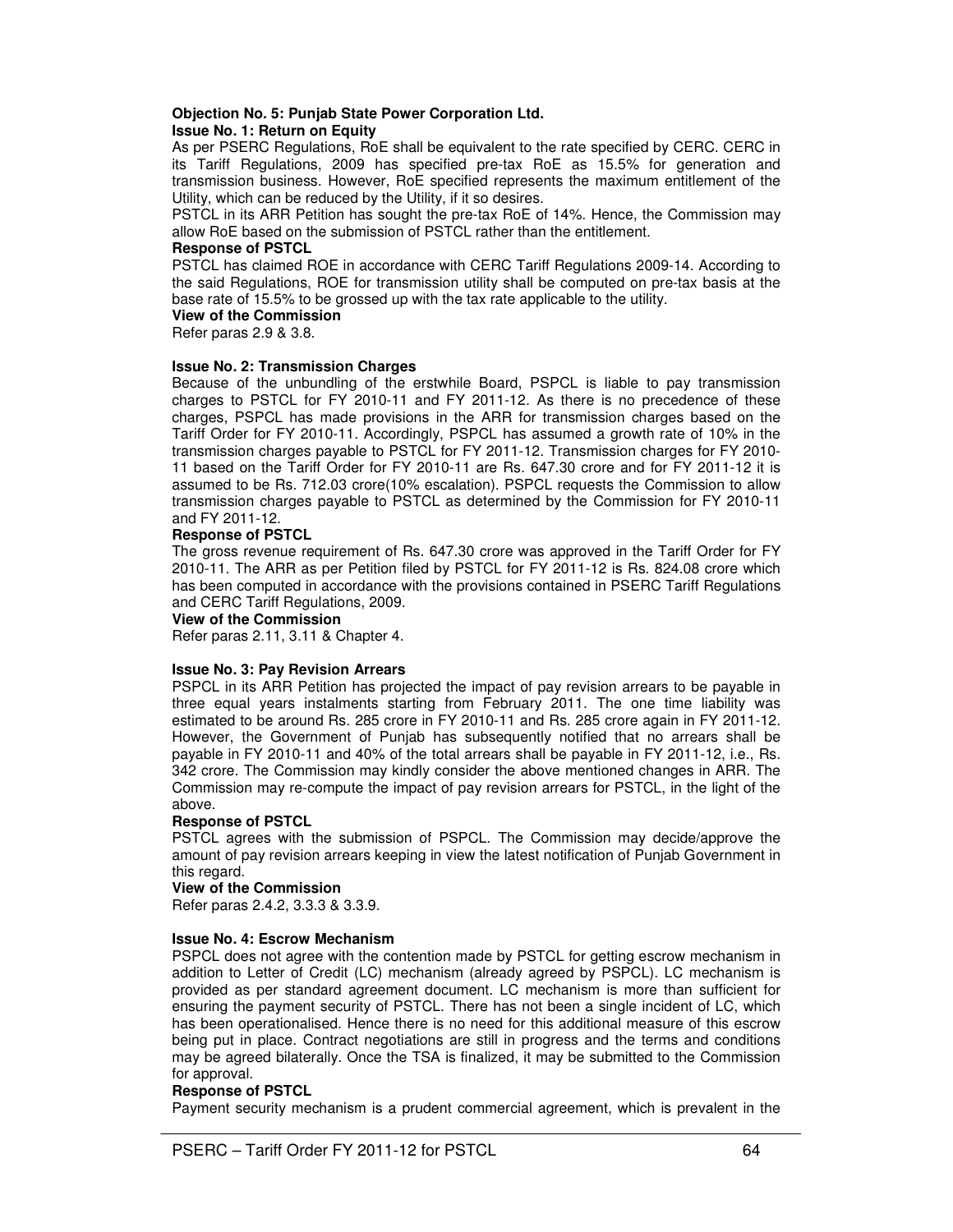power sector and is in the interest of PSTCL. Both PSTCL and PSPCL are separate legal entities with different business mandates and are required to operate in an efficient manner. PSTCL has a long term plan of mobilising funds from different sources, including from banks and also through private placement of bonds/debentures, which will require PSTCL to go for its rating from the recognised rating agencies. Establishment of a proper payment security mechanism will help PSTCL in complying to Basel II guidelines stipulated by RBI for availing loans from banks on competitive rates and terms. This arrangement will, therefore, enhance the creditworthiness of PSTCL. The escrow mechanism has been insisted upon to ensure security of payment of monthly transmission charges by PSPCL to PSTCL.

## **View of the Commission**

Refer objection no. 2&4, issue no. 15.

#### **6. Government of Punjab**

Department of Power, GoP has conveyed its observations on the ARR of PSTCL in its letter dated 19.4.2011 which are summarized hereunder, alongwith the view of the Commission:

The ARR amounting to Rs. 824 Crore and Transmission Charges of Rs. 2825.67/MW/day as demanded by PSTCL be examined on merits.

#### **View of the Commission**

The Commission has determined the ARR (Refer para 3.11 of this Order) and Transmission Charges (Refer para 4.2 of this Order) of PSTCL in accordance with its Tariff Regulations.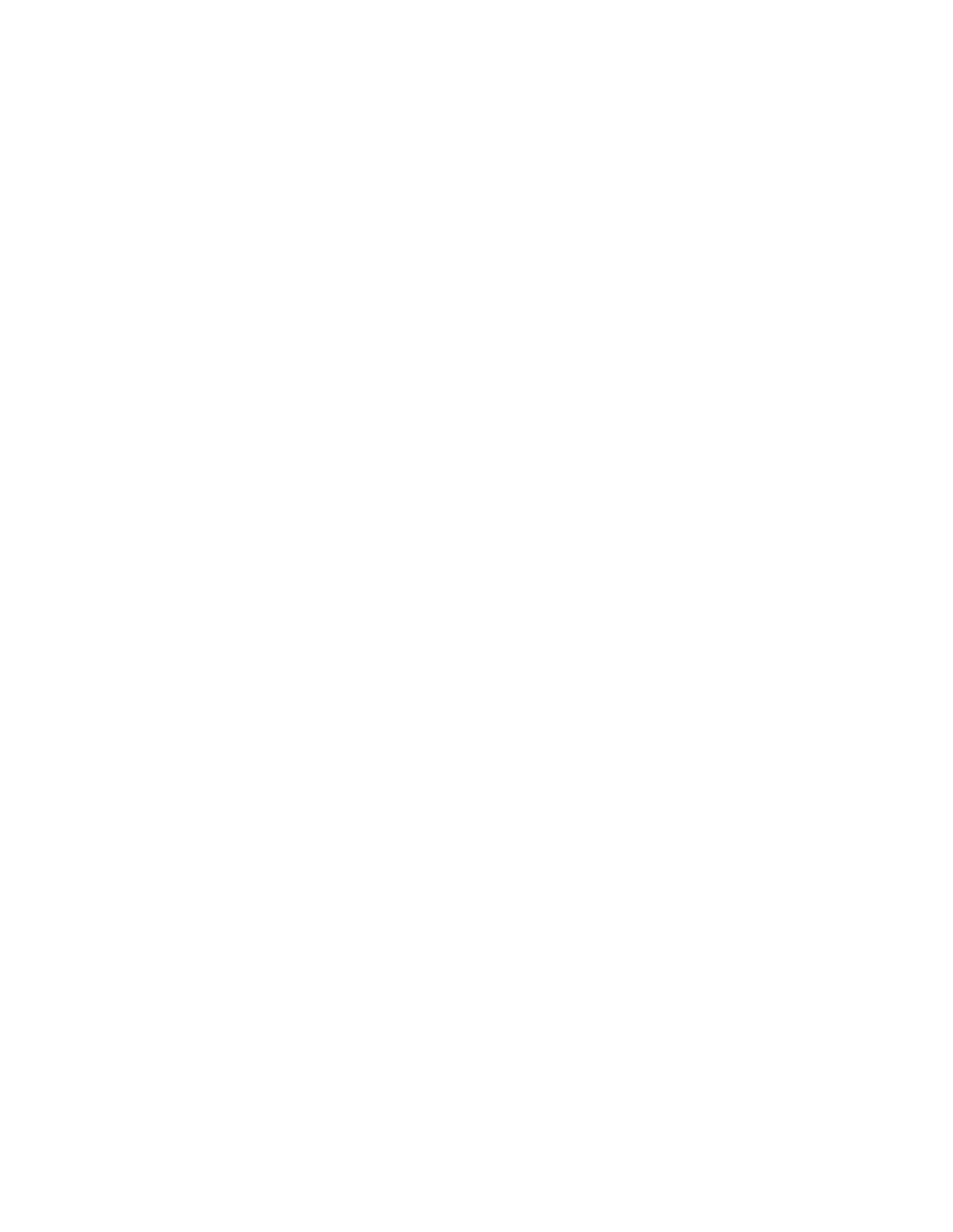## **ANNEXURE-III**

## **Minutes of the Meeting of State Advisory Committee of the Punjab State Electricity Regulatory Commission held on March 8, 2011**.

The meeting of the State Advisory Committee was held in the office of the Commission at Chandigarh on March 8, 2011. The following were present:

| 1.  | Mrs. Romila Dubey,<br>Chairperson, PSERC,<br>Chandigarh                                                                                          | Ex-officio Chairperson |
|-----|--------------------------------------------------------------------------------------------------------------------------------------------------|------------------------|
| 2.  | Sh. Virinder Singh,<br>Member, PSERC,<br>Chandigarh                                                                                              | Ex-officio Member      |
| 3.  | Sh. Gurinderjit Singh,<br>Member, PSERC,<br>Chandigarh                                                                                           | Ex-officio Member      |
| 4.  | Shri M.R.Aggarwal,<br>Spl. Secretary/Power, Govt. of Punjab<br>(on behalf of Secy/Power, Punjab),                                                | Member                 |
| 5   | Shri G.S.Kalkat,<br>Former Vice Chancellor, PAU,<br>#706, Sector-11-B, Chandigarh                                                                | Member                 |
| 6.  | Shri Arun Sekhri,<br>Addl. Secretary/Food & Supplies<br>& Consumer Affairs<br>(on behalf of Secy/Food & Supplies &<br>Consumer Affairs, Punjab), | Ex-officio Member      |
| 7.  | Shri Jacob Pratap,<br>Asst.Labour Commissioner, Punjab,<br>(on behalf of Labour Commissioner, Pb),                                               | Member                 |
| 8.  | Shri Amarjit Goyal & Shri R.S. Sachdeva<br>on behalf of Chairman, PHDCCI,<br>Punjab Committee, Sec. 31-A, Chandigarh,                            | Member                 |
| 9.  | Shri Akshey Bector,<br>Chairman, CII, Punjab State Counsel,<br>Sector-31-A, Chandigarh,                                                          | Member                 |
| 10. | Sh.S.K. Kashyup,<br>Chief Elec. Distribution Engineer,<br>(on behalf of Chief Electrical Engineer)<br>Northern Railway, New Delhi,               | Member                 |
| 11. | Director/Distribution,<br>PSPCL, Patiala                                                                                                         | Member                 |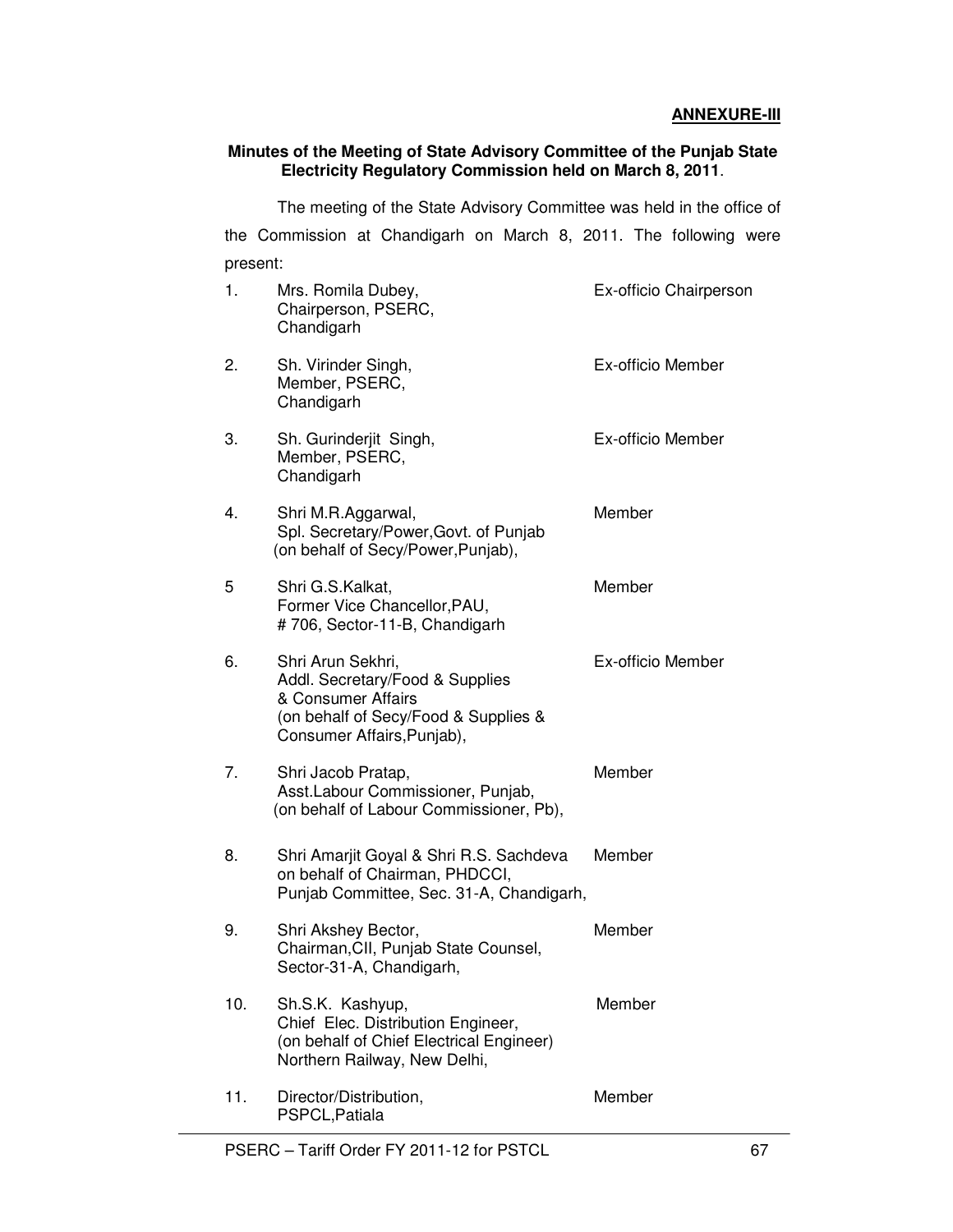| 12. | <b>CE/ARR &amp; TR</b><br>PSPCL, Patiala                                                                                        | Member    |
|-----|---------------------------------------------------------------------------------------------------------------------------------|-----------|
| 13. | Sh.Y.P.Mehra,<br>Ex-Tech. Member, PSEB,<br>#12 Ram Bagh Colony, Patiala                                                         | Member    |
| 14. | Prof. R. S. Ghuman,<br>Deptt. of Economics, Punjabi University,<br>Patiala                                                      | Member    |
| 15. | Shri G.S.Bhati, Zonal Manager,<br>(on behalf of Chief Project Manger)<br>Rural Electrification Corporation,<br>Panchkula        | Member    |
| 16. | Shri Kuldip Singh,<br>S/O Shri Sujan Singh,<br>Brindpur, Shekhupura, Kapurthala                                                 | Member    |
| 17. | Sh. Bhagwan Bansal,<br>Punjab Cotton Factory,<br>Ginners Association (Regd.),<br>Shop No. 109, New Grain Market,<br>Muuktsar    | Member    |
| 18. | Sh. Jagtar Singh,<br>Director, Social Work &<br><b>Rural Development Centre</b><br>Vill Nurpur Bedi, Distt. Ropar               | Member    |
| 19. | Shri Gurmit Singh Palahi,<br>Secretary,<br>National Rural Development Society,<br>V & P.O Palahi,<br>Teh. Phagwara (Kapurthala) | Member    |
| 20. | Smt. Namita Sekhon, IAAS,<br>Secretary, PSERC                                                                                   | Secretary |

- 1. The **Chairperson** welcomed the members of the State Advisory Committee and requested them to give valuable suggestions on the issues having a bearing on the Annual Revenue Requirement (ARR) of PSPCL and PSTCL for 2011-12.
- 2. **Dr. G.S.Kalkat** raised a query about the ARR petition showing an increase in electricity consumption every year despite the fact that there was no increase in the area under cultivation. Reacting to this query, Shri A.K. Verma, Director/Distribution PSPCL informed the house that the increase in consumption was due to the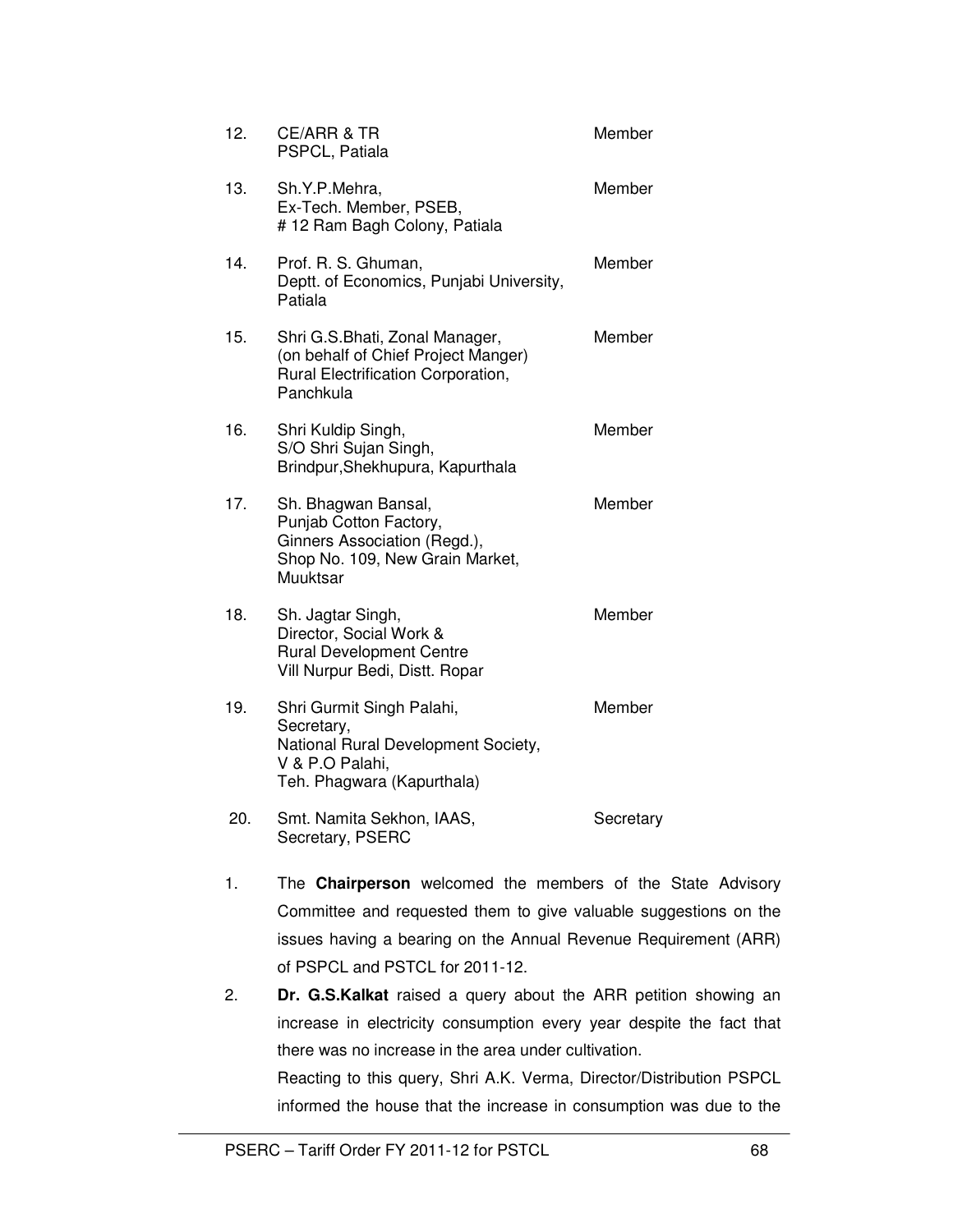fact that 1.2 lac AP connections have been released during the year 2009-10 and 2010-11 under the OYT scheme, in addition to declaration of load under VDS in the year 2009. He further informed that due to the falling water table, consumers are installing submersible pump sets which consumed more energy. He suggested that the consumers should install ISI marked motors.

The Chairperson advised the utility to initiate the process of monitoring of standardization of equipment. She also observed that most of the consumption in the agriculture sector was unmetered and hence the data on agricultural consumption was not accurate.

- **3. Mr. R.S. Ghuman** raised the following points:
	- Generation, transmission and distribution needs to be more efficient so that T&D losses could be minimized.
	- Irrigation by flooding leads to wastage of water and power. A regular co-ordination between the PSPCL, Directorate of Agriculture, Punjab Agricultural University and farmers' leaders is needed to curb this practice.
	- During the Rabi season crops need less water for irrigation. Night time supply leads to flooding resulting in wastage of water and damage to the crops. It is suggested that during the Rabi season the agriculture sector should be given day-time supply of 8 hours a day on alternate days. Alternatively, the supply may be given twice a week, for 12 hours a day
	- Additional capacity in Punjab is being created in the Private Sector. In the coming 5 years, 65% to 70% generation would be with the private sector. The Commission should advise the Government to ensure that the public sector has a larger share in power generation.
	- Hydel power generation potential should be explored as thermal power generation is not only more expensive but also effects the environment adversely. Non conventional energy sources (NRSE) such as solar energy should also be exploited.
	- Every successive ARR shows enhanced supply to the agriculture sector even though the area under crop has reduced. This needs to be reviewed. The entire supply to the agriculture sector needs to be metered so as to ascertain accurate figures of supply.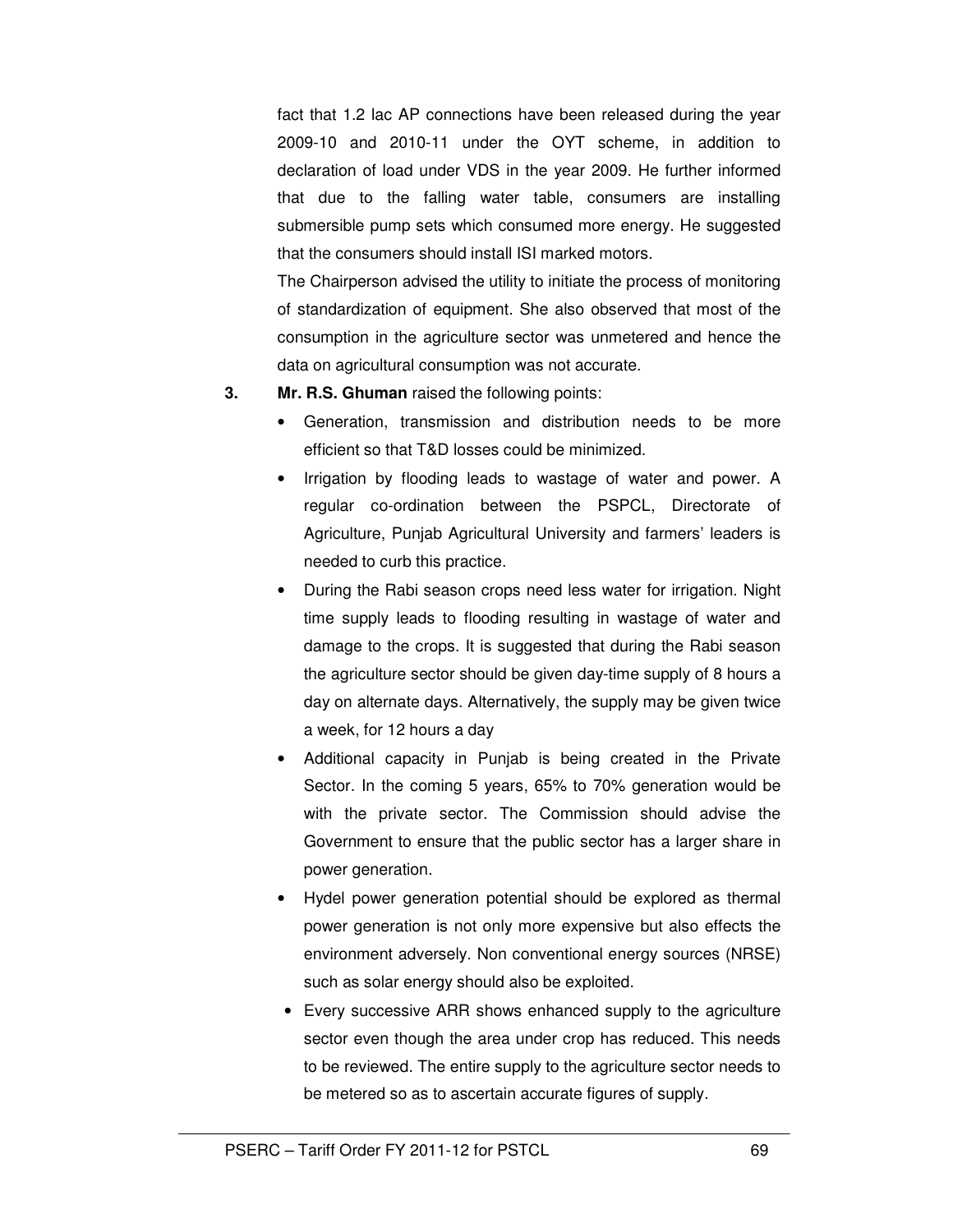- Financial health of PSPCL needs to be reviewed in the context of power purchase and increased debt liability.
- Forecasting of power purchase should be done.
- Power Subsidy to the agriculture sector should not be at the cost of other consumers.

Member (V) observed that private distribution is a global concept and has shown positive results the world over. Mr. Ghuman, however, opined that Indian economy was essentially agrarian and any comparison between India and other world economies would not be feasible.

- **4. Mr. Amarjit Goyal** welcomed the new Chairperson and Member of the Commission. While appreciating the banking arrangement made by PSPCL , Mr. Goyal observed that a steep hike of 67% in the tariff rate in the ARR for 2011-12 may not be acceded to as the industry in Punjab is already over burdened due to 20% cross subsidization and hence any hike in the power would be counterproductive. Suggestions to improve the overall efficiency of power generation and transmission system were made as follows:
	- PSPCL could follow the Tamil Nadu model to enhance its current efficiency by reducing losses and manpower cost and bring about reforms by introducing IT enabled services and e-working in their system.
	- Delay in release of subsidy by the state Government forces the PSPCL to raise short term loan which needs to be curbed.
	- Commission may consider a Voltage supply based tariff as this would lead to reduction in cross subsidy level.
	- Mandatory rain water harvesting would help save water and also replenish the water table leading to lower water consumption.
	- Open access may be continued as it is in compliance with the Electricity Act, 2003 which would also help bridge power deficit till the time PSPCL's generation projects get commissioned and becomes surplus in power.
	- PSPCL should honor & respect the orders of the Commission. The observation was made in the context of non refund of charges of 3% and 5% on supply of 66 kV and above, due since April 1, 2010.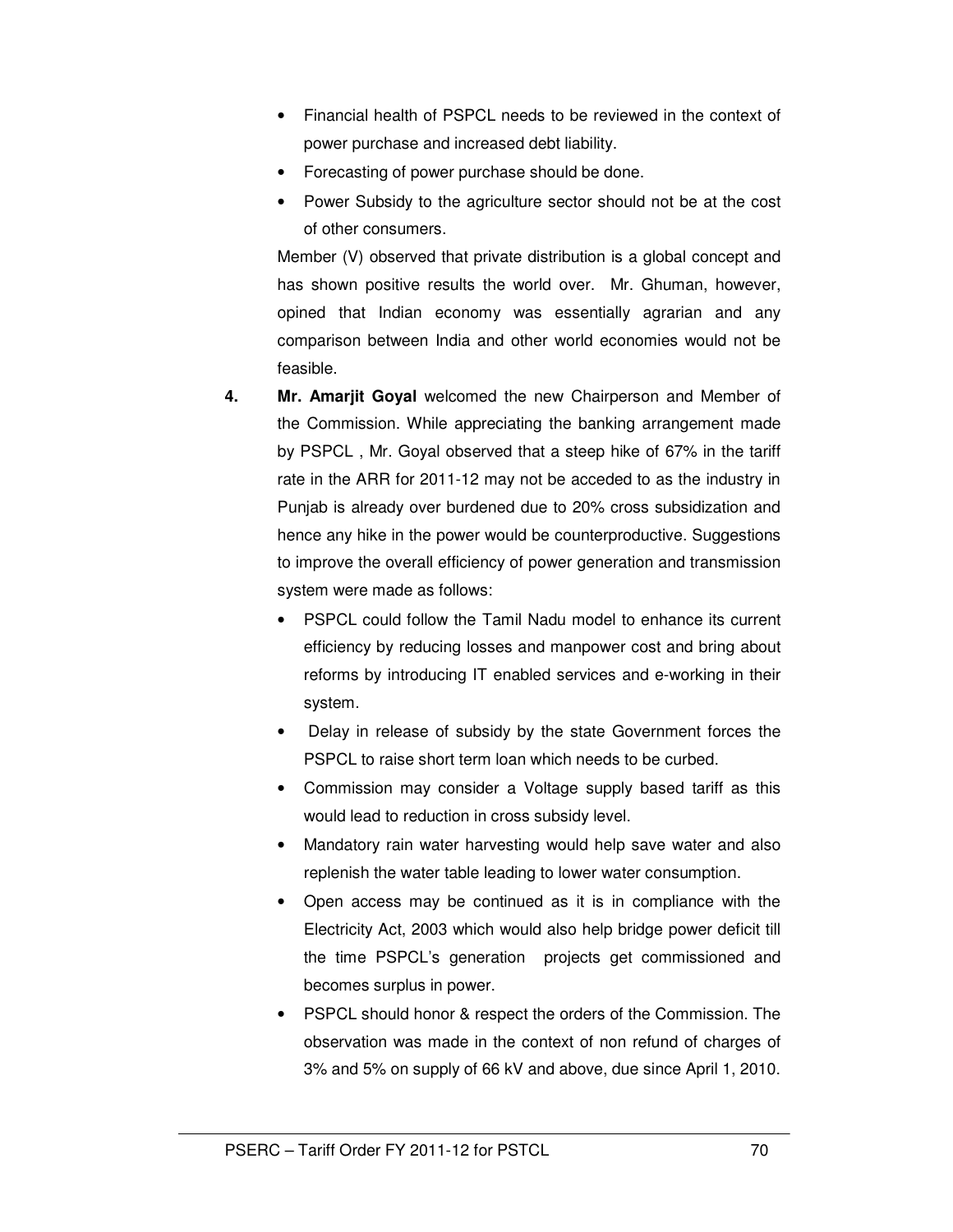- There should be metered supply for all categories of consumers in order to avoid theft and wastage especially in the case of agriculture consumers.
- Need for immediate financial restructuring of the unbundled companies with special regard to:
	- a) No outsourcing of manpower.
	- b) Litigation should be reduced.
	- c) The system of power purchase should be strengthened.
- Cross subsidization should be reduced to zero level by year 2015. A roadmap in this regard may please be issued.
- No hike in the power tariff as the industry is already burdened with Electricity duty of 13% and Octroi of 10 paise per unit.
- The expenses of unbundling should not be passed on the consumers but must be borne by the Centre & the State Government. This is in line with the Electricity Act, 2003 which provides for a clean balance sheet to successor companies after unbundling.

Detailed comments on issues emerging from the ARR Petition of PSPCL are annexed as **Annexure 'A".**

- **5. Mr. R.S.Sachdeva** made the following suggestions pertaining to ARR;
	- Efficiency would increase with introduction of IT and E-working.
	- Rain water harvesting is beneficial and should be adopted.
	- Government should be advised to pay subsidy in time. This would reduce interest burden on the Utility as most short term borrowings are made in order to meet the deficit on account of late payment of subsidy.
	- Open Access be allowed without levy of any extra burden on the consumers.
	- No further increase in tariff be effected.
- **6. Mr. Y.P. Mehra** stated that financial restructuring and curbing of inefficient practices of the utility was the need of the hour. He suggested that the Commission fix efficiency parameters for the utility. This was essential as the Board/PSPCL has not reduced expenditure under any head despite capping of expenditure by the Commission. He made the following observations/ suggestions pertaining to the ARR: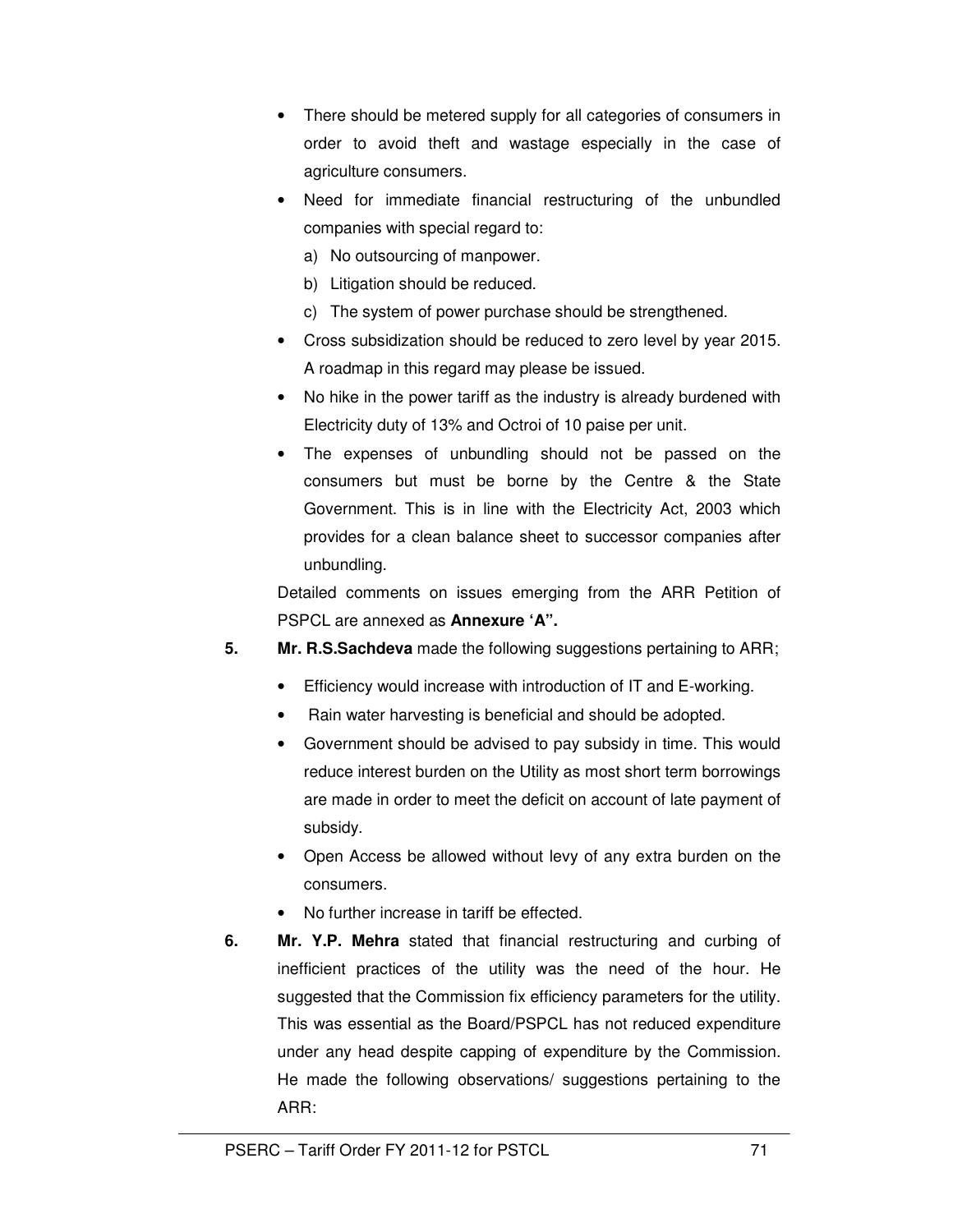- There is a need to find a solution to the prevailing practice whereby the Commission imposes cuts on the projections relating to establishment/power purchase costs and other allied items of expenditure and efficiency norms. The resulting revenue deficit is met by PSPCL by diverting /utilizing investible assets and raising loans from the market. It is felt that amounts actually spent on establishment are unavoidable and do not warrant a cut.
- Delay in payment of subsidy as also the methodology of adjusting it against loans has deteriorated the financial health of PSPCL.
- No headway has been made by PSPCL in matters like improving efficiency standards and finalizing proposals on issues like twopart tariff, KVAH tariff, improving T/W efficiency, minimizing establishment, providing meters on all the connections, working out voltage wise cost etc.
- There is a need to make cost benefit analysis of investment plans of PSPCL.
- Subsidy for release of tube well connections should be borne by the Government rather than the consumers.
- There is an urgent need to take up generation projects in the Public Sector and the commissioning of projects under execution should be staggered.
- Benefits of carbon credits need to be analyzed.
- Existing regulations on wheeling charges need to be reviewed as both PSPCL and PSTCL would claim such charges separately.
- Dis-continuation of purchase of electricity by LS consumers under Open Access is against the very spirit of Electricity Act 2003. The solution to PSPCL's difficulties lies in adopting two part tariff only. On the other hand, PSPCL is also trying to discourage CPP Owners from selling power under open-access which again is against the provisions of Electricity Act 2003 and Regulations of the Commission. The CPP owners should be free to sell to PSPCL or outside on short term or long term basis.
- PSPCL's proposal to enhance annual maintenance charges to 3% as demanded by RSD authorities be not acceded to as annual maintenance charges on Hydro Projects are not more than 0.5%.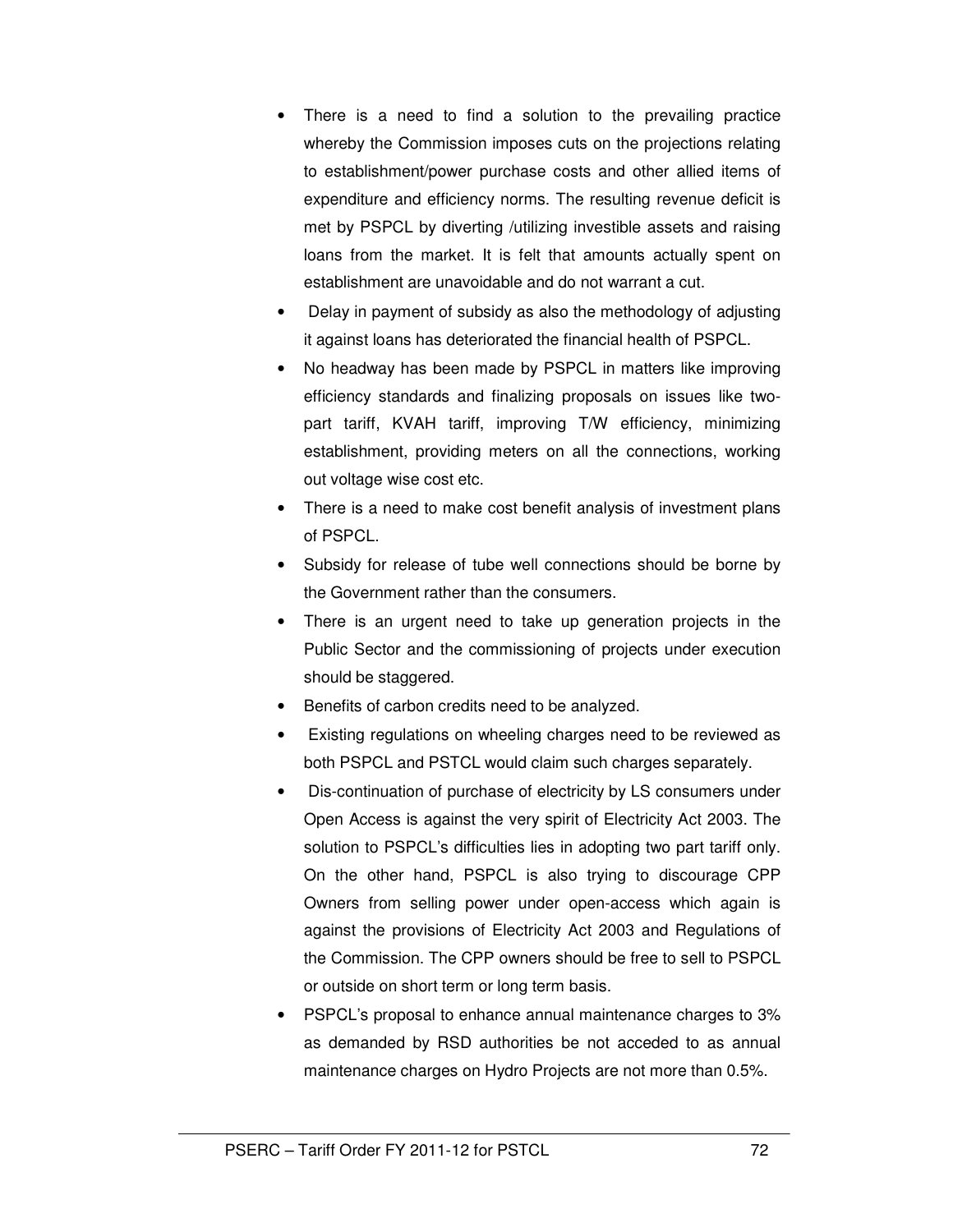- The proposal to increase ROE charges from 14% to 23% is without any justification.
- The AP tariff rates are much below even the average cost of supply. The same should be brought up to at least 80% of the same as per National Tariff Policy.
- PSPCL has been asking for the refund of Rs. 520/- crore from Punjab Govt. which it had recovered as excess interest charges in the past. The Commission should pass suitable orders in this regard.
- Rates of P.F. incentive be brought at par with PF surcharge. The present policy on the subject is highly unfair to consumers.
- The Commission should come out with a fresh policy with regard to H.V surcharge and HV rebate to provide relief to the aggrieved parties.
- During recent review of tariff order for the year 2010-2011, Commission has agreed to permit carrying cost on deferred payment from the Punjab Govt. This should be recovered from the Punjab Government and not passed on to the consumers.

Reacting to Mr. Mehra's request for implementation of Two Part Tariff, Mr. Akshey Bector stated that the industry had reservations about implementation of Two Part Tariff.

- **7 Shri S.K. Kashyup,** CEDE, Northern Railway made the following observations:
	- The average traction tariff (including demand charges and other charges) in other states is around Rs.4.40/unit whereas it is extremely high in Punjab (Rs.5.40/ unit).
	- Difference between tariffs of HT industry & Railway is largest in case of Punjab. This appears to be arbitrary & against the recommendations of Ministry of Power in letter dated 01.05.1991. This is despite the fact that Railways take supply at 132 KV/220 KV where T&D losses are negligible.
	- As per Tariff Order of PSERC for FY 2010-11, Cross Subsidy for railway traction is highest at 31.68% which is violation of the provisions of National Tariff Policy, which mandates that latest by the end of year 2010-11, tariffs should be within +/- 20% of the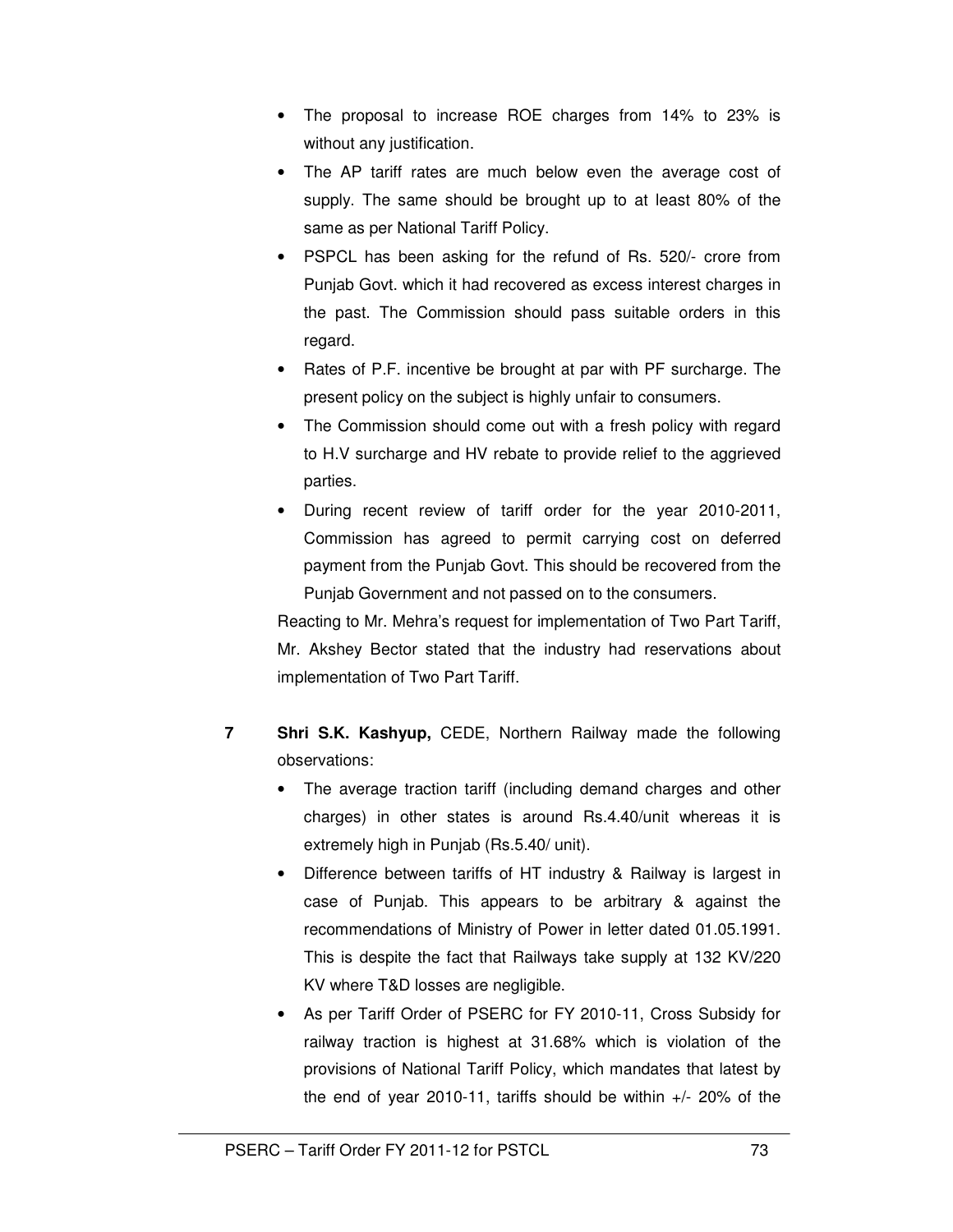average cost of supply. Although, there is a gradual reduction in cross subsidy, cross subsidy for railway traction is still the highest.

- PF rebate for railway traction should be provided for PF above 0.90 instead of 0.95, as in case of other consumers as there is no basis to differentiate it with other HT consumers. Railways should not be deprived of PF rebate for maintaining high PF by providing capacitor banks.
- There is 46.96% increase in revenue gap in 2010-11 in comparison to 2009-10 which can be attributed to very high T & D losses and shows the inefficiency of PSPCL. .Revenue gap should be bridged by govt. subsidy or by reduction in cost. Tariff of consumers should not be increased.
- Railway is expanding its electrification network in Punjab and higher traction tariff will act as a dampener for future plans of electrification as Railways work on a thin operating margin.
- **8. Mr. Kuldip Singh** made the following observations /suggestions:
	- AP applications are pending since 1990 whereas LS/MS/other categories connections are being released regularly. He suggested that pending connections be released quickly by getting a non refundable security deposit.
	- A process of de-loading should be initiated.
	- A 12 hour supply ,once a, week for the period April to mid May be effected.
	- An additional hydel generation plant should be commissioned on the Anadpur Sahib line.

Reacting to the last suggestion, Director (Distribution) pointed out that such commissioning would be violative of the master plan.

# **9. Mr. Bhagwan Bansal**

Mr. Bhagwan Bansal suggested that there should be installation of branded or ISI mark AP motors and farmers should be made aware of the benefits of such use. He requested that there should be no hike in the current tariff.

**10 Sh. Gurmeet Singh Palahi** observed that applications for release of AP connections are pending since 1990. He also suggested that water recharging policy should be put in place in the State of Punjab.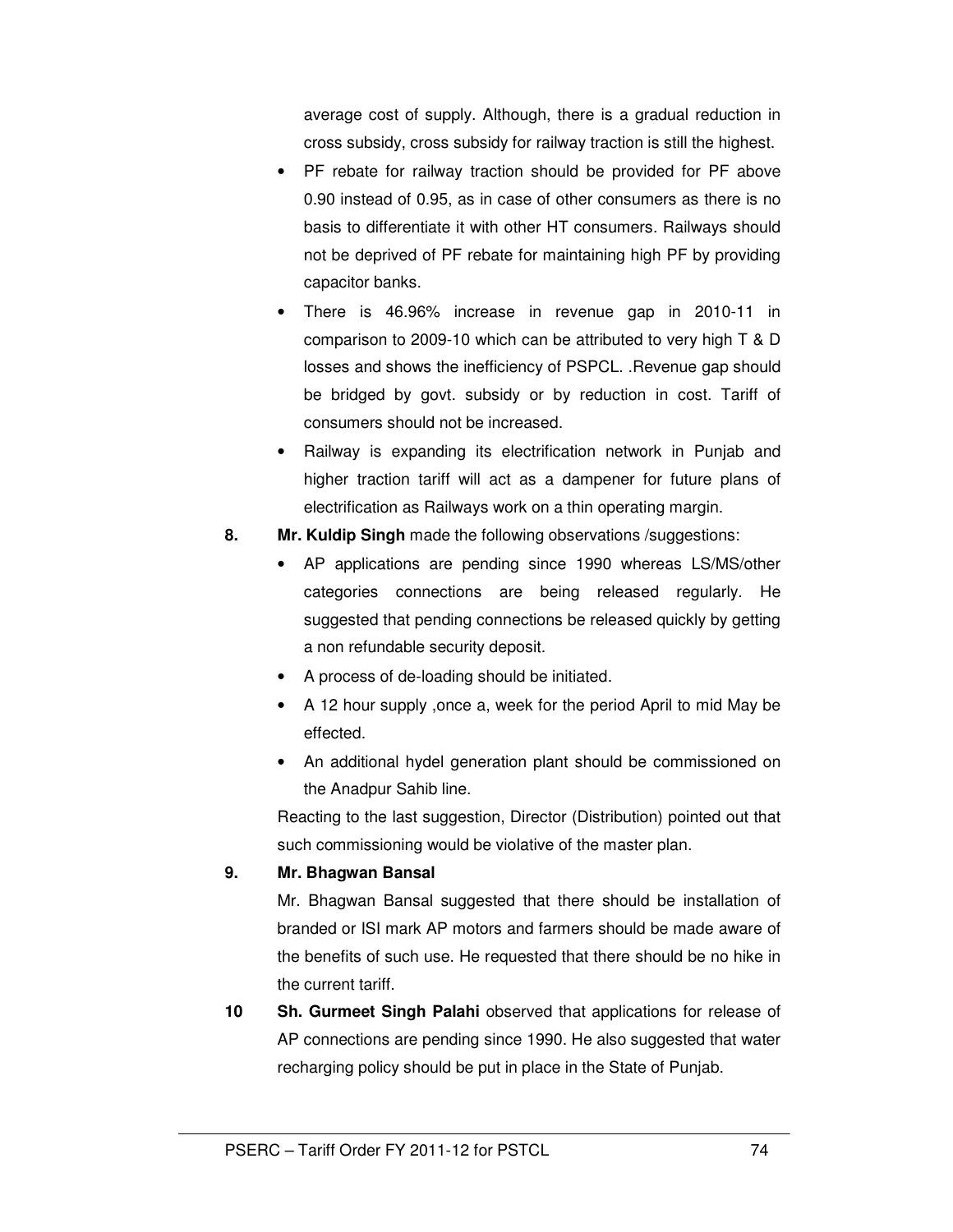- **11. Mr. G.S. Bhati,** informed the house that scheme based cost benefit analysis was made by REC before grant of loan. He also informed that schemes financed by REC are being monitored by them at regular intervals.
- **12. Mr. Akshey Bector** made the following observations
	- Category-wise cost of supply be assessed.
	- Increase in manpower cost of the utility should be curtailed.
	- There should be different tariff rates for day and night power.
	- Return on Equity of 23% as claimed by the utility should not be allowed by the Commission.
	- Rate of interest charged by REC is very high. Therefore, restructuring of loans should be considered.
	- National Tariff Policy stipulates that variation in average tariff of all categories should not be more than  $+/-$  20%. He suggested increase in tariff of the agriculture consumer.
- **13. Mr. Jacob Pratap,Asstt. Labour Commissioner** made a reference to the Building and Construction Act as well as Building & Construction Welfare Cess Act and requested PSPCL to ensure payment of appropriate cess while installing power plants.
- **14. Mr. M.R. Aggarwal** informed the house that subsidy payable by the Government of Punjab had been paid and no subsidy payment was pending. He also stated that comments of Government would be sent in writing as in the past.
- **15. Chief Engineer/ARR**, PSPCL observed that the maximum AP consumption is during the months of June to Sept. The Govt. should, therefore, release the subsidy for these months on the basis of consumption and not in 12 equal monthly installments.
- **16. Mr. A.K. Verma, Director/Distribution, PSPCL** informed the house that serious efforts are being made by the Corporation to render best and efficient services to the consumers. He pointed out that IT implementation is being carried out in various fields alongwith system strengthening and improvement in efficiency parameters.

Reacting to the various queries /observations made by members of SAC, he pointed out that despite manpower reduction on account of retirement the employee cost has increased due to implementation of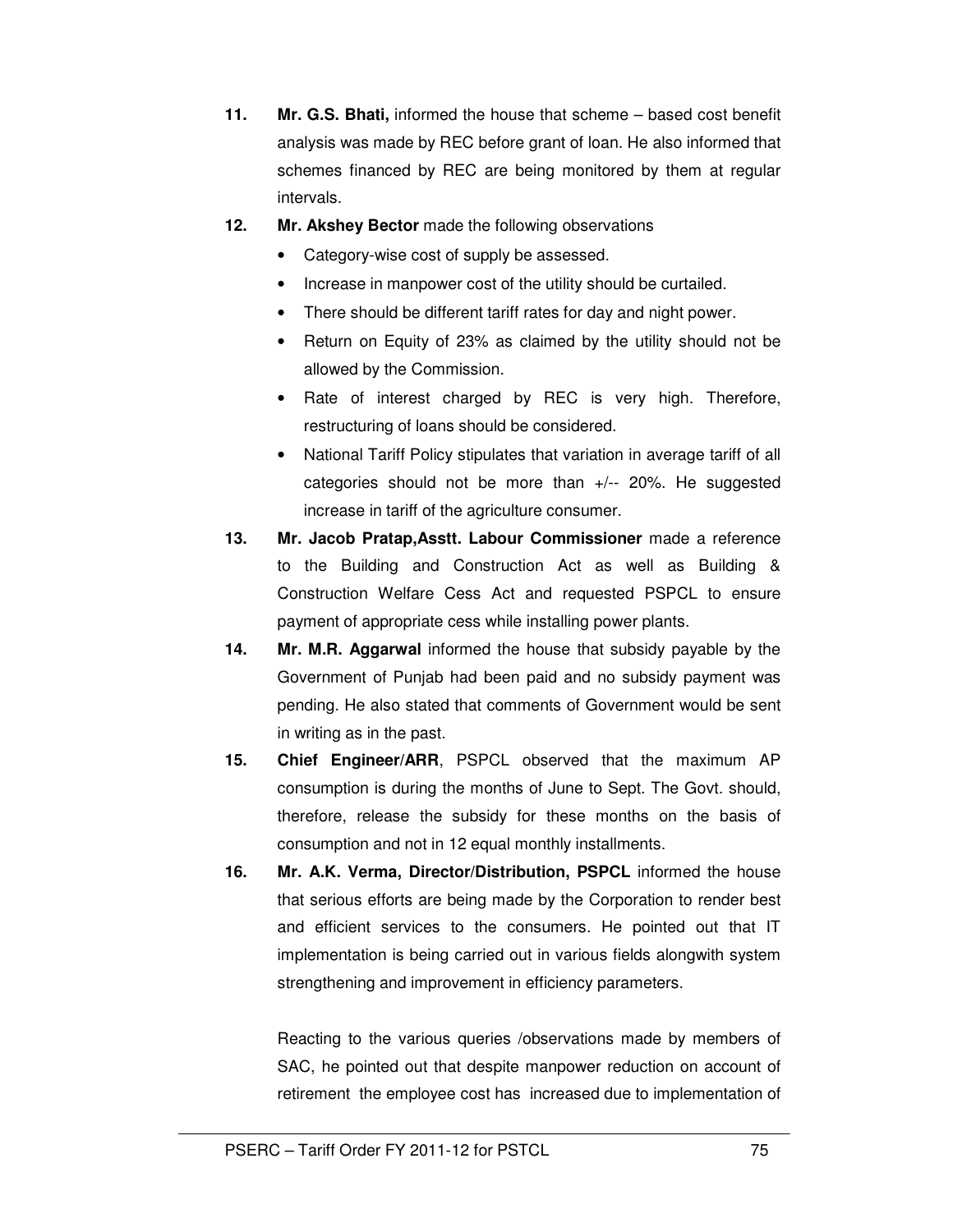the Pay Commission Report. He further informed that cross subsidies to various categories of consumers have been reduced in percentage terms. He pointed out that various generation projects are in the pipeline and by the year 2016-17 about 5000 MW generation capacity will be added. Also, various DSM projects have been undertaken by PSPCL, like shifting of meters, replacements of GSL with CFL lamps, installation of new capacitor banks, de-loading of transformers, and replacement of inefficient AP motors etc. In the end he requested for approval of fuel surcharge on quarterly basis for short term purchase.

The meeting ended with the Chairperson thanking all present for their advice and suggestions. She assured the house that a follow up meeting on the issues raised and their status of implementation would be held soon.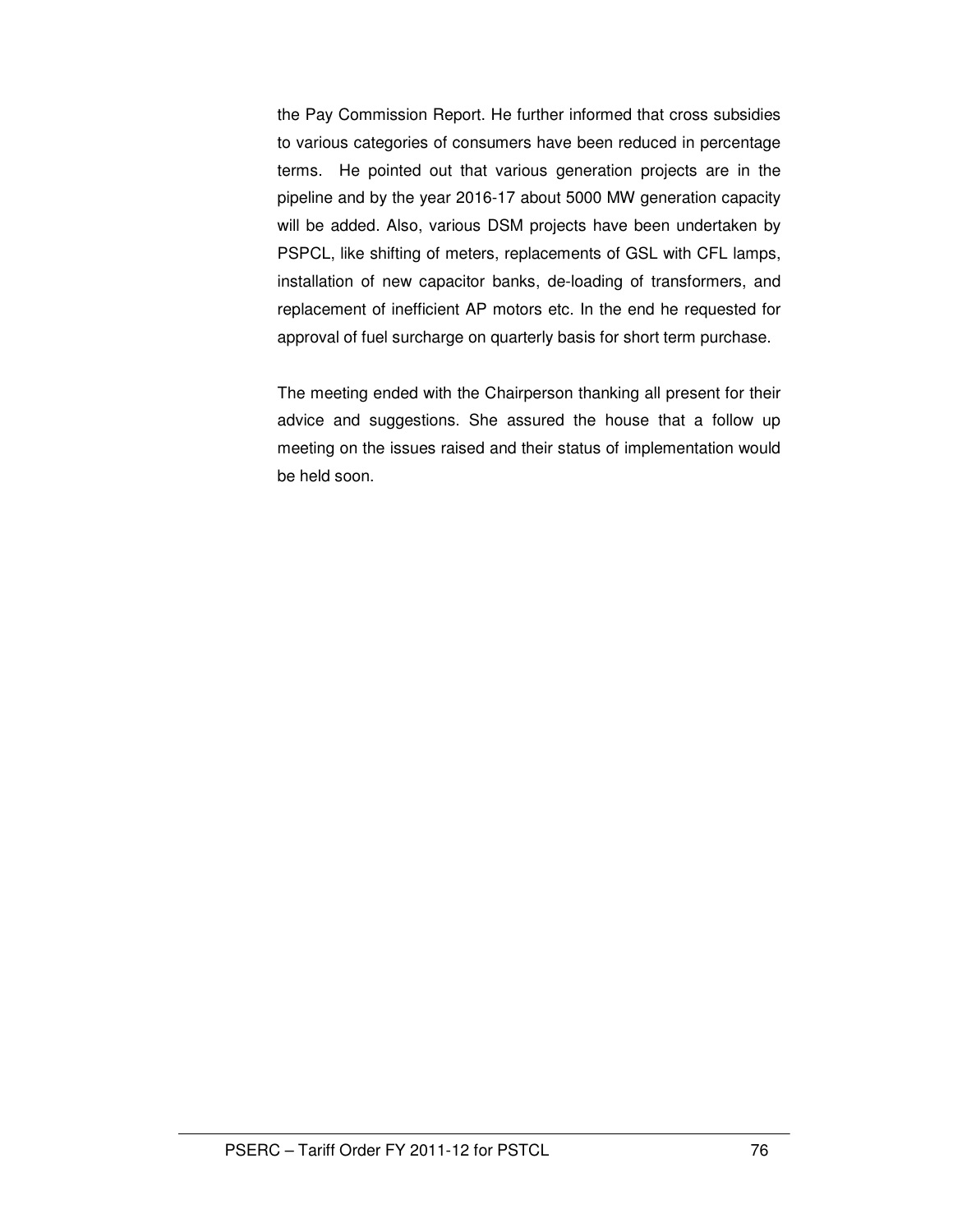- **1. T&D losses:** PSPCL has indicated that they will reduce losses from 18% for the year 2010-11 to 17% in the year 2011-12. This will be achieved after the implementation of certain schemes which are in the pipeline as all the schemes envisaged will require a capital investment which is not likely to be available with PSPCL. As such, the achievement of reduction in losses appears to be an eyewash. The above referred schemes by PSPCL are:
	- Conversion of LVDS tube wells to HVDS tube wells.
	- Replacement of electromagnetic meters with electronic meters.
	- Shifting of consumer meters outside premises
	- Reactive power management
	- IT implementation plans.

Out of the above, except for the scheme on reactive power management, none of the schemes are likely to reduce the technical losses. It may, however, reduce the thefts.

- **2. Power Purchase:** As per the ARR submitted by the PSPCL, purchase of power has been indicated to the tune of 4527.6 crores to 6349.7 crores which is on the higher side. Moreover, this purchase of power is mainly done to meet the paddy requirement and during the same period heavy cuts are imposed resulting in heavy loss to the industry. Due to good monsoon there was no purchase of power for industry. Government should bear the cost of extra power purchased for agriculture.
- **3. Employee cost:** As per ARR, employee cost has been indicated as Rs.3607.75 crores which is 120 crores in excess of employee cost indicated in the revised estimate of the year 2010-11. On the one hand PSPCL has indicated that the employee strength has reduced considerably but on the other hand they are claiming higher expenditure on this account. The extra expenditure cannot be justified as per unit cost of PSPCL is higher than other states. The number of senior employees is much more than required and should be reduced by offering VRS to them. The employees cost should not be more than Rs.2400 crore p.a. The Hon'ble Commission can get the figures of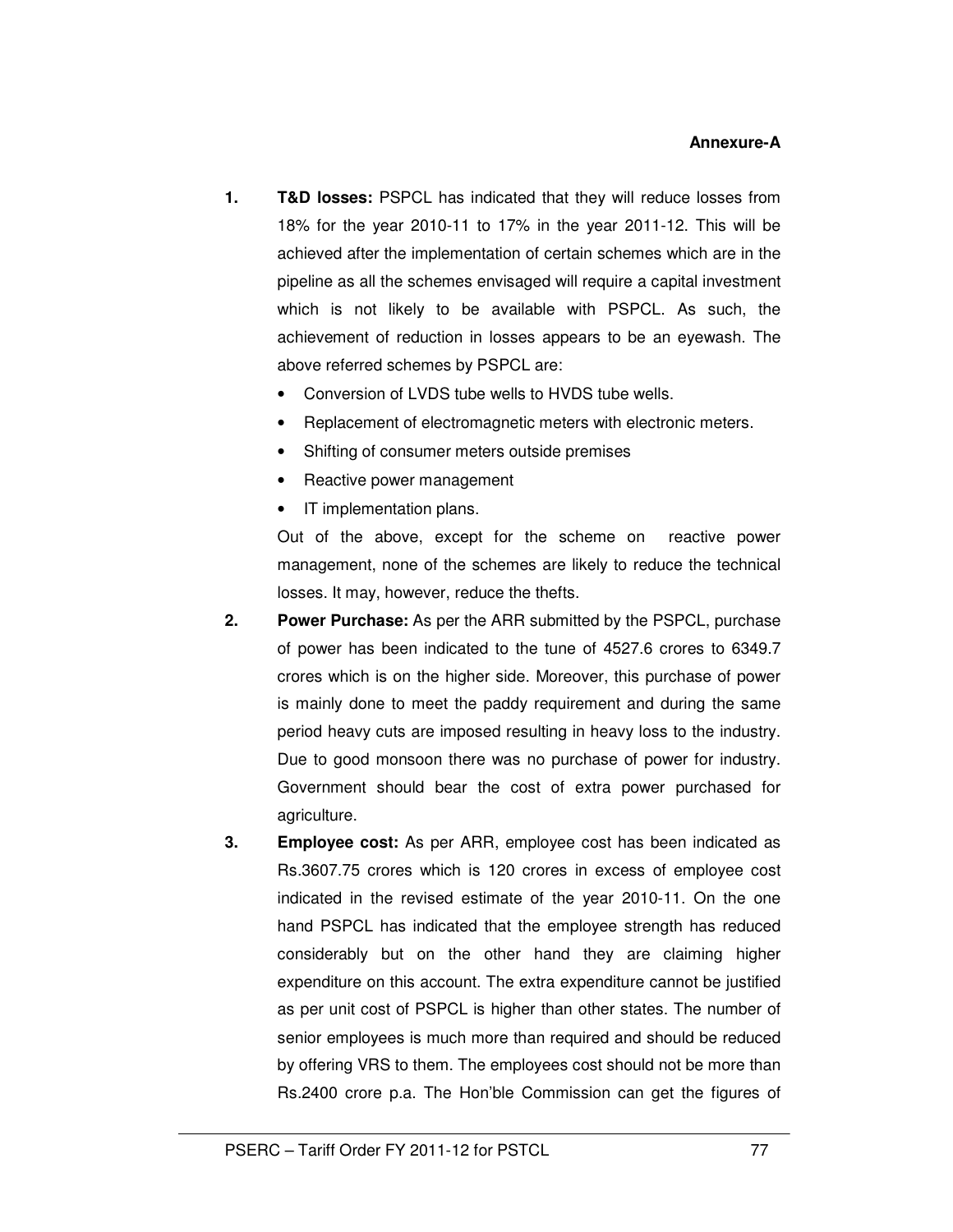Tamil Nadu State where the total consumers are more than in Punjab and employee cost is much less (Tamil Nadu State's area is much more than Punjab State).

- **4. Interest and finance charges:** As per the ARR submitted by the PSPCL, the interest for the year 2011-12 has been indicated as Rs.2203.27 crores which is almost 200 crore higher than the interest and finance charges provided in the revised estimate for the year 2011-12. The reason for increase in interest is mainly due to the short term borrowing for meeting working capital requirement. Interest on short term borrowing for the year 2011-12 has been projected as 938 crores which is 145 crores higher than the interest charges provided in the revised estimate for the year 2010-11. This is due to delayed payment of Govt subsidy. PSERC in its earlier order has clearly indicated that subsidy has to be given in cash and not to be adjusted against any loans. As such this increase in interest may not be allowed. Further, the subsidy for the period when free supply to the agriculture was announced is still pending. As such the loans may be adjusted against the pending subsidy and not against the current subsidy. As per the Indian Electricity Act, 2003, at the time of unbundling of state electricity board, the successor companies were to be given a clean balance sheet. So the question of interest and finance charges to the tune of 2203 crores does not arise and hence may not be allowed.
- **5. Agriculture consumption:** The computation of agriculture consumption is on the basis of 10% sample energy meters. This method of arriving at the agriculture consumption has not been approved by the Commission and report submitted by PAU in this regard has also indicated certain measures which have not been implemented by the PSPCL. As such it is requested that PSPCL may be asked to provide energy meters to all the tube well connections for the purpose of arriving at agriculture consumption in the State. The supply to Agri-Sector is also misused in farm houses.
- **6. KVAH tariff:** Chamber has been repeatedly requesting PSERC to impress upon PSPCL to start KVAH based tariff but this is being delayed by PSPCL. Though the committee constituted for the purpose has drawn up the TOR(Terms of Reference) for short listing the contractors, no further progress has been made.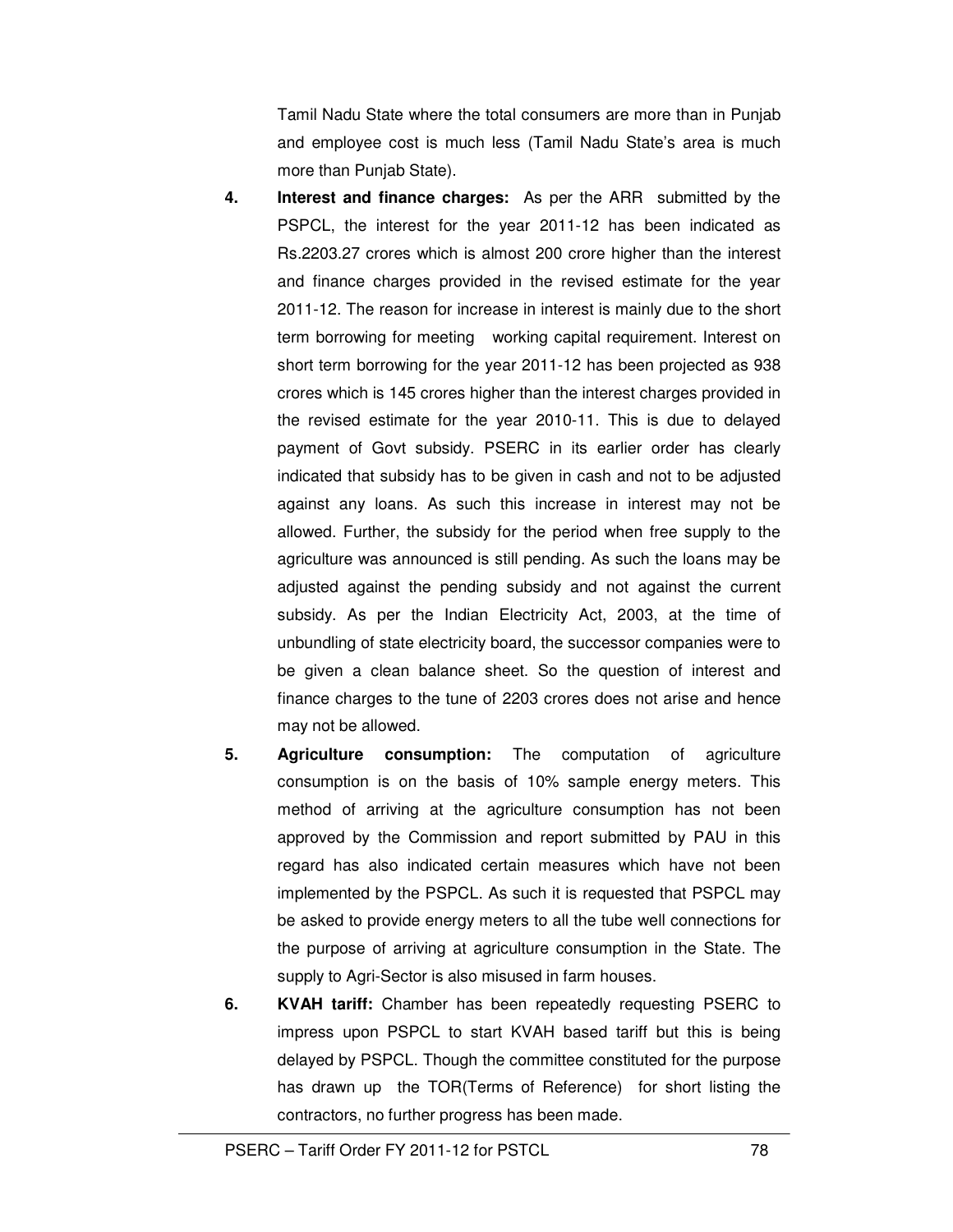- **7. Average Cost of Supply:** Average cost of supply has been calculated at 357.39 paisa from 349.69 paisa for the year 2010-11 which is 2.2% higher than the last year. Chamber is of the view that this increase is meagre and since industry is already cross subsidizing other sectors, there should be no increase in cost of supply to the industry.
- **8. Open Access:** The levy of cross subsidy on power purchased through open access by various companies is not correct as wheeling and line losses have already been charged in the tariff. Moreover the Cross– subsidization in tariff to the industry and Commercial consumers is to be eliminated between the year 2005-2015. But no road map is provided by the Commission. The Punjab industry is not in a position to bear heavy burden of cross-subsidization in coming years.
- **9. EHV Tariff:** Where the industry has installed their own Sub-station of 66 kV and above, they may be given a rebate of 10% (instead of 3% on 66 kV and 5% on 220 kV) as the industry has to bear huge installation cost and maintenance cost.
- **10. Power Factor Surcharge:** At present, the power factor surcharge is being charged at the rate of 1% if the power factor falls from 0.90% to 0.89% while rebate of 0.25% is given for the same increase. PHD Chamber feels that this power factor surcharge and rebate should be at par.
- **11.** The large industry requests the Commission to fix the tariff rates on voltage supply basis i.e. 440 Volts, 11 kV & 220 kV. This will simplify the procedure and reduce litigation.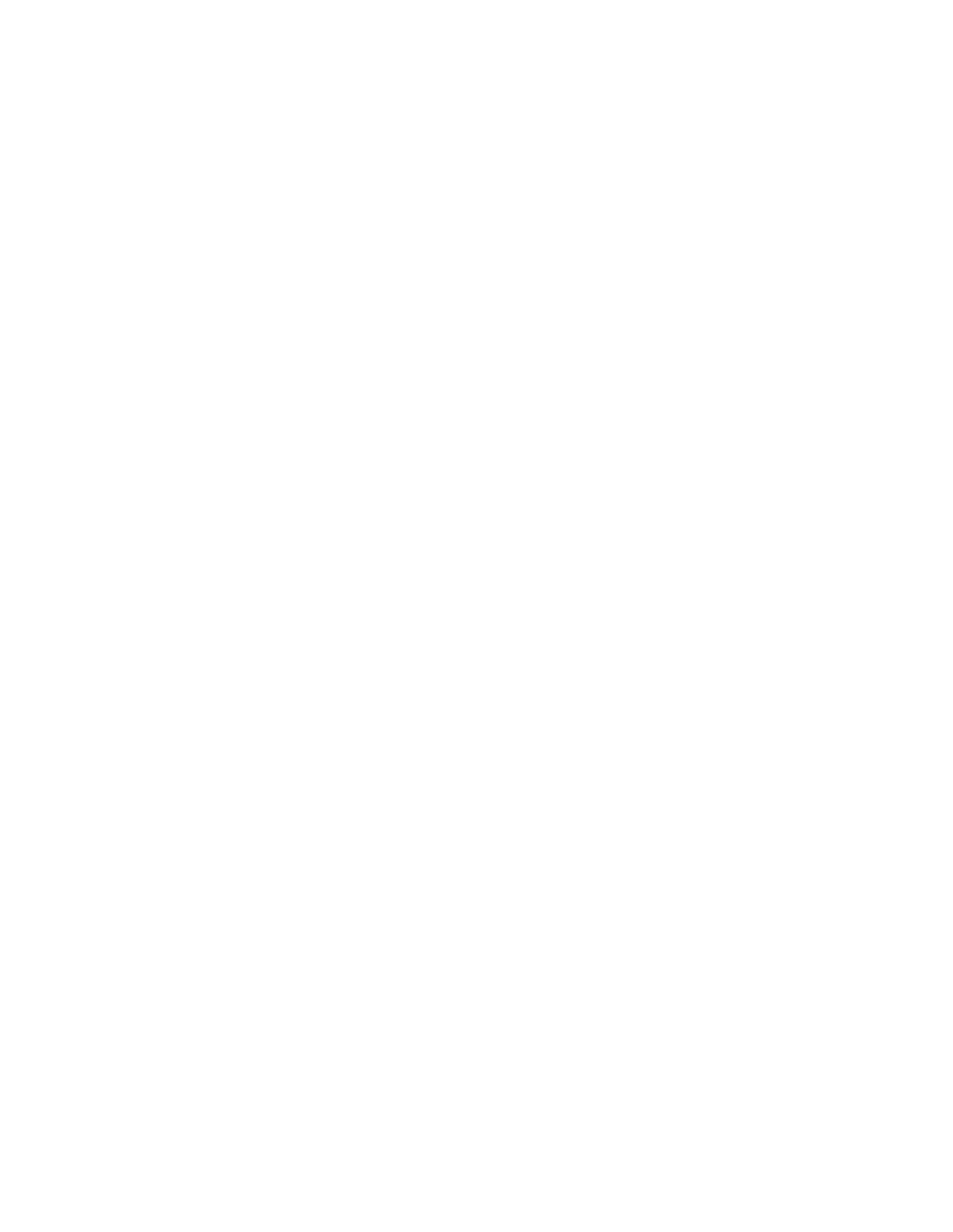# **ANNEXURE-IV**

# **PSERC DIRECTIVES**

A. An overview of the Directives issued to the Board and its Successor Entities in the Tariff Order 2010-11 and status of their implementation is summarized below:

| Sr.<br>No. | <b>Issues</b>                                                                                             | Directive in Tariff Order<br>FY 2010-11                                                                                                                                                                                                                                                                                                                                                                                                                                                                                                                                                                                                                                                                                                                                                                                                       | <b>PSTCL's reply</b>                                                                                                                                                                                                                                                                                                                                                                                                                                                                                                                                                                                                                                                                                                                                                                                                                                                                                                                                                                                                                                                                                                                                                                                                                                                                                                                                                                                                                                       | <b>PSERC's</b><br>comments                                                                                                                                                                                                                                                                                                                                                                                                                                                                                                                                                              |
|------------|-----------------------------------------------------------------------------------------------------------|-----------------------------------------------------------------------------------------------------------------------------------------------------------------------------------------------------------------------------------------------------------------------------------------------------------------------------------------------------------------------------------------------------------------------------------------------------------------------------------------------------------------------------------------------------------------------------------------------------------------------------------------------------------------------------------------------------------------------------------------------------------------------------------------------------------------------------------------------|------------------------------------------------------------------------------------------------------------------------------------------------------------------------------------------------------------------------------------------------------------------------------------------------------------------------------------------------------------------------------------------------------------------------------------------------------------------------------------------------------------------------------------------------------------------------------------------------------------------------------------------------------------------------------------------------------------------------------------------------------------------------------------------------------------------------------------------------------------------------------------------------------------------------------------------------------------------------------------------------------------------------------------------------------------------------------------------------------------------------------------------------------------------------------------------------------------------------------------------------------------------------------------------------------------------------------------------------------------------------------------------------------------------------------------------------------------|-----------------------------------------------------------------------------------------------------------------------------------------------------------------------------------------------------------------------------------------------------------------------------------------------------------------------------------------------------------------------------------------------------------------------------------------------------------------------------------------------------------------------------------------------------------------------------------------|
| 1          | Energy<br>Audit<br>and T&D loss<br><b>Reduction</b><br>(Ref: Directive<br>1 of Tariff Order<br>$2010-11)$ | The Commission notes that<br>the Board has quantified the<br>specific steps that it proposes<br>to take in 2010-11 with a view<br>to reducing T&D losses. The<br>Commission expects that the<br>Successor Entities would put<br>in every effort to see that<br>quantitative targets and time-<br>lines are achieved. It is also<br>crucial to ensure that IT plan is<br>initiated at the earliest and<br>implemented in the scheduled<br>18 months.<br>In addition to capital intensive<br>measures proposed by the<br>Board, sustained low cost<br>technical interventions such as<br>in<br>reduction<br>earthing<br>resistance, tightening of joints<br>and balancing of loads needs<br>also to be considered.<br>Background:<br><b>Measures</b><br>to<br>reduce<br>Transmission Loss in a phased<br>and<br>its<br>manner<br>implementation | Post unbundling of erstwhile<br>PSEB.<br>Transmission<br>and<br>Distribution losses were being<br>worked out by CE/Planning<br>for PSEB as a whole. Earlier,<br>the losses were not worked<br>out<br>for<br>Distribution<br>and<br>Transmission separately. It is<br>the first time that the losses<br>are to be worked out for<br>Transmission separately. The<br>losses of 132 and 220 KV<br>could not be worked out as<br>large number of meters had<br>been sent for testing by P&M<br>organization.<br>Losses for<br>2008-09 and 2009-10 have<br>been worked out on the basis<br>of energy available at Punjab<br>periphery and the energy<br>pumped to each operation<br>of<br>zone<br>Powercom<br>at<br>11/33/66/132/220KV. On the<br>basis of this, the losses for<br>2008-09 and 2009-10 come<br>out to 4.59% and 4.63%<br>respectively.<br>Regarding<br>reduction<br>in.<br>transmission<br>losses, it is<br>intimated that 29 No. 220 KV,<br>100 MVA transformers and 56<br>No. 66KV/11KV, 20 MVA<br>transformers will be added to<br>the system during the year<br>2010-11. In addition to this,<br>977 CKT Kms of 220KV/66KV<br>lines will be added to the<br>system. Some of the existing<br>66 KV substations will also be<br>upgraded to 220 KV during<br>this financial year. This will<br>definitely<br>reduce<br>the<br>transmission losses.<br>During 2009-10, 718 MVAR<br>capacitors were added to the<br>system. During 2010-11, 264 | The<br>Commission<br>notes<br>that<br>the<br>transmission losses<br>of PSTCL are high<br>compared<br>to<br>as<br>other STUs. Effort<br>must be made to<br>reduce<br>the<br>transmission losses.<br><b>Steps</b><br>undertaken<br>by PSTCL to add<br>HT shunt capacitor<br>banks at its 220 kV<br>132<br>kV<br>and<br>substation is in right<br>direction.<br>PSTCL is directed<br>to ensure that its<br>transmission<br>lines<br>operate at a power<br>factor<br>nearest to<br>unity.<br>Necessary<br>studies be carried<br>out for this purpose<br>and submitted to the<br>Commission. |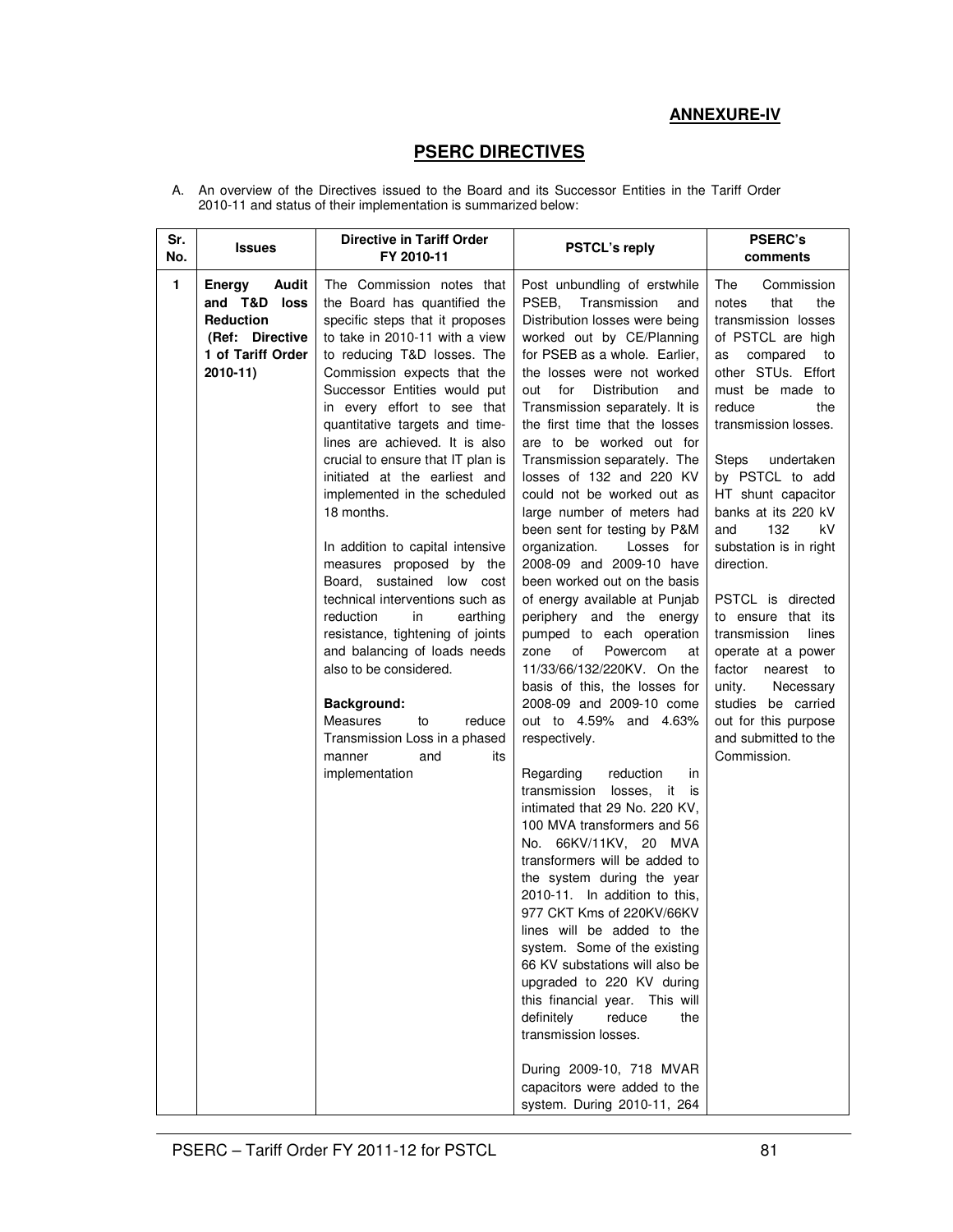| Sr.<br>No.   | <b>Issues</b>                                                                         | Directive in Tariff Order<br>FY 2010-11                                                                                                                                                                                                                                                                                                                                                                                                                                                                                                                                                                                                                                                                              | <b>PSTCL's reply</b>                                                                                                                                                                                                                                                                                                                                                                                                                                                                                                                                                                                                                                                                                                                                                         | <b>PSERC's</b><br>comments                                                                                                                                                                                                                                                                                                                                                                                                                                                                                                                                                                                                                                                                                                                                                                                                                                                           |
|--------------|---------------------------------------------------------------------------------------|----------------------------------------------------------------------------------------------------------------------------------------------------------------------------------------------------------------------------------------------------------------------------------------------------------------------------------------------------------------------------------------------------------------------------------------------------------------------------------------------------------------------------------------------------------------------------------------------------------------------------------------------------------------------------------------------------------------------|------------------------------------------------------------------------------------------------------------------------------------------------------------------------------------------------------------------------------------------------------------------------------------------------------------------------------------------------------------------------------------------------------------------------------------------------------------------------------------------------------------------------------------------------------------------------------------------------------------------------------------------------------------------------------------------------------------------------------------------------------------------------------|--------------------------------------------------------------------------------------------------------------------------------------------------------------------------------------------------------------------------------------------------------------------------------------------------------------------------------------------------------------------------------------------------------------------------------------------------------------------------------------------------------------------------------------------------------------------------------------------------------------------------------------------------------------------------------------------------------------------------------------------------------------------------------------------------------------------------------------------------------------------------------------|
|              |                                                                                       |                                                                                                                                                                                                                                                                                                                                                                                                                                                                                                                                                                                                                                                                                                                      | MVAR capacity has already<br>been added that 250 MVAR is<br>lying in store which shall also<br>be installed during the current<br>financial year. In addition,<br>order for the procurement of<br>775 MVAR capacitors already<br>placed.<br>stands<br><b>Delivery</b><br>against which is expected to<br>commence shortly.                                                                                                                                                                                                                                                                                                                                                                                                                                                   |                                                                                                                                                                                                                                                                                                                                                                                                                                                                                                                                                                                                                                                                                                                                                                                                                                                                                      |
| $\mathbf{2}$ | <b>Employee Cost</b><br>(Ref: Directive<br>of<br>8<br><b>Tariff</b><br>Order 2010-11) | The Commission directs the<br>Successor Entities to ensure<br>that the study is completed<br>and the action plan in the light<br>of its findings finalized by<br>31.3.2011.<br>Entities<br>The<br>Successor<br>should also, as a part of the<br>manpower study or otherwise<br>finalize its views on the<br>restructuring of various wings<br>on a functional basis and<br>prepare the road map for its<br>implementation by 31.3.2011.<br>Simultaneously,<br>the<br>time<br>frame<br>to<br>implement<br>saving<br>manpower<br>technologies<br>such<br>as<br>unmanned sub-stations, AMR<br>high<br>end<br>consumers.<br>of<br><b>SCADA</b><br>distribution<br>etc.<br>should also be considered<br>and decided upon. | submitted<br>PwC<br>have<br>a<br>complete staff study with<br>action plan in the last week<br>of October, 2010. The report<br>will be placed before the<br>Board<br>of<br>PSTCL<br>for<br>consideration.<br>After approval of the Board<br>the study report shall be<br>furnished to PSERC and<br>steps will be taken for its<br>implementation.<br>PSTCL has identified 5 no.<br>220 kV Grid Sub-stations<br>namely<br>Ablowal,<br>Mandi<br>Gobindgarh-I, II, III and<br>Lalton Kalan(Ludhiana) for<br>unmanned operation and the<br>under<br>matter<br>is<br>active<br>consideration of PSTCL. As<br>soon as details are finalised.<br>this work shall be done on<br>turn-key basis through open<br>tender and all these 5 Grid<br>Sub-stations shall be made<br>unmanned. | The<br>Commission<br>directs PSTCL to<br>finalise Work Study<br>Report<br>on<br>Manpower<br>and<br>submit<br>Implementation<br>Action Plan to the<br>Commission.<br>Cost<br>benefit<br>analysis<br>of<br>sub-<br>unmanned<br>stations<br>be<br>submitted<br>the<br>to<br>Commission and a<br>plan for their further<br>rollout<br>may<br>be<br>made.<br>Adequate training to<br>officers and staff be<br>provided to handle<br>400 kV, 220 kV, 132<br>kV systems along-<br>with communication<br>system as per the<br>provisions of Indian<br>Electricity<br>Rules,<br>1956 (as amended<br>from time to time),<br>National<br>Training<br>Policy and erstwhile<br>PSEB's<br>approved<br>Training Policy.<br>Application<br>of<br>modern<br>management<br>techniques<br>across<br>PSTCL to optimise<br>its functioning and<br>efficiency<br>be<br>undertaken.<br>Implementation<br>of |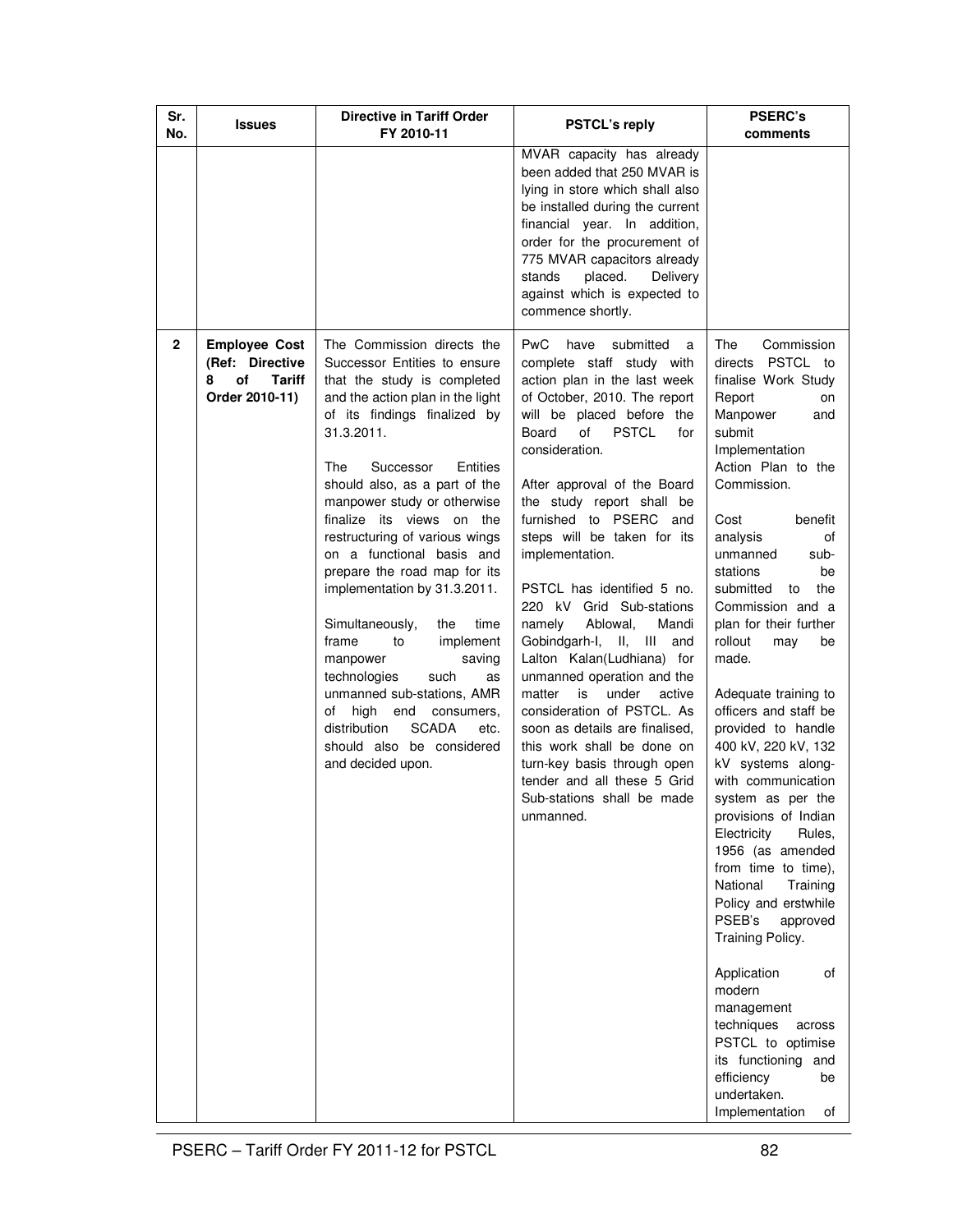| Sr.<br>No. | <b>Issues</b>                                                                                                                 | <b>Directive in Tariff Order</b><br>FY 2010-11                                                                                                                                                                                                                                                                                                                                                                                                                     | <b>PSTCL's reply</b>                                                                                                                                                                                                                                                                                                                                                                                                                                                                                                                                                                                                                                                        | <b>PSERC's</b><br>comments                                                                                                                                                                                                                      |
|------------|-------------------------------------------------------------------------------------------------------------------------------|--------------------------------------------------------------------------------------------------------------------------------------------------------------------------------------------------------------------------------------------------------------------------------------------------------------------------------------------------------------------------------------------------------------------------------------------------------------------|-----------------------------------------------------------------------------------------------------------------------------------------------------------------------------------------------------------------------------------------------------------------------------------------------------------------------------------------------------------------------------------------------------------------------------------------------------------------------------------------------------------------------------------------------------------------------------------------------------------------------------------------------------------------------------|-------------------------------------------------------------------------------------------------------------------------------------------------------------------------------------------------------------------------------------------------|
|            |                                                                                                                               |                                                                                                                                                                                                                                                                                                                                                                                                                                                                    |                                                                                                                                                                                                                                                                                                                                                                                                                                                                                                                                                                                                                                                                             | quality circles, 5S,<br>six<br>sigma,<br>Organisation<br>Development (OD),<br>etc. be done in a<br>time bound manner<br>to improve PSTCL's<br>performance,<br>reduce<br>costs.<br>efficiency<br>increase<br>optimise<br>and<br>manpower output. |
| 3          | Management<br><b>Information</b><br>System (MIS).<br><b>Directive</b><br>(Ref:<br>10<br>of<br><b>Tariff</b><br>Order 2010-11) | The Commission notes that<br>development of MIS is a part<br>of the IT plan to be rolled out<br>shortly.<br>Background:<br>Commission<br>The<br>regularly<br>requires authenticated ARR<br>Regulatory Information<br>and<br>Management System (RIMS)<br>related data. It is desirable that<br>the Board creates a system<br>where the Commission can<br>directly access such data<br>online. Modalities for the same<br>need to be worked out at an<br>early date. | <b>SLDC</b><br>website.<br>"punjabsldc.org" is already in<br>place and real time data like<br>frequency, State drawl against<br>Central<br>sector<br>schedule:<br>State's own generation is also<br>available at the website.<br>Other information relating to<br>Open<br>Access<br>consumers/<br>customers is also updated<br>regularly on SLDC website<br>and PSTCL<br>website<br>i.e.<br>"pstcl.org".<br>It is further<br>brought<br>out<br>that<br>one<br>Expression of Interest for<br>Boundary Metering etc. has<br>already<br>been<br>issued<br>by<br>SLDC. The completion of this<br>project which is likely to take 2<br>years, will help in energy<br>accounting. | PSTCL is advised to<br>upload RIMS data on<br>its website in the<br>format prescribed by<br>Forum of Regulators<br>(FOR) so that the<br>Commission<br>can<br>directly access<br>the<br>same online.                                             |

## Additional Directive during FY 2010-11

| Sr.<br>No.     | <b>Issues</b>                                                             | <b>Additional Directive during</b><br>FY 2010-11                                                                                                                  | <b>PSTCL's replies</b>                                                                                                                                                                                                                                                                                                                                                                                                                                                                                                                                                               | <b>PSERC's comments</b>                                                                                                                                                                                                                                                                                                                                                                                                        |
|----------------|---------------------------------------------------------------------------|-------------------------------------------------------------------------------------------------------------------------------------------------------------------|--------------------------------------------------------------------------------------------------------------------------------------------------------------------------------------------------------------------------------------------------------------------------------------------------------------------------------------------------------------------------------------------------------------------------------------------------------------------------------------------------------------------------------------------------------------------------------------|--------------------------------------------------------------------------------------------------------------------------------------------------------------------------------------------------------------------------------------------------------------------------------------------------------------------------------------------------------------------------------------------------------------------------------|
| $\overline{4}$ | Loading Status<br>of PSTCL<br>transmission<br>lines and sub-<br>stations. | Present loading status of<br>PSTCL transmission lines and<br>sub-stations be given and<br>expansion program<br>to<br>optimally load them over next<br>5-10 years. | It is brought out that the<br>overloading of 220/132 and<br>66 kV Grid Sub-Stations is<br>predominant during paddy<br>season. PSTCL has already<br>chalked out a plan to de-load<br>220/132 and 66 kV Grid Sub-<br>Stations during the year<br>2010-11 and 2011-12. A total<br>of 337 no. Transmission<br>Works including new Grid<br>Sub-Stations, augmentation<br>and up gradation shall be<br>carried out thus adding<br>additional capacity of about<br>7749 MVA during 2010-11<br>and 2011-12. In addition, the<br>PSTCL is also in the process<br>of constructing 5 No. 400 kV | The list of overloaded<br>transmission<br>lines<br>and sub-stations of<br>PSTCL along<br>with<br>works planned<br>and<br>target<br>dates<br>to<br>optimally load<br>them<br>be displayed<br>on<br>PSTCL website.<br>Suitable addition of<br>220 kV and 132 kV<br>sub-stations<br>and<br>transmission lines to<br>transfer<br>additional<br>power to PSPCL's<br>sub-transmission<br>system (66 kV and 33)<br>kV) be ensured and |